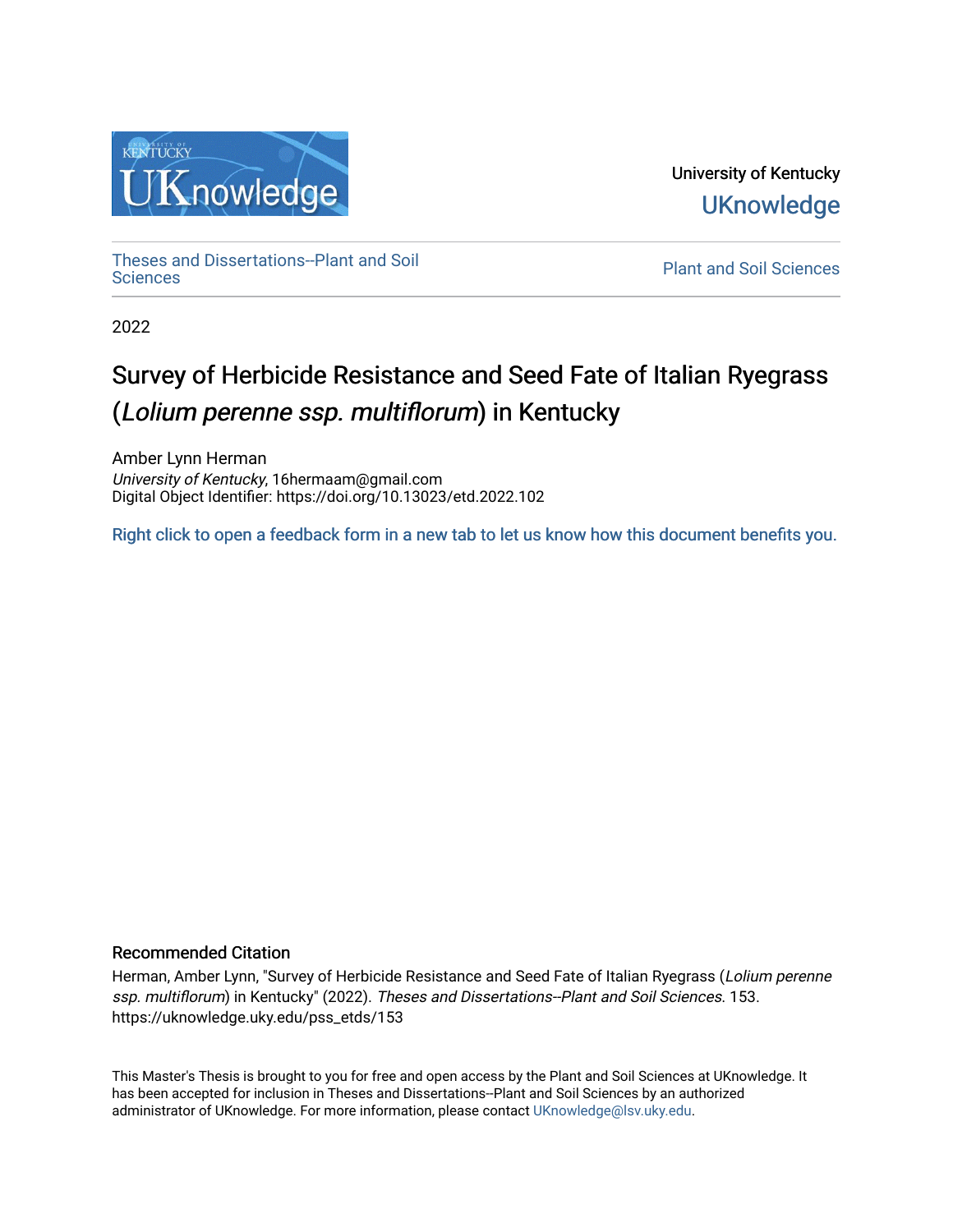# STUDENT AGREEMENT:

I represent that my thesis or dissertation and abstract are my original work. Proper attribution has been given to all outside sources. I understand that I am solely responsible for obtaining any needed copyright permissions. I have obtained needed written permission statement(s) from the owner(s) of each third-party copyrighted matter to be included in my work, allowing electronic distribution (if such use is not permitted by the fair use doctrine) which will be submitted to UKnowledge as Additional File.

I hereby grant to The University of Kentucky and its agents the irrevocable, non-exclusive, and royalty-free license to archive and make accessible my work in whole or in part in all forms of media, now or hereafter known. I agree that the document mentioned above may be made available immediately for worldwide access unless an embargo applies.

I retain all other ownership rights to the copyright of my work. I also retain the right to use in future works (such as articles or books) all or part of my work. I understand that I am free to register the copyright to my work.

# REVIEW, APPROVAL AND ACCEPTANCE

The document mentioned above has been reviewed and accepted by the student's advisor, on behalf of the advisory committee, and by the Director of Graduate Studies (DGS), on behalf of the program; we verify that this is the final, approved version of the student's thesis including all changes required by the advisory committee. The undersigned agree to abide by the statements above.

> Amber Lynn Herman, Student Dr. Travis Legleiter, Major Professor Dr. Ole Wendroth, Director of Graduate Studies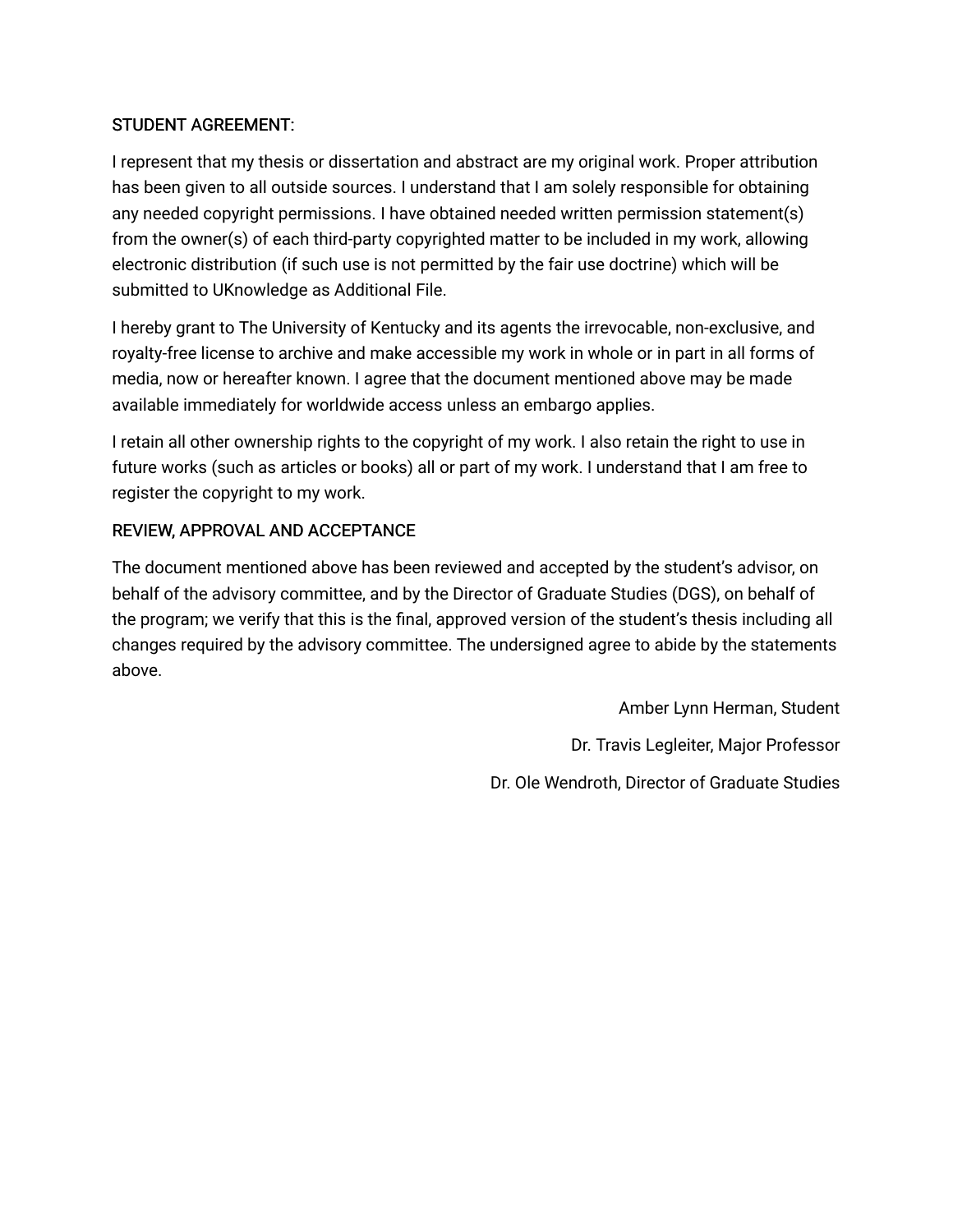### SURVEY OF HERBICIDE RESISTANCE AND SEED FATE OF ITALIAN RYEGRASS (*LOLIUM PERENNE SSP. MULTIFLORUM*) IN KENTUCKY

### THESIS \_\_\_\_\_\_\_\_\_\_\_\_\_\_\_\_\_\_\_\_\_\_\_\_\_\_\_\_\_\_\_\_\_\_\_\_\_\_\_\_

\_\_\_\_\_\_\_\_\_\_\_\_\_\_\_\_\_\_\_\_\_\_\_\_\_\_\_\_\_\_\_\_\_\_\_\_\_\_\_\_

A thesis submitted in partial fulfillment of the requirements for the degree of Master of Science in the College of Agriculture, Food and Environment at the University of Kentucky

By

#### Amber Lynn Herman

#### Lexington, Kentucky

Director: Dr. Travis Legleiter, Professor of Plant and Soil Sciences Extension Assistant Professor

Lexington, Kentucky

2022

Copyright © Amber Lynn Herman 2022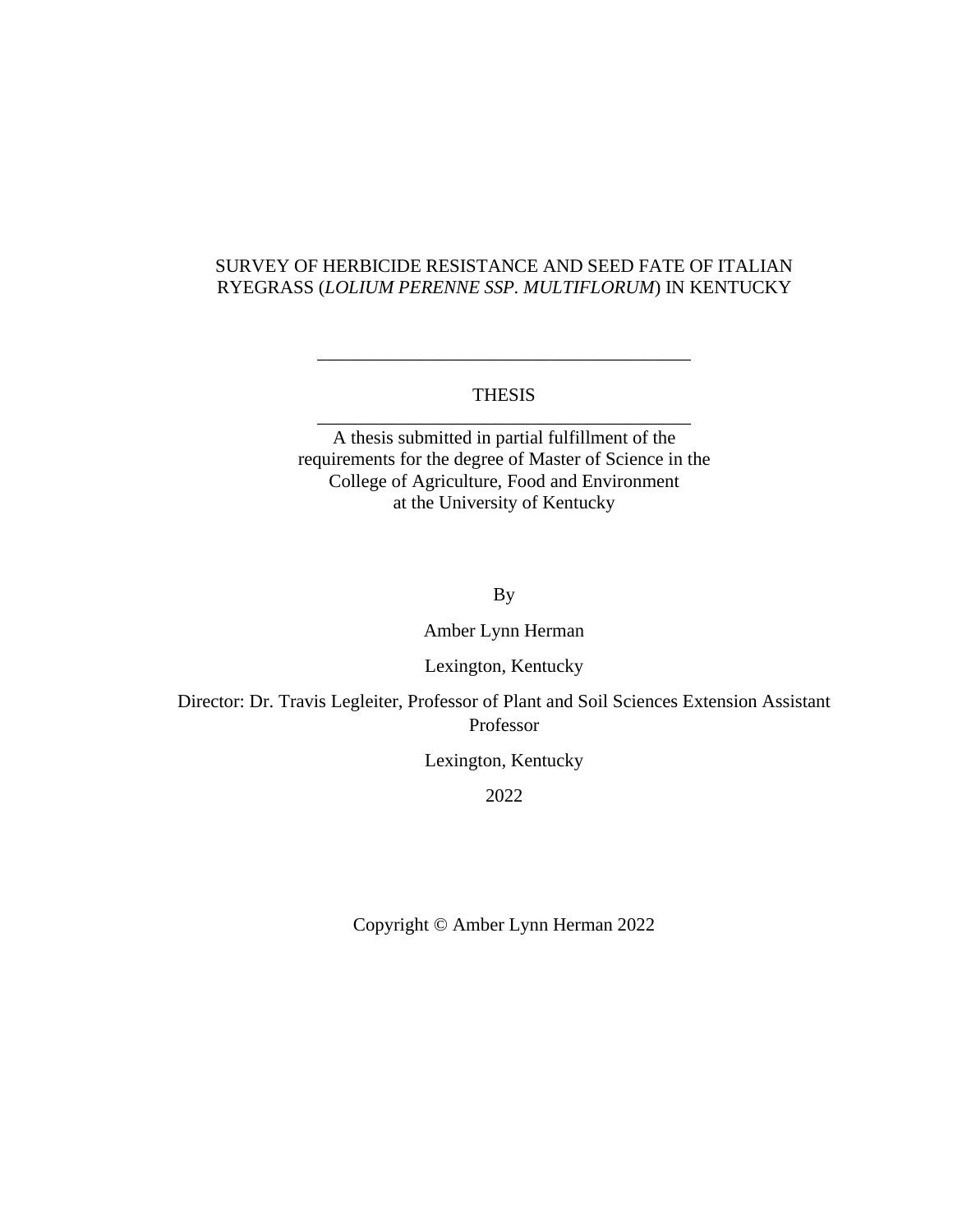#### ABSTRACT OF THESIS

#### SURVEY OF HERBICIDE RESISTANCE AND SEED FATE OF ITALIAN RYEGRASS (*LOLIUM PERENNE SSP. MULTIFLORUM*) IN KENTUCKY

Herbicide resistance is not a new problem for farmers in Kentucky, although the identification of herbicide resistant weed species continues to increase. Italian ryegrass (*Lolium perenne ssp. multiflorum*) is a problematic weed in Kentucky's soft red winter wheat that has historically been documented as herbicide resistant in isolated locations. A greenhouse herbicide screen was conducted to further understand the level of glyphosate, pinoxaden, and pinoxaden plus fenoxaprop resistance in Kentucky Italian ryegrass populations. The preliminary screen and dose responses indicate there is one Italian ryegrass population resistant to glyphosate and two populations resistant to pinoxaden along with pinoxaden plus fenoxaprop. Harvest weed seed control is a potential option being evaluated in Kentucky to control herbicide resistant Italian ryegrass in soft red winter wheat. One specific method of harvest weed seed control is the use of cage mills to destroy Italian ryegrass seed found within the fine chaff exiting the combine at harvest. This can only be an efficient and viable option of control if Italian ryegrass seed is retained on the seed head up to the time of harvest and is able to enter the combines chaff flow. Seed retention and dispersal of Italian ryegrass was evaluated prior to and at wheat harvest in 2020 and 2021 in Kentucky. Within one week of harvest, both the Italian ryegrass seed heads and the top layer of soil debris were collected from within a  $m<sup>2</sup>$  area for approximately each 0.2 ha of Italian ryegrass infestation in eight Kentucky wheat fields. For the preharvest and harvest samples, 11,000 of the Italian ryegrass seeds remained on the seed head up to wheat harvest and 85% of the seeds retained did enter the combine which makes mechanical harvest weed seed control a potential viable option of for Italian ryegrass control in Kentucky wheat.

KEYWORDS: Italian ryegrass, herbicide resistance, harvest weed seed control

Amber Lynn Herman

April 2022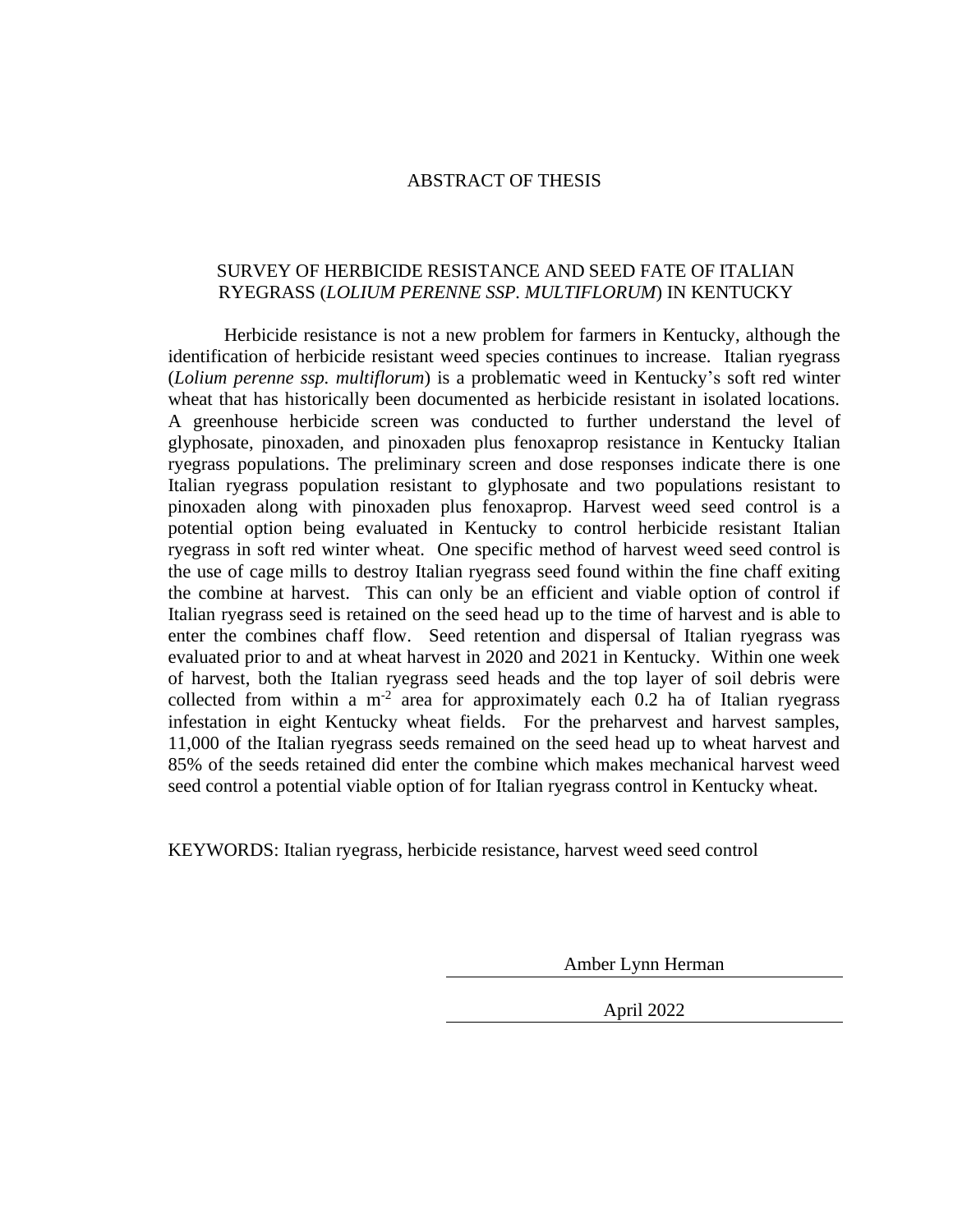# SURVEY OF HERBICIDE RESISTANCE AND SEED FATE OF ITALIAN RYEGRASS (*LOLIUM PERENNE SSP. MULTIFLORUM*) IN KENTUCKY

By Amber Lynn Herman

> Dr. Travis Legleiter Director of Thesis

Dr. Ole Wendroth

Director of Graduate Studies

April 2022

Date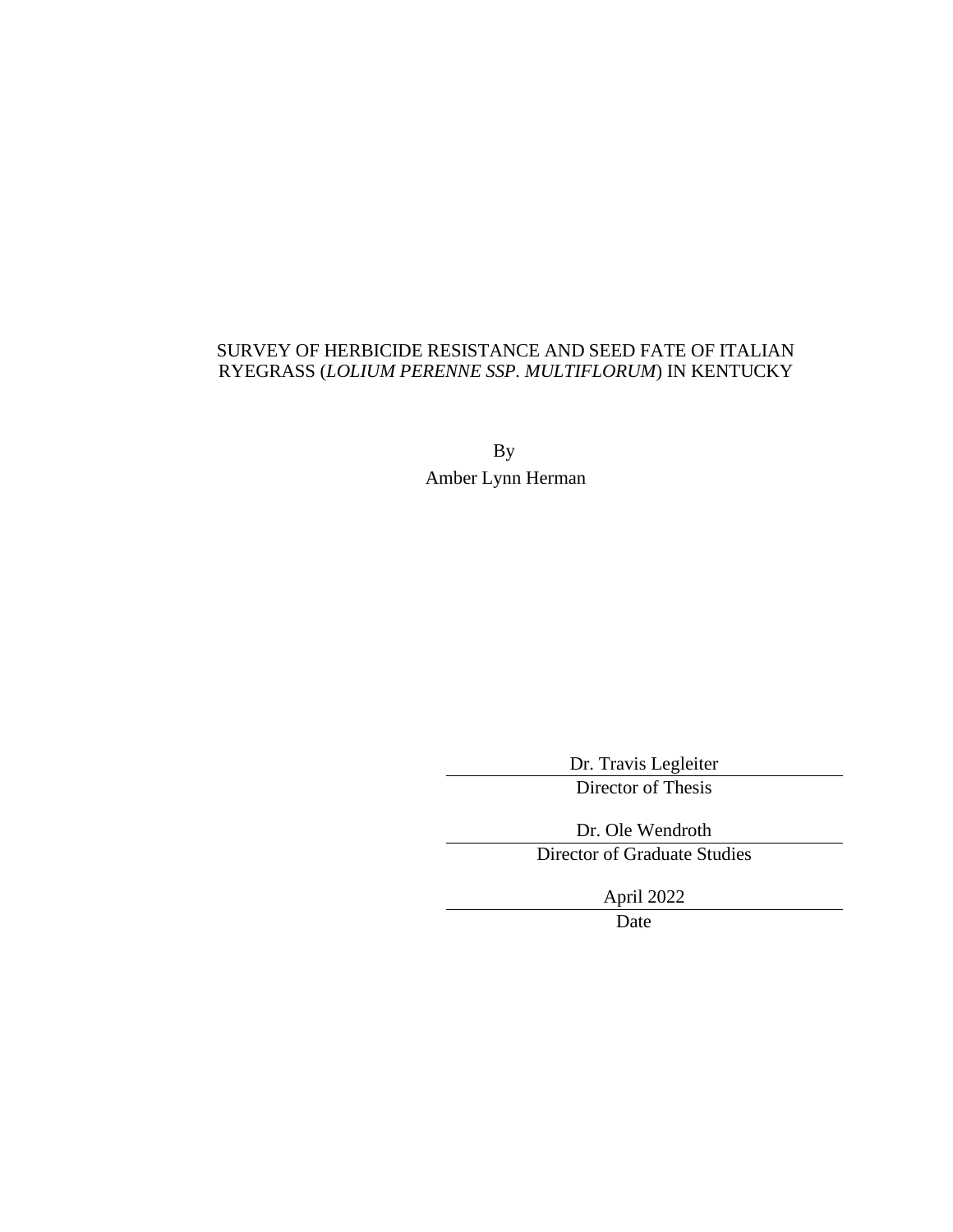#### ACKNOWLEDGMENTS

<span id="page-5-0"></span>There are many people I need to thank as this part of my life comes to an end. The first person I need to thank is my advisor, Dr. Travis Legleiter, because he took a chance on me as a graduate student. The advice, support, experience and opportunities I received from him while at the University of Kentucky were truly beneficial and I am truly grateful. My other committee members, Dr. Erin Haramoto, Dr. Jonathan Green, and Dr. Tim Stombaugh, all deserve my thanks as well as they have helped me to complete my degree. The Legleiter weed science lab, Jesse Gray, Shawn Wood, and Catlin Young, made all of the work with my project possible and worthwhile. You all made me laugh and thoroughly enjoy the hard work of spraying and lab work in the summers.

Thank you to my parents, Rick and Mary Lou Herman, for their support to pursue my love of plants and agriculture. Brittany Herman, thank you for being the sister I can learn on and a best friend. Noah Emmons, thank you for your patience and support while listening to me talk about plants and agriculture nonstop as I worked toward my degree. I cannot wait to see what our future holds.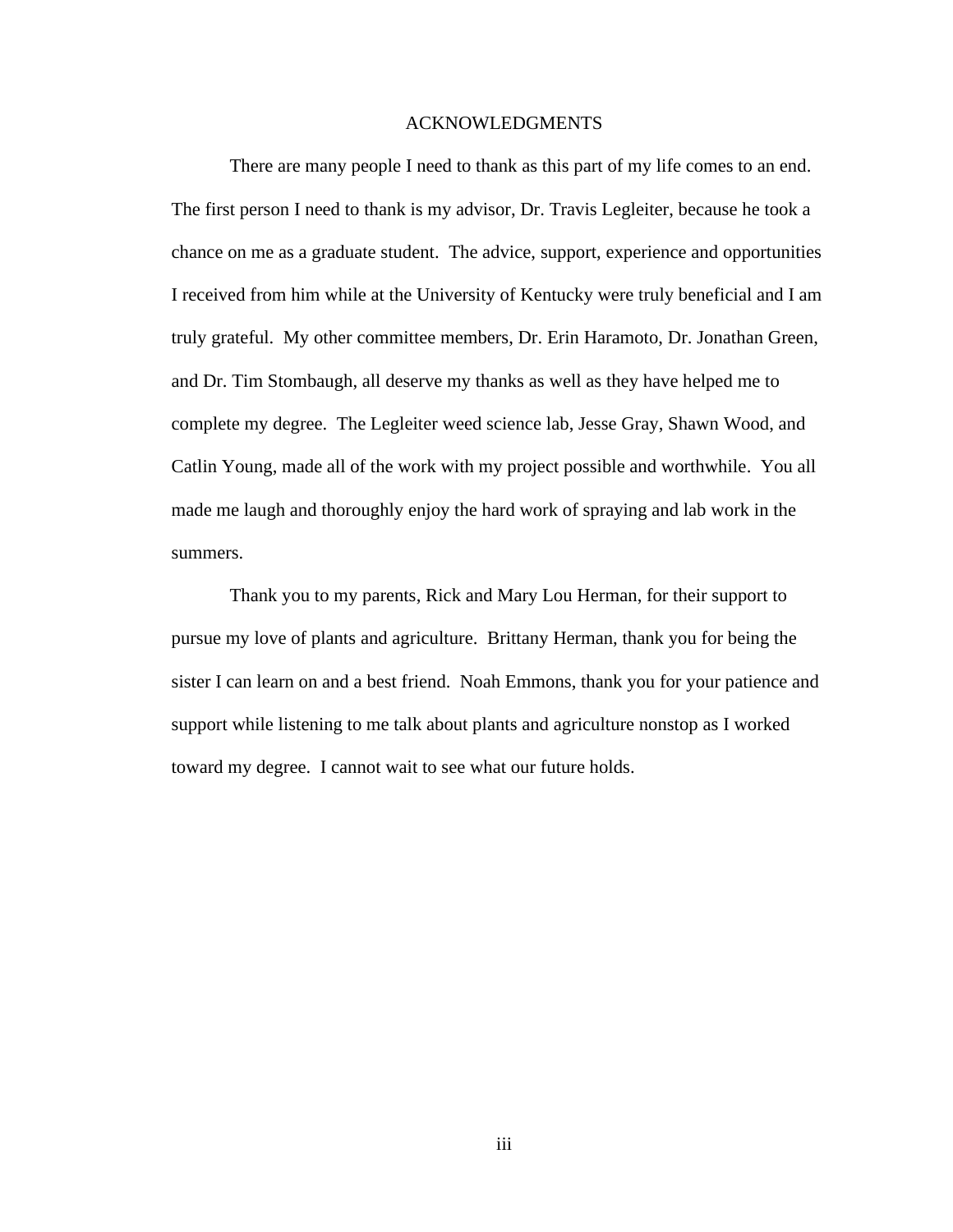# TABLE OF CONTENTS

| Pinoxaden and Pinoxaden Plus Fenoxaprop Dose Response  22 |  |
|-----------------------------------------------------------|--|
|                                                           |  |
|                                                           |  |
|                                                           |  |
|                                                           |  |
|                                                           |  |
|                                                           |  |
|                                                           |  |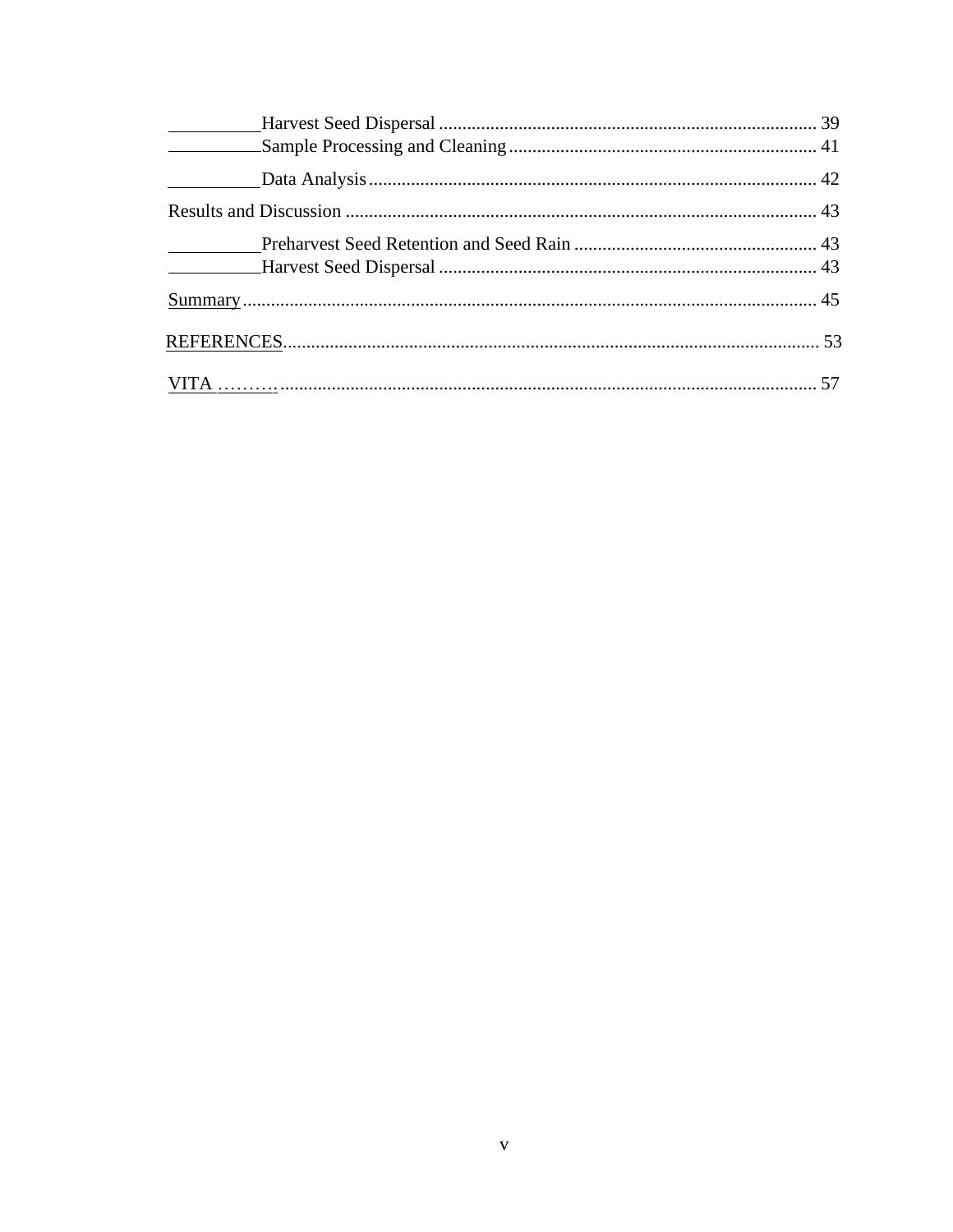# LIST OF TABLES

<span id="page-8-1"></span><span id="page-8-0"></span>

| Table 2.1 Italian ryegrass percent control 28 days after application when subjected to 1-                                                                                      |  |
|--------------------------------------------------------------------------------------------------------------------------------------------------------------------------------|--|
| Table 2.2 1/16thx to 16x rates of each herbicide tested in a dose response study 27                                                                                            |  |
| Table 2.3 Glyphosate LD50 (rate to achieve 50 percent control) of Italian ryegrass                                                                                             |  |
| Table 2.4 Pinoxaden and pinoxaden plus fenoxaprop LD50 (rate to achieve 50 percent<br>control) of Italian ryegrass evaluated by dry weight and visual evaluation 28 days after |  |
| Table 3.1 Ryegrass seed retention collection parameters for 2020 and 2021 sites 47                                                                                             |  |
| Table 3.2 The test weights and yields of the wheat in the harvest studies in 2020 and                                                                                          |  |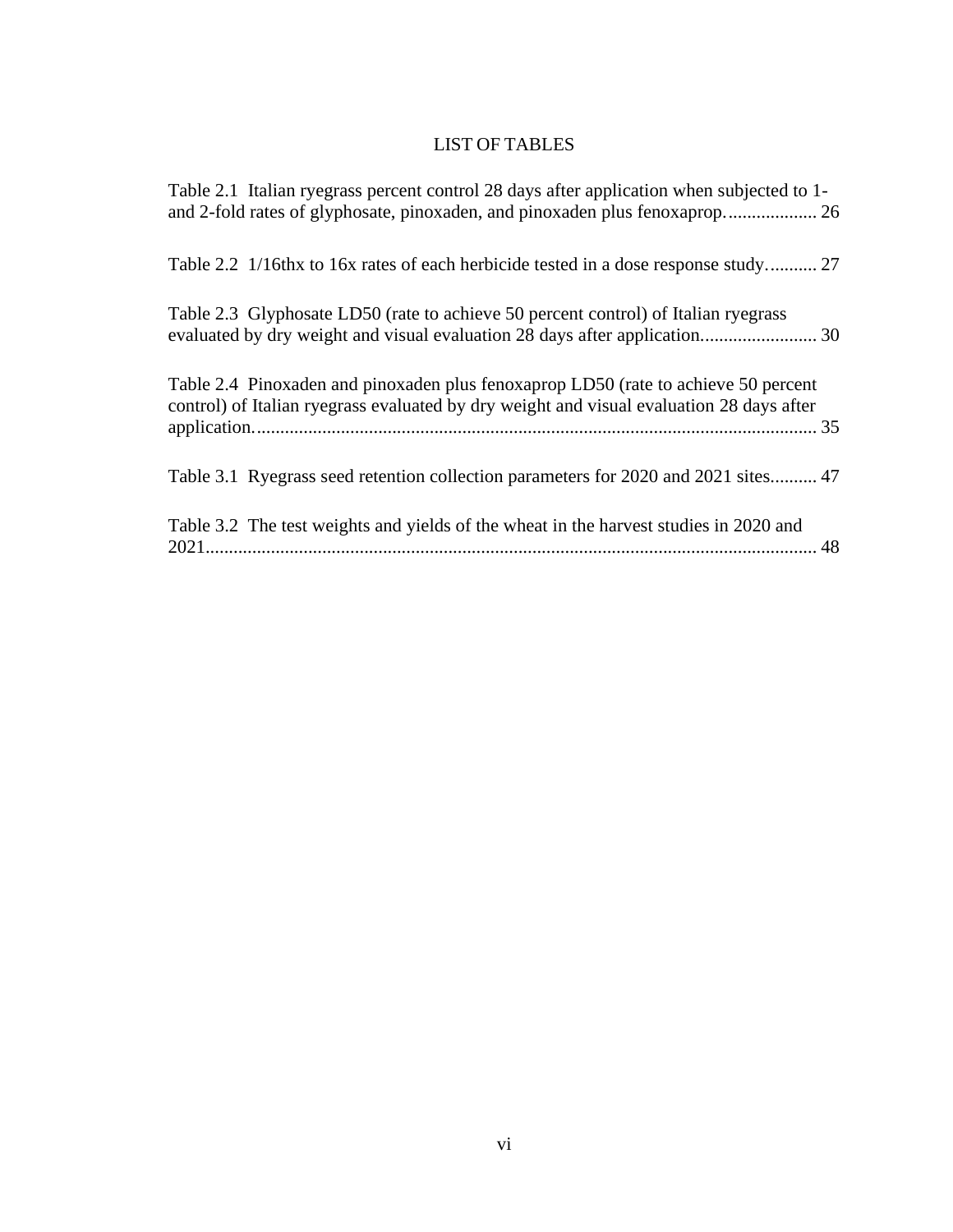# LIST OF FIGURES

| Figure 2.1 Italian ryegrass dry weight dose response curves 28 days after glyphosate     |
|------------------------------------------------------------------------------------------|
| Figure 2.2 Italian ryegrass visual control dose response curves 28 days after glyphosate |
| Figure 2.3 Italian ryegrass dry weight dose response curves 28 days after pinoxaden      |
| Figure 2.4 Italian ryegrass visual control dose response curves 28 days after pinoxaden  |
| Figure 2.5 Italian ryegrass dry weight dose response curves 28 days after pinoxaden plus |
| Figure 2.6 Italian ryegrass visual control dose response curves 28 days after pinoxaden  |
| Figure 3.1 Italian ryegrass seed distribution prior to Kentucky's soft red winter wheat  |
| Figure 3.2 The Italian ryegrass seed distribution at harvest of soft red winter wheat in |
| Figure 3.3 Distribution of the Italian ryegrass seed at harvest comparing head shatter   |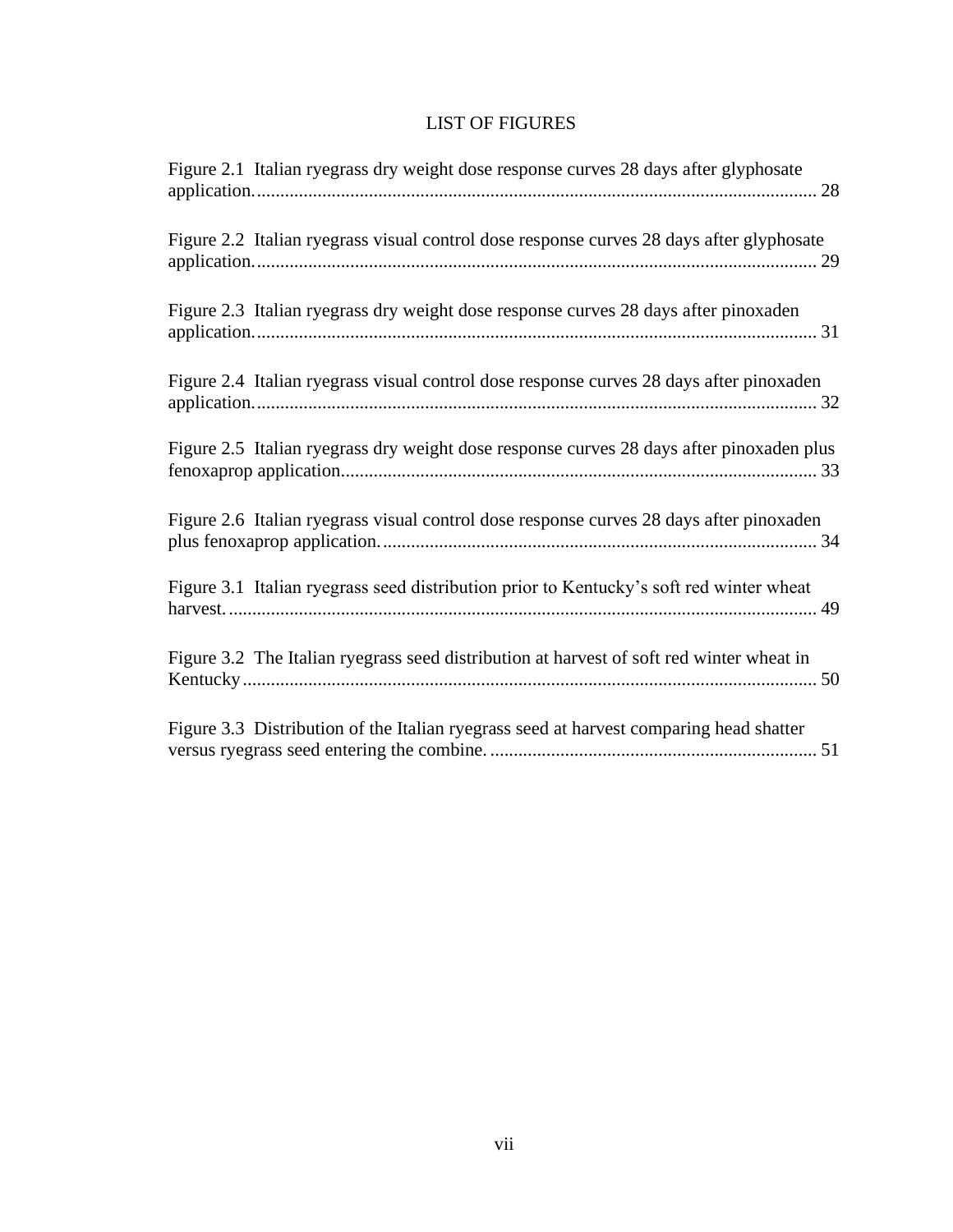#### CHAPTER 1. LITERATURE REVIEW

#### **Introduction**

Italian ryegrass *(Lolium perenne* ssp*. multiflorum)* is used widely as a pasture and cover crop species but is also considered a problematic weed along roadsides, in small grain crops, and within vegetable crops (Bond et al. 2014). This weed is becoming an increasing problem for soft red winter wheat (*Triticum aestivum*) growers in the mid-South areas of the United States because it is a winter annual that grows alongside the wheat. Italian ryegrass's ability to rapidly grow and hybridize allows it to quickly escape from roadsides, pastures, and grass waterways into row crop fields presenting problems for growers. As selection for herbicide resistance has increased in Italian ryegrass chemical control is becoming more difficult and alternative control methods need to be considered (Bond et al. 2014).

Since the late 1980's, Italian ryegrass has been inconsistently controlled by herbicides. The first herbicide resistance documentation for Italian ryegrass occurred in Oregon in 1987 to diclofop-methyl (Heap 2020). ACCase inhibitors, photosystem II inhibitors, ALS inhibitors, EPSP synthase inhibitors, glutamine synthase inhibitors, photosystem I electron diverter, and long chain fatty acid inhibitors are all the current herbicide sites of action that Italian ryegrass has had documented resistance worldwide (Heap 2020). New herbicide active ingredients are unlikely to be developed in the upcoming years so weed management tactics must be diversified to prolong the utility of current herbicides. New management techniques are also needed.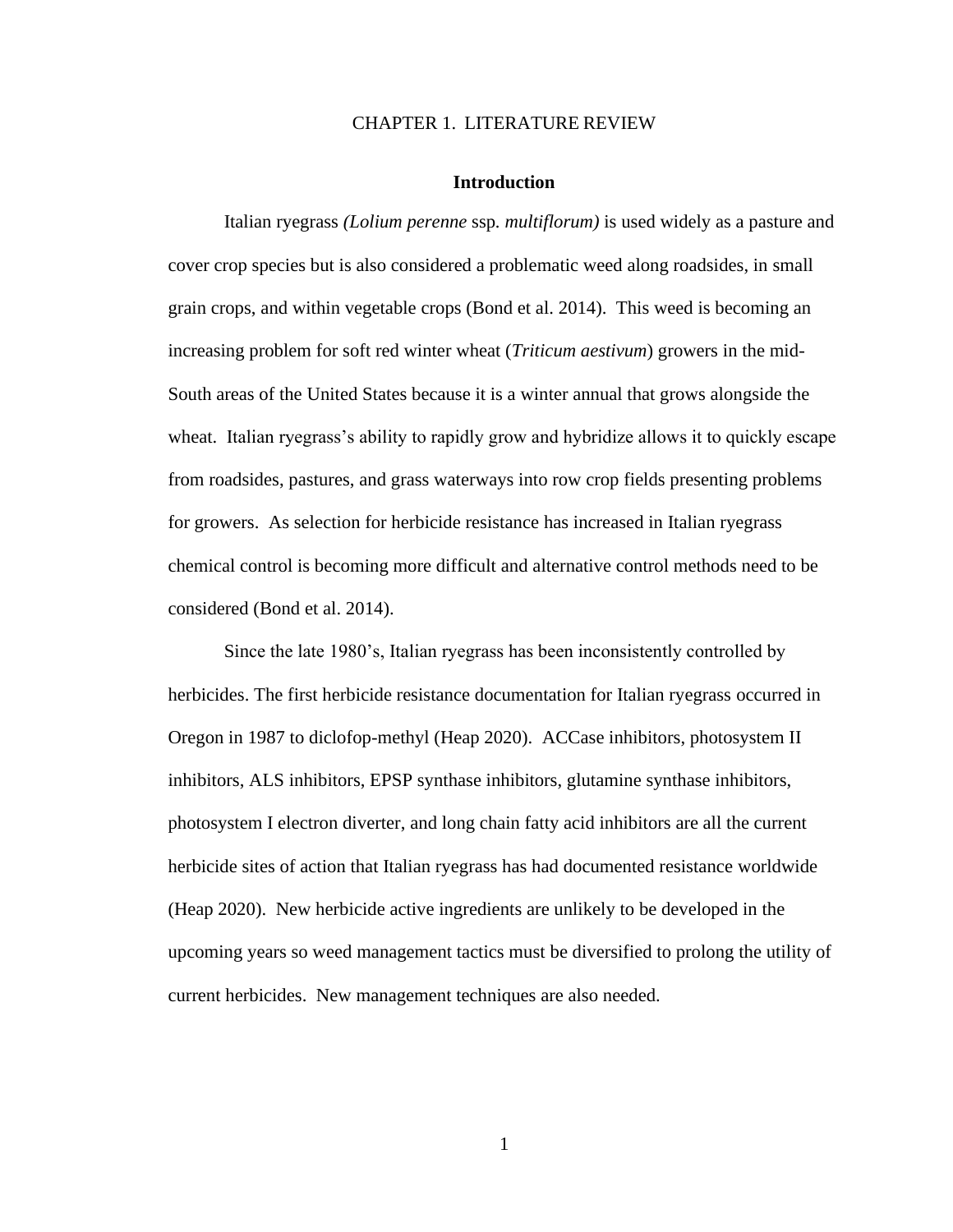#### **Italian Ryegrass (***Lolium perenne* **ssp.** *multiflorum***)**

Italian ryegrass is a species in the *Lolium* genus of the Poaceae family. Italian ryegrass is known by other names such as annual ryegrass and common ryegrass (Lacefield et. al 2003). Within the genus *Lolium*, there are eight species of ryegrass: Italian ryegrass (*Lolium perenne ssp. multiflorum*), rigid ryegrass (*Lolium rigidum*), perennial ryegrass (*Lolium perenne*), poison ryegrass (*Lolium temulentum*), Dalmatian ryegrass (*Lolium subulatum*), Canary Islands ryegrass (*Lolium canariense*), hardy ryegrass (*Lolium remotum*), and Persian Darnel (*Lolium persicum*) (Barapour et al. 2017). Rigid ryegrass is known around the world as it was the first species to have herbicide resistance to multiple modes of action (Barapour et al. 2017). Italian ryegrass is commonly planted as a cover crop in the midwestern United States as it can quickly establish itself and accumulate substantial biomass both above and below ground, but in the western and southern parts of the United States, Italian ryegrass is considered to be weedy grass species (Lacefield et al. 2003). As a weed that can accumulate a large amount of biomass in the field, the increasing selection for herbicide resistant Italian ryegrass is a growing concern for wheat growers.

Italian ryegrass is a versatile species that has the ability to grow in a variety of environments. This winter annual bunchgrass germinates in the fall and spring when adequate moisture is available and when there have been 6 to 10 days with daytime temperatures of 10 to 30 degrees Celsius (Bond et al. 2014). Italian ryegrass can grow in soils with a pH from 5.0 to 7.9 with varying soil drainage and texture (Bond et al. 2014). These characteristics allow the plant to germinate quickly and be present under many different environmental conditions.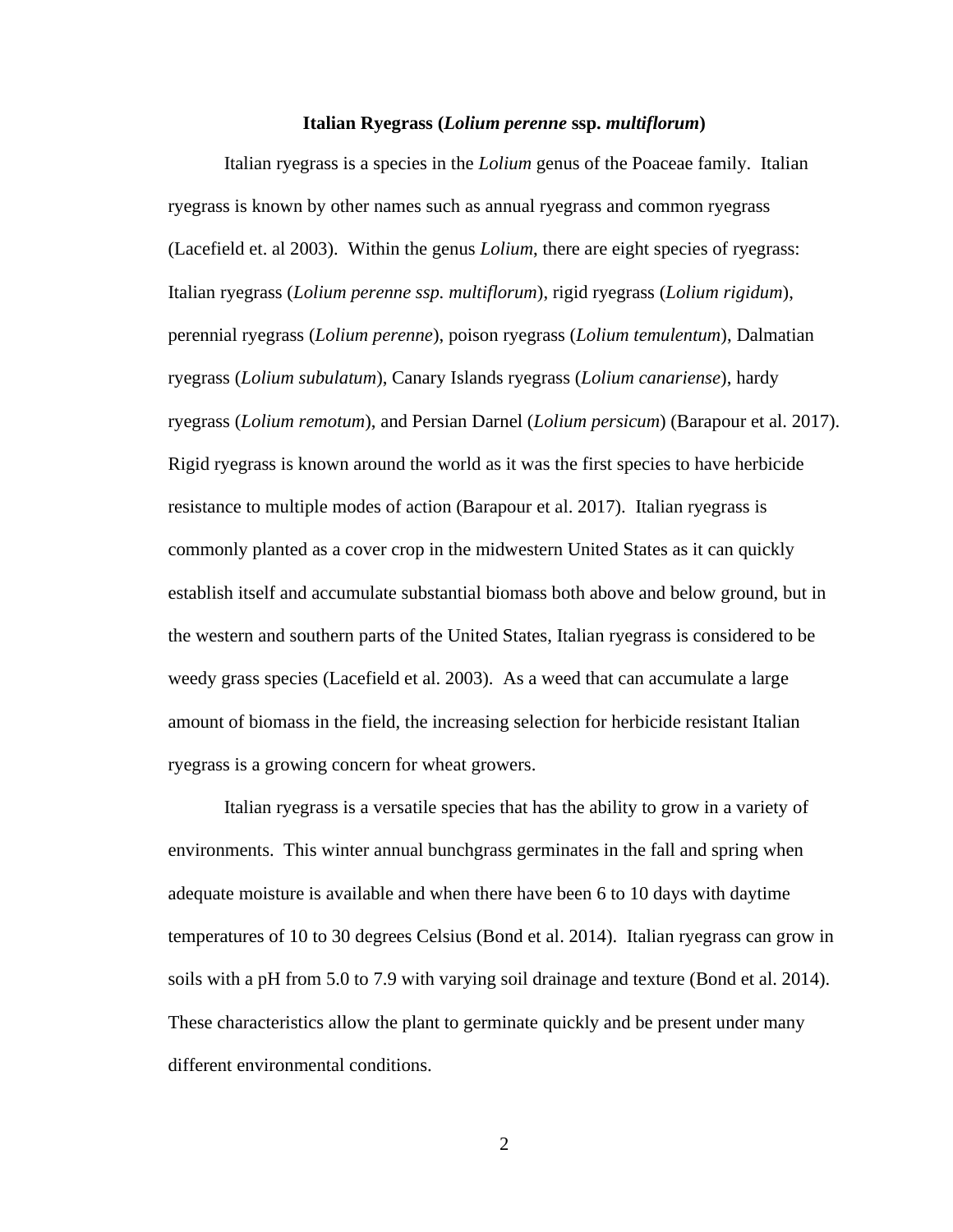In one gram, there are an average of 494 seeds Italian ryegrass seeds (Lacefield et. al. 2003). Each Italian ryegrass plant then can produce approximately 300 seeds per plant (Mohler et al. 2021). Most of the seeds produced by Italian ryegrass plants will not have any primary dormancy and can germinate after entering the soil if there is adequate moisture, daytime temperatures are between 10 to 30 degrees Celsius for 6 to 10 days, and the soil pH is between 5 and 7.9 (Mohler et al. 2021, Bond et al. 2014). The combination of prolific seed production and minimal germination requirements for Italian ryegrass makes management of this species difficult.

#### **Italian Ryegrass Uses**

Recently throughout the United States, Italian ryegrass became a popular choice for a cover crop given that it can quickly establish itself in the fall prior to freezing winter temperatures and produce large amounts of biomass in the spring (Lacefield et. al. 2003). This makes it a popular cover crop because a plant that can establish itself and add biomass quickly can help benefit the soil profile and add organic matter with the residue it produces. When Italian ryegrass is planted as a cover crop, a significant issue is termination or achieving complete control of this cover crop in the spring. Since Italian ryegrass is becoming resistant to numerous herbicides, killing it as a cover crop can become more difficult in no-till production systems. The timing of a herbicide application in the spring and size of the Italian ryegrass can also make terminating it difficult (Green and Legleiter 2022). Italian ryegrass may have many positive qualities that allow it to be used as a forage or cover crop, but those benefits may not always justify the risk of it escaping and becoming a problematic weed in cereal crops.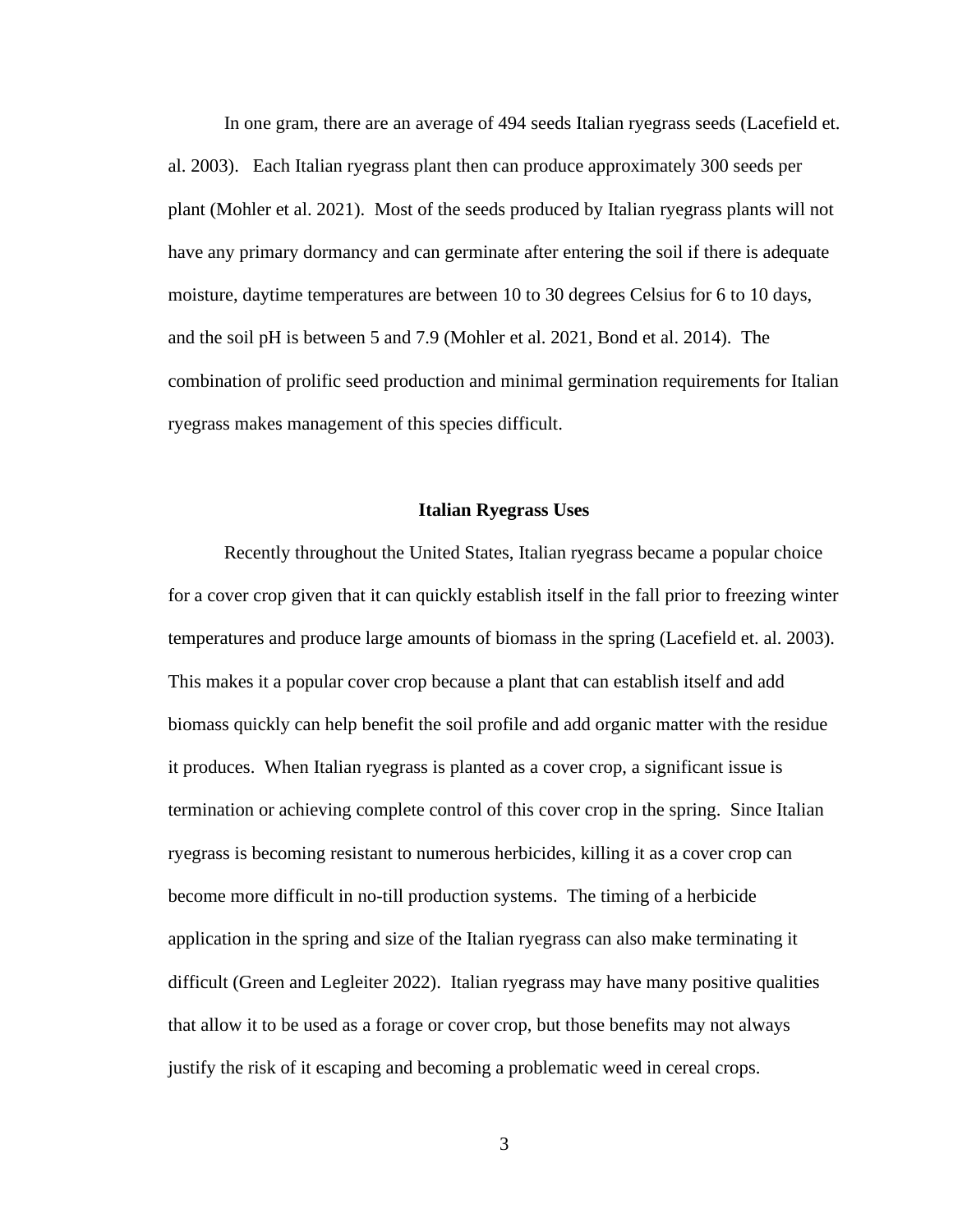The vigorous growth and quick establishment of Italian ryegrass also makes it a favorable plant for livestock producers as it can quickly accumulate large amounts of biomass that can be fed to their livestock. Another use for Italian ryegrass is for soil stabilization along roadsides. This grass will quickly germinate and can help hold roadside soils in place (Bond et al 2014). In the southeastern United States, Italian ryegrass is utilized as a common soil stabilizer and forage species (Bond et al. 2014). It is estimated that over 405,000 hectares of pasture lands contain Italian ryegrass within the southeastern United States for winter grazing (Bond et al 2014). A third use for Italian ryegrass as a non-weed species is the use as cover crop in orchards or vineyards (Tehranchian et. al. 2017). Italian ryegrass in Oklahoma, was not a weed that presented problems in winter annual crops until Italian ryegrass cultivar known as 'Marshall' was introduced as a forage species (Barnes et al. 2001). This cultivar was developed and released to be more cold hardy, disease resistant, and mature later than previous cultivars of Italian ryegrass for farmers (Barnes et al 2001).

#### **Italian Ryegrass Interference and Competition**

Italian ryegrass is a cool season winter annual weed enabling it to compete with over-wintering grain crops. In a winter annual grain crop such as wheat, a monocot weed is highly problematic. Emergence of Italian ryegrass in Kentucky typically occurs from September through December, which makes this weed problematic in winter wheat systems (Martin and Green 2009). For every Italian ryegrass plant per  $0.09 \text{ m}^2$ , the winter wheat yield can be reduced by 4 percent, which makes this the most problematic weed in winter wheat in Kentucky (Martin and Green 2009). Italian ryegrass has vigorous growth in early spring making it very competitive for sunlight, nutrients and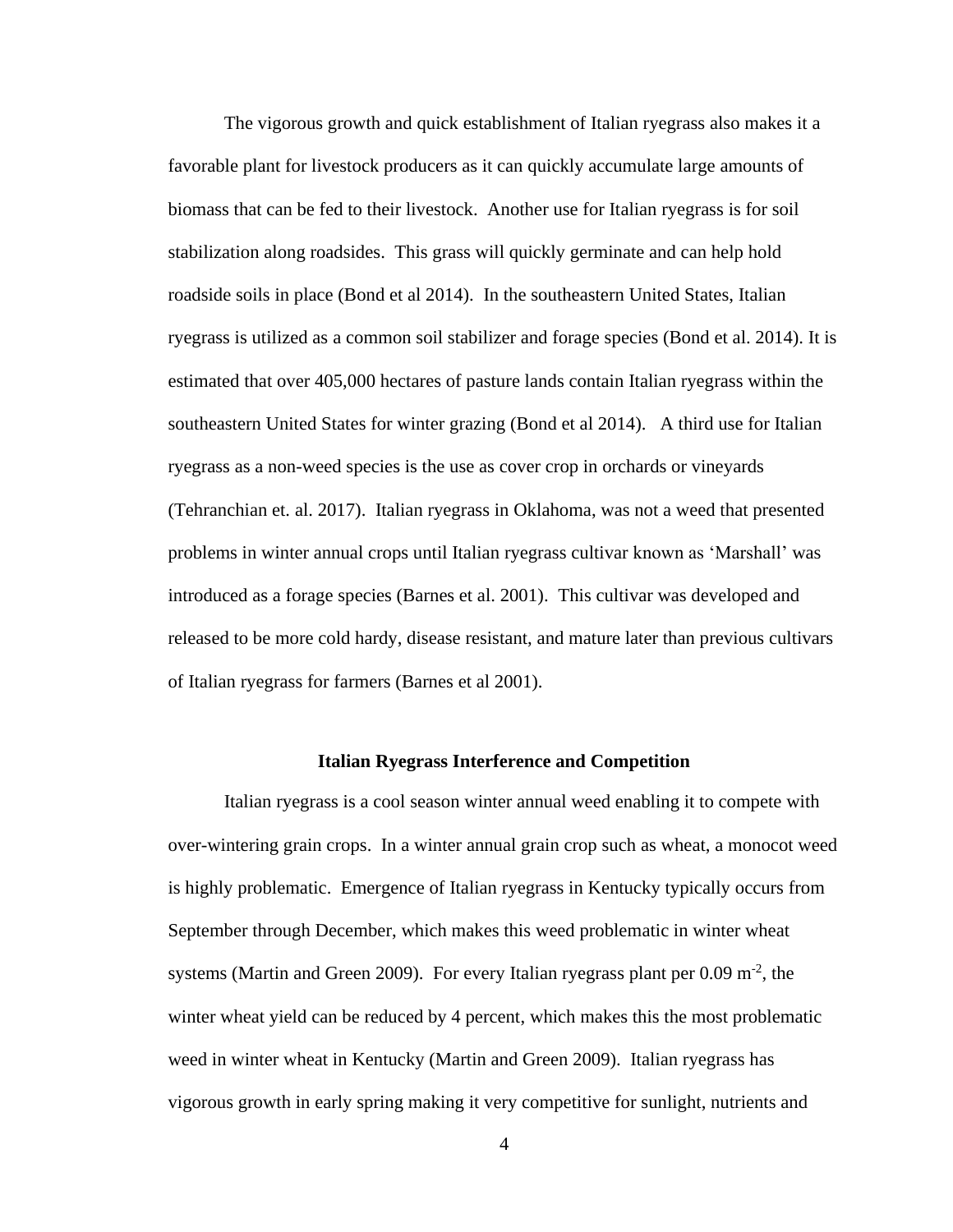water, which can lead to the Italian ryegrass outcompeting winter wheat or other crops (Bond et al 2014). In dense populations of Italian ryegrass (up to 118 plants/ $m<sup>2</sup>$ ) in winter wheat, yields have been shown to be reduced by up to 50% (Hoskins et al. 2005). This yield reduction, along with herbicide resistance, makes Italian ryegrass one of the most problematic weeds for winter wheat growers.

#### **Herbicide Resistance in Crops and Weeds**

Herbicide resistance is not new, but more and more weed species have resistance to one or multiple modes of actions. Herbicides are the most common weed management tool since they were developed (Shaner 2014). Herbicides select for naturally occurring resistant weed biotypes that survive a herbicide application and can result in large populations of resistant weeds if used repeatedly (Shaner 2014). The combination of a heavy reliance on herbicides and continuous use of herbicides with the same sites of action make preventing resistance selection difficult. The first example of herbicide resistance in the United States was spreading dayflower, *Commelina diffusa,* in Hawaii 1957 (Heap 2020). When the modes and sites of action are rotated, it can help prevent resistance selection to herbicides. Herbicides should not be the only tools of weed management.

The release of herbicide resistant crops brought about the idea that the threat of new cases of herbicide resistant weeds would diminish. This was the thought because weed scientists believed the unique mode of action of glyphosate would make it unlikely that weeds would develop resistance (Shaw 2016). Rather, more cases of herbicide resistance are being found. The selection pressure of millions of hectares all using the same modes of action in herbicide resistant crops resulted in more herbicide resistant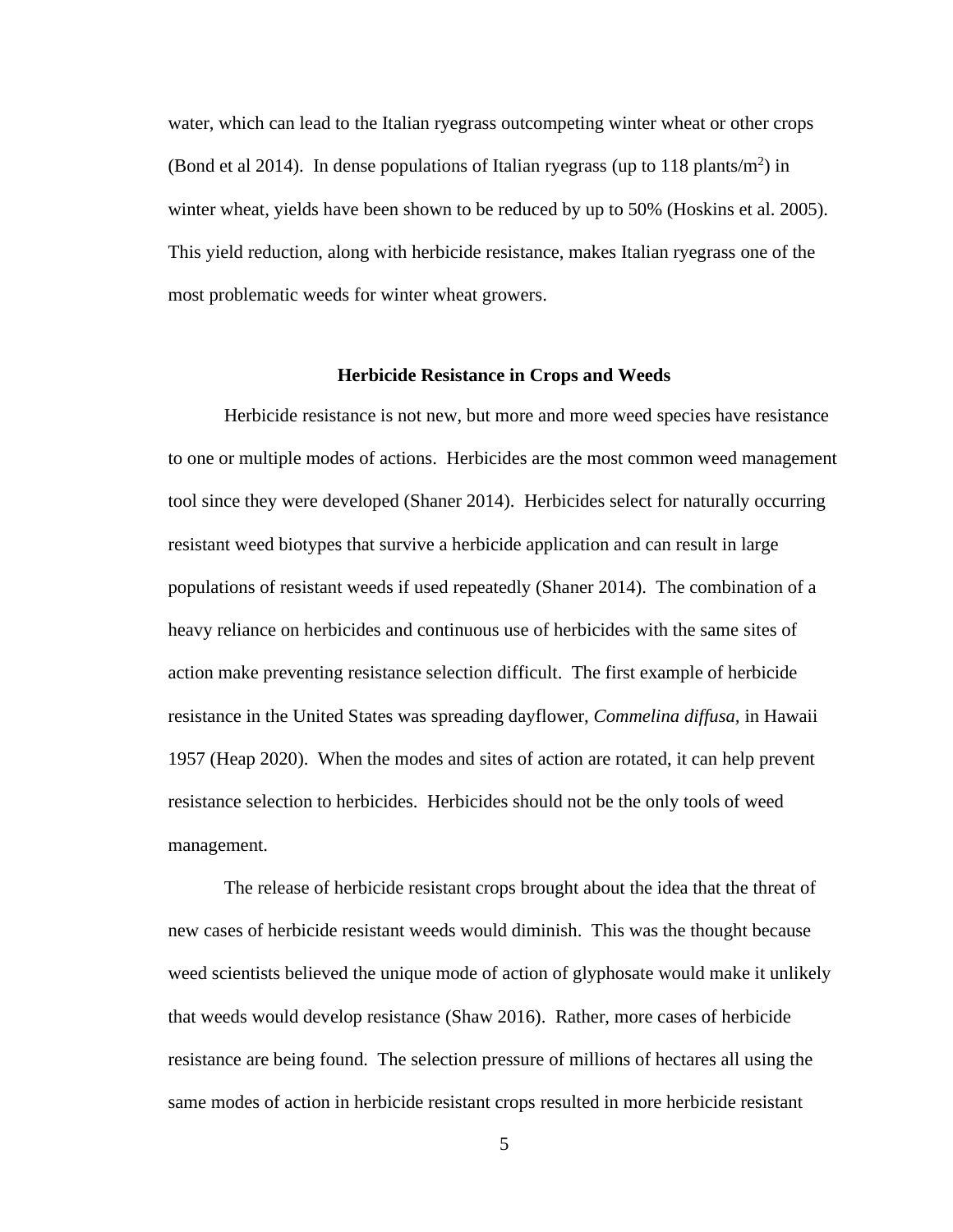weed biotypes (Shaw 2016). If herbicides continue to be the main source of weed management, herbicide resistance in weeds will also continue to increase.

Weeds can become resistant to herbicides mechanisms that are known along with mechanisms that are unknown. Herbicides are primarily known to have resistance in two different mechanisms: target site resistance and nontarget site resistance. Target site resistance is when the binding site for an herbicide has structurally changed or the binding site for the herbicide is overexpressed, likely through gene amplification (Baucom 2016). Nontarget site resistance generally is the prevention of the herbicide from reaching its site of action. Translocation of the herbicide, absorption, and enhanced metabolisms are all examples of ways plants can have nontarget site resistance. Nontarget site resistance can come with the increased threat of multiple resistance.

Resistance problems in weeds are hard to control when different nations or regions have varying regulations on herbicide use. A herbicide can have a labeled maximum rate in one country that is different from another country's maximum labeled rate. For example, the herbicide diclofop has a registered use rate of 375 grams of active ingredient per hectare in Australia, 640 grams of active ingredient per hectare in the United States, and 900 grams of active ingredient per hectare in France (Manalil 2011). This is a very large difference in labeled rates for one herbicide. Many times higher rates are not used in applications as many growers cut herbicide rates to reduce input cost. These varied labeled rates and rate cutting can result in a more rapid selection for resistance. Studies have shown that repeated low-rate applications select for resistance faster (Manalil 2011). This means that lower rates do not help prevent resistance but instead quicken the pace at which the weeds select for resistance. Following labeled use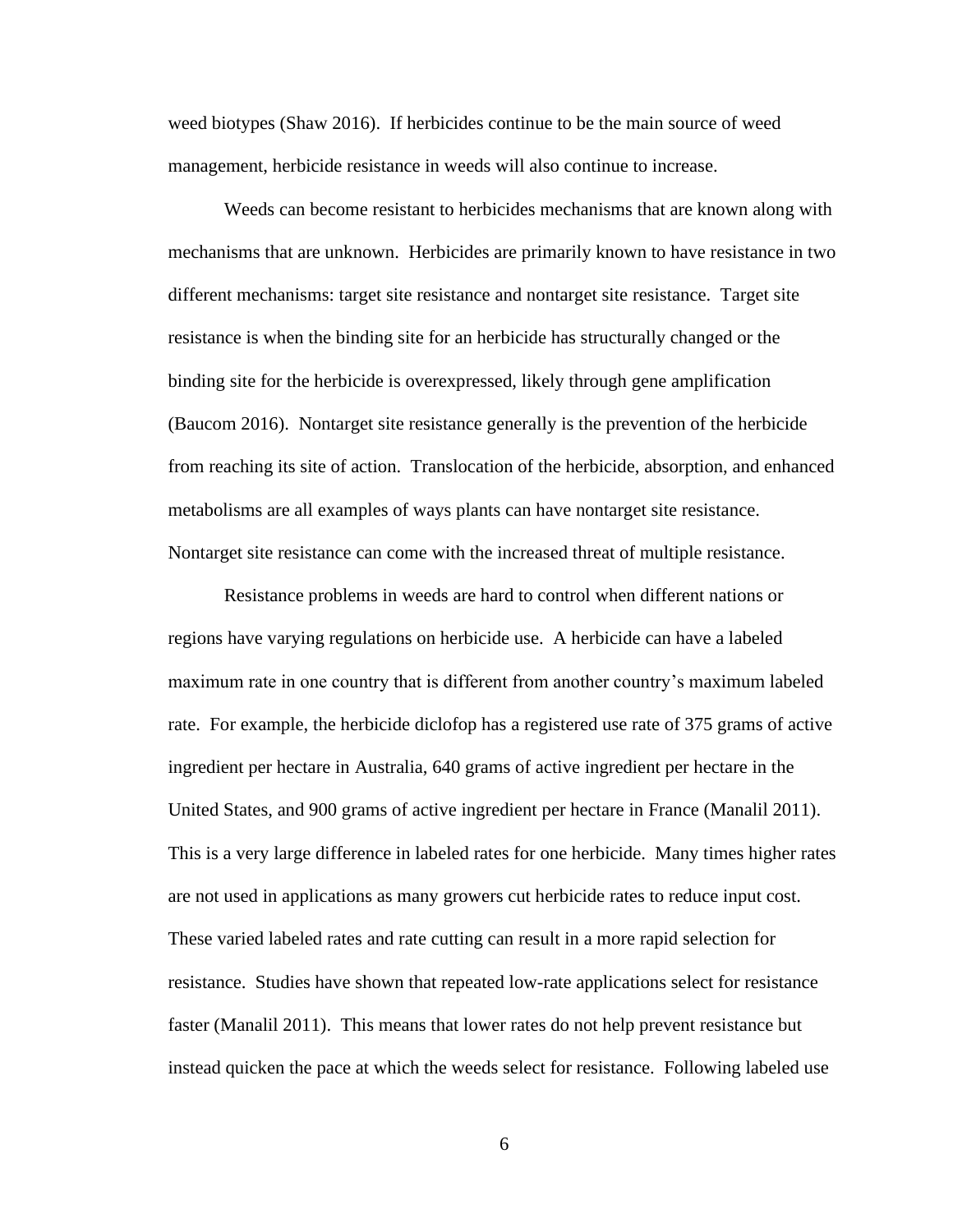rates for herbicides is important in order for herbicides to remain effective in killing the targeted weeds and to slow the selection of resistance in the targeted weeds.

#### **Herbicide Resistance in Italian Ryegrass**

In the United States, Italian ryegrass has been reported to have herbicide resistance to multiple sites of action across numerous states. To date, 17 states have reported resistance in Italian ryegrass from seven different sites of action in the United States; additionally, 11 other countries have reported herbicide resistant Italian ryegrass (Heap 2020). Resistance is the ability of a plant to withstand an herbicide application rate that would normally kill the wild type plant (Ellis et al. 2010). As early as 1987, herbicide resistance has been reported in Italian ryegrass in 17 different states with resistance to six different sites of action (Heap 2020). Within Kentucky, two reports from the International Survey of Herbicide Weeds show herbicide resistance to ACCase inhibitors and ALS inhibitors (Heap 2020). Beyond having populations of Italian ryegrass with only one type of resistance, it is possible for some of these populations to have resistance to more than one herbicide with the same site of action. When Italian ryegrass is proven to have resistance to multiple herbicides within the same site of action, it is considered to have cross-resistance.

The repetitive use of the same herbicides to control Italian ryegrass is the biggest factor in selecting for resistance. In some places, Italian ryegrass has been a nuisance weed in orchards and has been subject to intensive repetitive applications of glyphosate and populations have been confirmed to display glyphosate resistance (Avila-Garcia and Mallory-Smith 2011). When controlling weeds in such an intensely managed system, herbicides must be varied because repeated applications of only one herbicide of the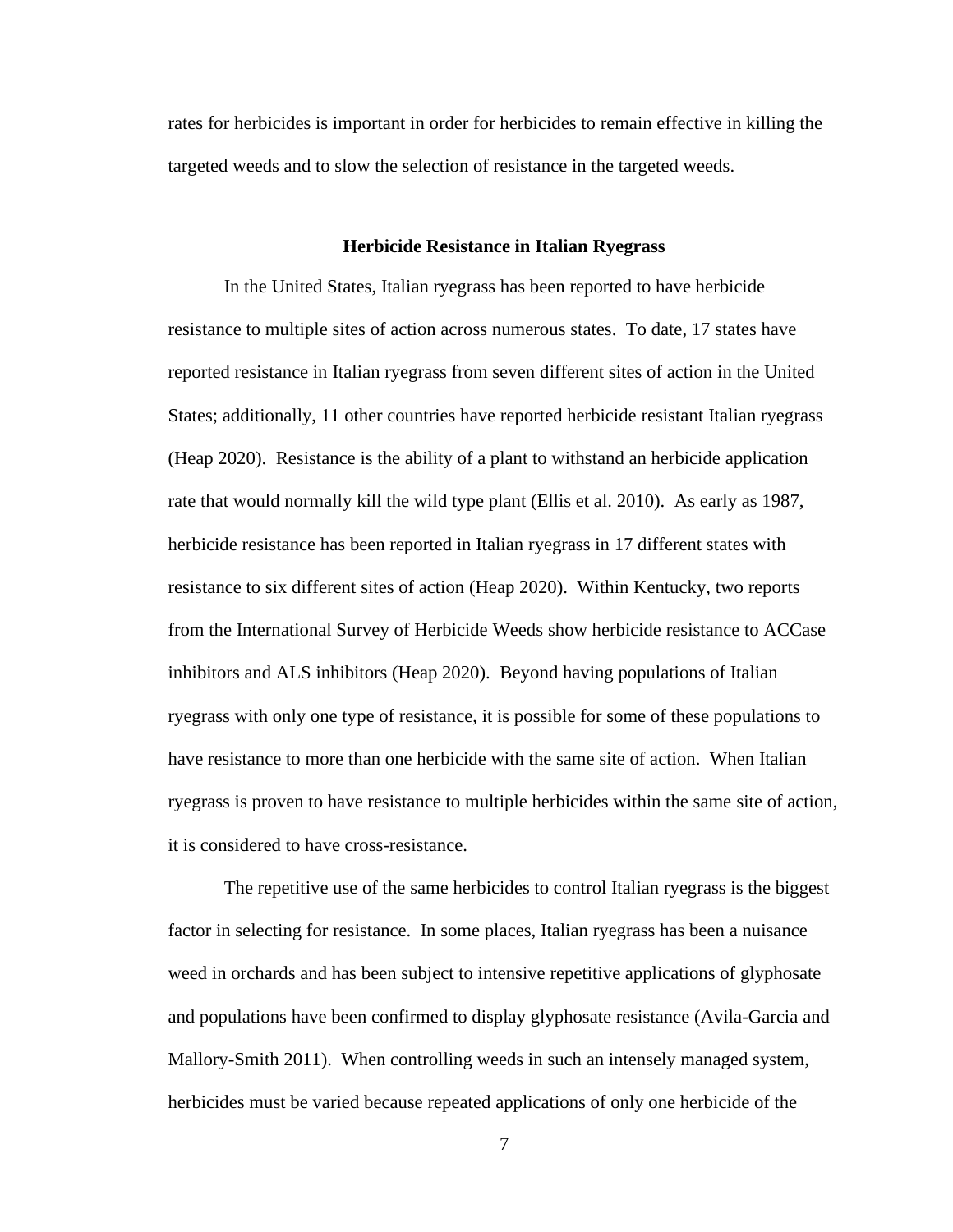same site of action can quickly select for resistance. Orchard managers in California repeatedly applied the same herbicide until that no longer worked due to the repetitive selection of herbicide resistant plants (Tehranchian et. al. 2017). Italian ryegrass along roadsides or in orchards as a cover crop are subjected to some of the most repetitive herbicide applications for management, which is contributing to the selection for herbicide resistance.

Italian ryegrass has resistance to seven different herbicide modes of action, and the resistance events have occurred through multiple mechanisms. Since the adoption of glyphosate resistant crops, the use of glyphosate has drastically increased. The increasing reliance on glyphosate has likely resulted in Italian ryegrass now having increased documentation of resistance to glyphosate. Some resistant biotypes documented to have glyphosate resistance have an altered target site and have reduced penetration into the leaf surface (Baucom 2016). Cross resistance is not possible for populations resistant to glyphosate because it is the only EPSPS herbicide, but for populations resistant to ACCase inhibitors there are cases of cross resistance occurring. For Italian ryegrass biotypes that have documented resistance to ACCase inhibitors, studies have shown that the target site of the herbicide has mutated resulting in an amino acid substitution (Tehranchian 2017). An additional Italian ryegrass resistance events to ACCase inhibitors can occur through altered metabolism, absorption, and translocation which enables the plant to detoxify the herbicide rapidly prior to reaching its target site (Ellis 2010). Many mechanisms of Italian ryegrass resistance to herbicides are being discovered and will continue to be discovered as Italian ryegrass continues to be managed in ways that allow for selection of resistant biotypes.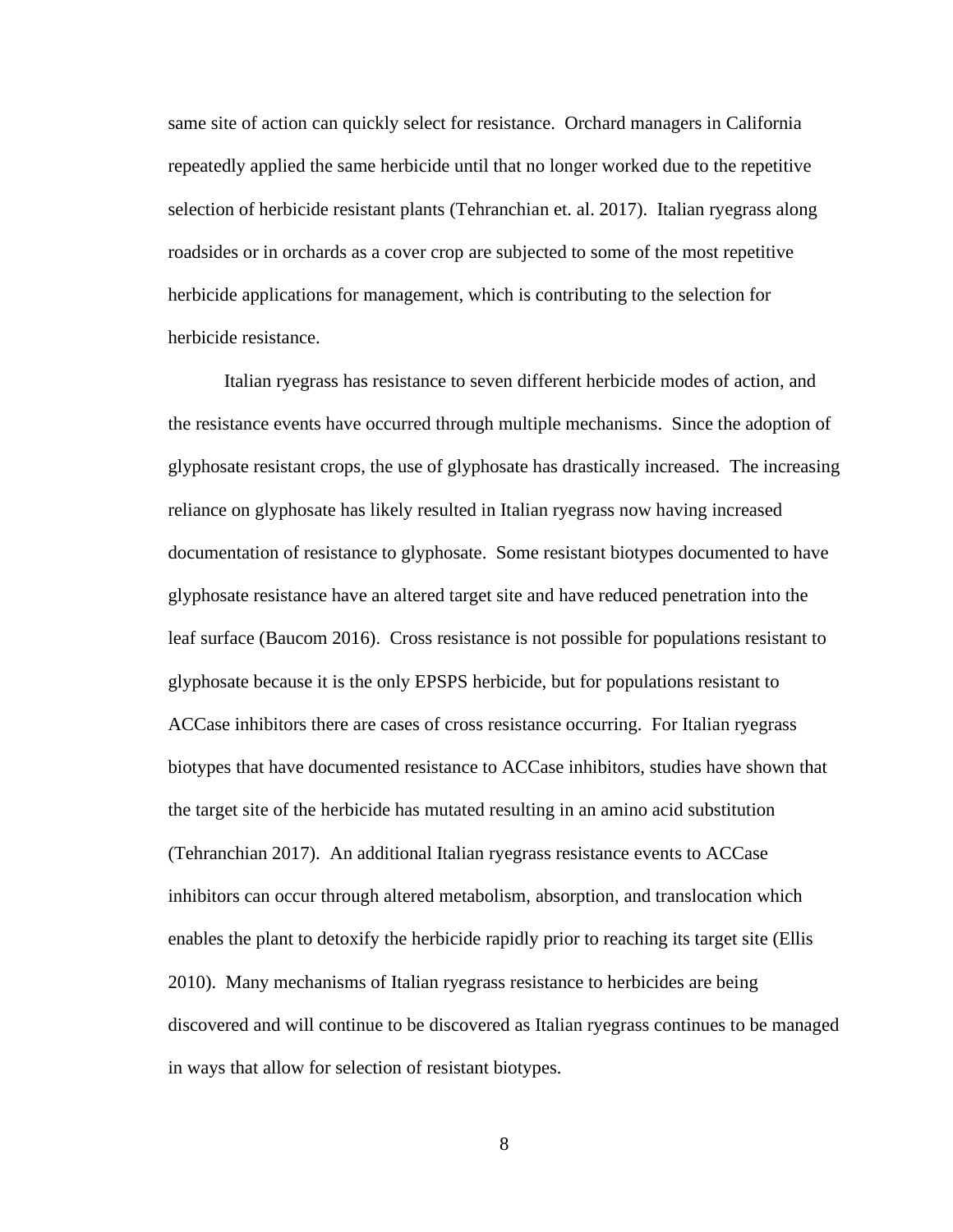A weed with the ability to cross-pollinate is one that presents more concerns around herbicide resistance. Italian ryegrass is a grass species that has the ability to cross-pollinate, especially with perennial ryegrass (*Lolium perenne)* and rigid ryegrass (*Lolium rigidum)* (Barapour et al. 2017, Terrell 1968). Hybridizing with perennial and rigid ryegrass and creating the potential for a future hybrid ryegrass with herbicide resistance is troublesome. Italian ryegrass may also hybridize with members of the *Festuca* genus like red fescue (*Festuca rubra*) tall fescue (*Festuca pratensis*) and meadow fescue (*Festuca ovina)* (Terrell 1968). Italian ryegrass's ability to crosspollinate to other members of its genus as well as members of the *Festuca* genus present potential risks of spreading herbicide resistance to other species beyond Italian ryegrass.

### **Economics of Herbicide Resistance**

Weed control can be one of the larger expenses growers can have when managing their crops. Herbicide resistance complicates weed management plans and can make it more costly. Some growers may try to minimize their expenses by only applying herbicides in severe infestations scenarios or every other year (Trsuler 2007). Although most Kentucky grain crops are produced with no-till systems, tillage is an alternative management technique for control of some weeds. However, there are additional costs associated with owning and operating tillage implements. Rate cutting is another way whereby growers try to reduce weed control costs, though this comes at risk of poor control (Manalil 2011).

Herbicide resistance is increasing the cost of weed control. Less options, specifically herbicides, are available for control as more herbicide resistance is documented. Italian ryegrass has such a large effect on the yield of winter wheat, up to a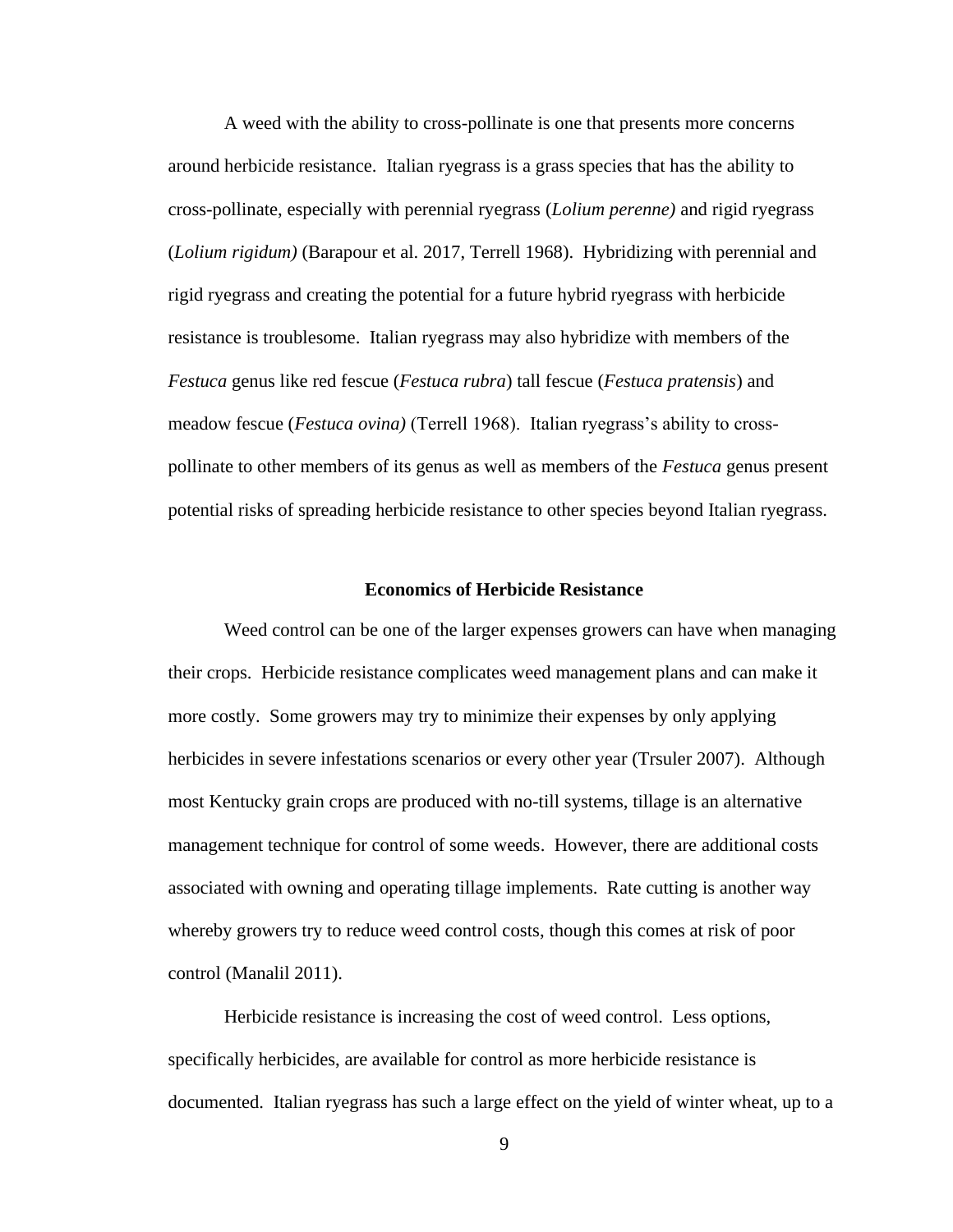60% reduction in some scenarios, that controlling weeds like it are necessary to maintain profitable yields (Barapour et al. 2017). Rigid ryegrass is a closely related weed that is resistant to numerous herbicides making it the most economically important weed in the agriculture world (Barapour et al. 2017). Beyond the expense of herbicides, the loss in yield from weeds like Italian ryegrass can impact growers profits. Italian ryegrass has reduced yield as much as 6050 kilograms per hectare (Martin and Green 2009). If herbicides will not control weeds that can compete and reduce yields, other options need be explored.

#### **Alternative Methods of Italian Ryegrass Control**

A monocot crop that competes with a monocot weed like Italian ryegrass leaves a smaller selection of usable herbicides Italian ryegrass seeds can be easily spread by the combine at harvest, overwinter, and then compete with winter wheat or corn; this is just one example of how no-till in Kentucky can lead to infestations the following growing season (Martin and Green 2009). With the occurrence of Italian ryegrass herbicide resistance and due to Kentucky's no-till production systems there are opportunities for Italian ryegrass infestations with limited options for control. Tillage is often recommended and is very important in the world today with herbicide resistance becoming prevalent (Renton and Flower 2015). Other cultural practices besides tillage can help reduce the amount of Italian ryegrass in a field but may not be as effective as herbicides. Delayed planting, increased seedling rates, narrow row widths, and rotating crops all have been practiced to reduce the Italian ryegrass populations in fields that have shown herbicide resistance (Bond et al. 2014). Implementing cultural practices can be helpful in managing the Italian ryegrass populations in a field, especially as more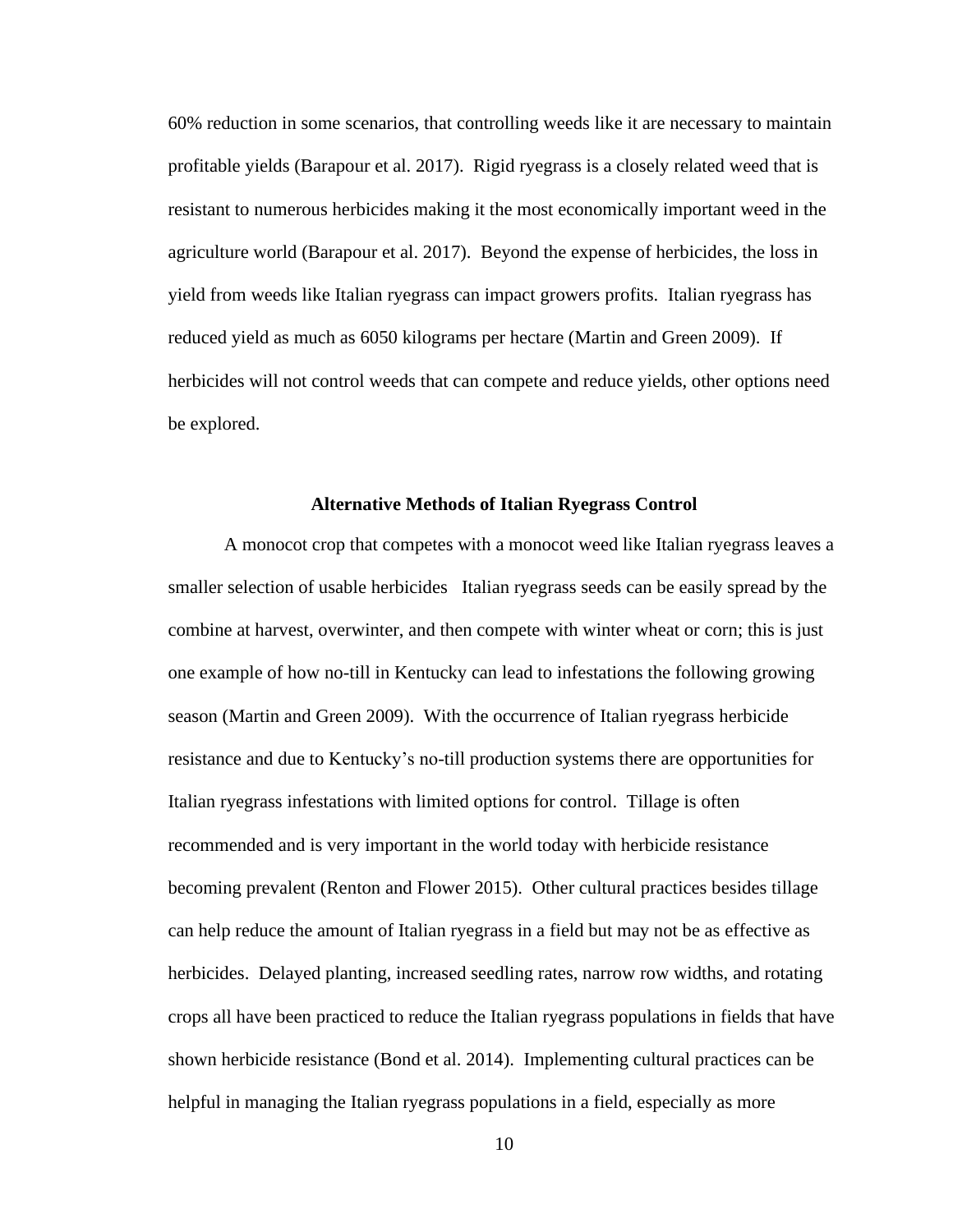resistance has been documented, as the selection of herbicides that can still control Italian ryegrass diminish.

As weed resistance to herbicides continues to expand, the methods of weed control must diversify. New or different weed control practices come at varying costs. Australia is leading the development of new management practices for control of rigid ryegrass with the implementation of harvest weed seed control. Harvest weed seed control targets control of weed seeds at the time of harvest to reduce the number of weed seeds that go back into the soil's seed bank (Walsh et. al. 2013). Harvest weed seed control methods are only effective if the targeted weed retains its seed up to the time of harvest (Walsh and Powles, 2014). Narrow windrow burning, chaff carts, bale direct systems, or Harrington Seed Destructors are all harvest weed seed control options for control that are being developed to prevent weed seeds from reaching the seed bank (Tidemann 2017). All options are worth exploring but are dependent on the type of cropping system.

Each method of harvest weed seed control aims to remove the weed seed from the field or destroy the weed seed before it can enter the seed bank. Chaff carts are a cart attached to combine and collecting all the chaff exiting the combine. Narrow windrow burning is conducted using a chute mounted to the combine to deposit the chaff exiting the combine in narrow rows that are burned when conditions are ideal (Walsh and Powles, 2007). Bale direct harvest systems bale the chaff that exits the combine (Walsh and Powles, 2007). Lastly a seed destructor, like the Harrington Seed Destructor, aim to destroy all the weed seed in the fine chaff that exits the combine (Walsh et al, 2012).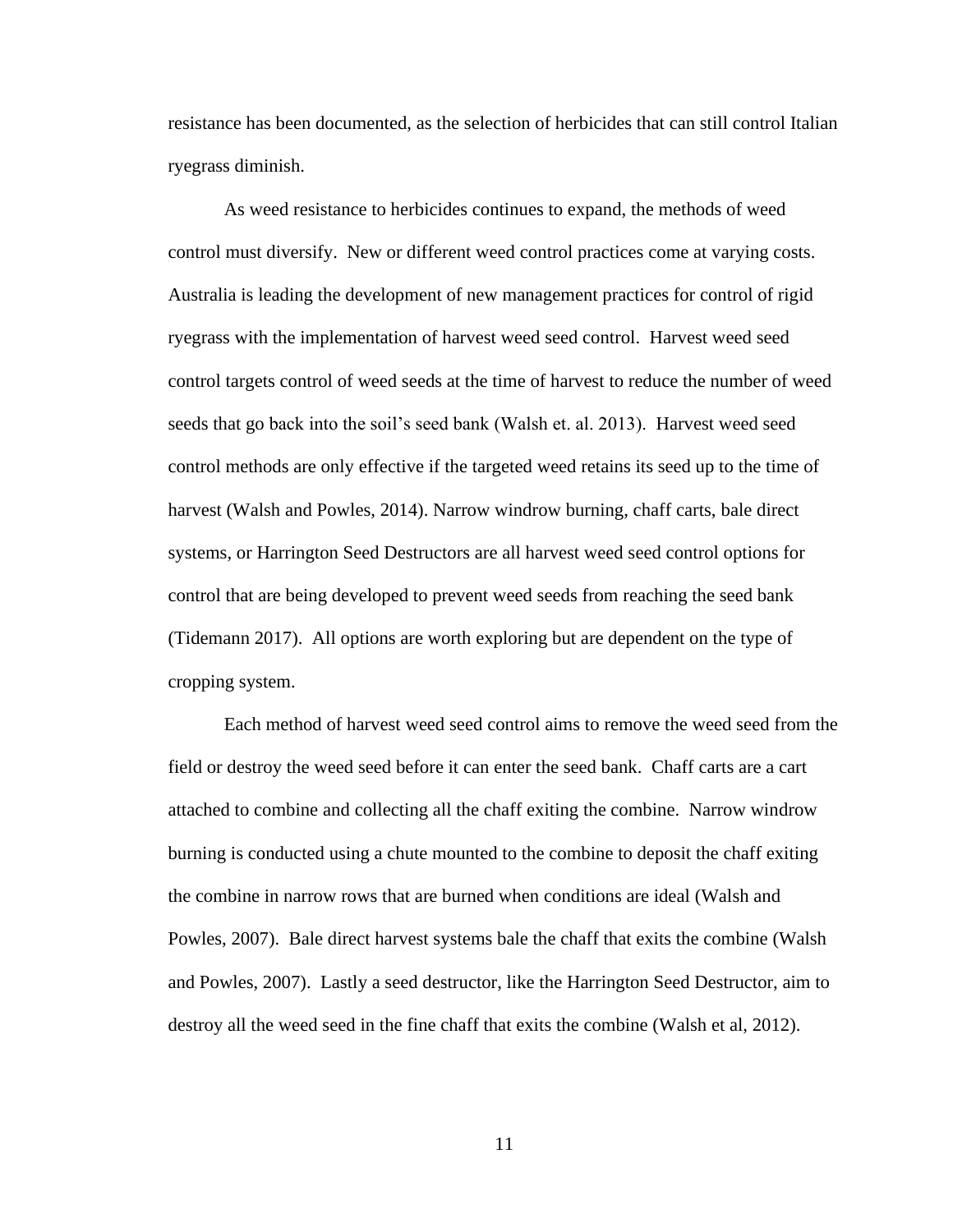The Integrated Harrington Seed Destructor, a tool that required no towing like the previous Harrington Seed Destructor, has proved helpful in reducing the number of viable rigid ryegrass seeds that reach the soil seed bank (Tidemann 2017). The cost of the Integrated Harrington Seed Destructor at \$160,000 USD and the risk of managing windrow burning, are large hurdles for weed control. The use of a seed destructor controlled  $95 \pm 0.8\%$  of rigid ryegrass seed in an Australia (Walsh et al., 2012). New weed control options must be economically and risk feasible for growers if they are to be implemented on larger scales.

The Harrington Seed Destructor is one of the methods of harvest weed seed control from Australia that is now being studied in the United States. It has been tested in the Southern United States to determine its efficacy at controlling common weeds in soybean and rice fields (Schwartz-Lazaro et. al. 2017). In Australia, it is used on rigid ryegrass and they have found that approximately 70 to 80 percent of rigid ryegrass seed will enter the combine at harvest to be deposited back onto the field with the chaff (Walsh and Powles 2007). When the Seed Destructor was tested in Australia, 95 percent of the rigid ryegrass seeds in the chaff were destroyed. In Australia, 58 percent of the Lolium ssp. ryegrass seed was retained on its seed head (Shergill et al., 2020). The Seed Destructor therefore is a very efficient harvest weed seed control tactic. With the close relation between rigid ryegrass and Italian ryegrass and similarity in seeds, it may be an option for Italian ryegrass control here in the United States.

#### **Summary and Objectives**

With the continuing use of herbicides on Italian ryegrass, the selection for resistance has grown since the first case in 1987. The limited number of herbicides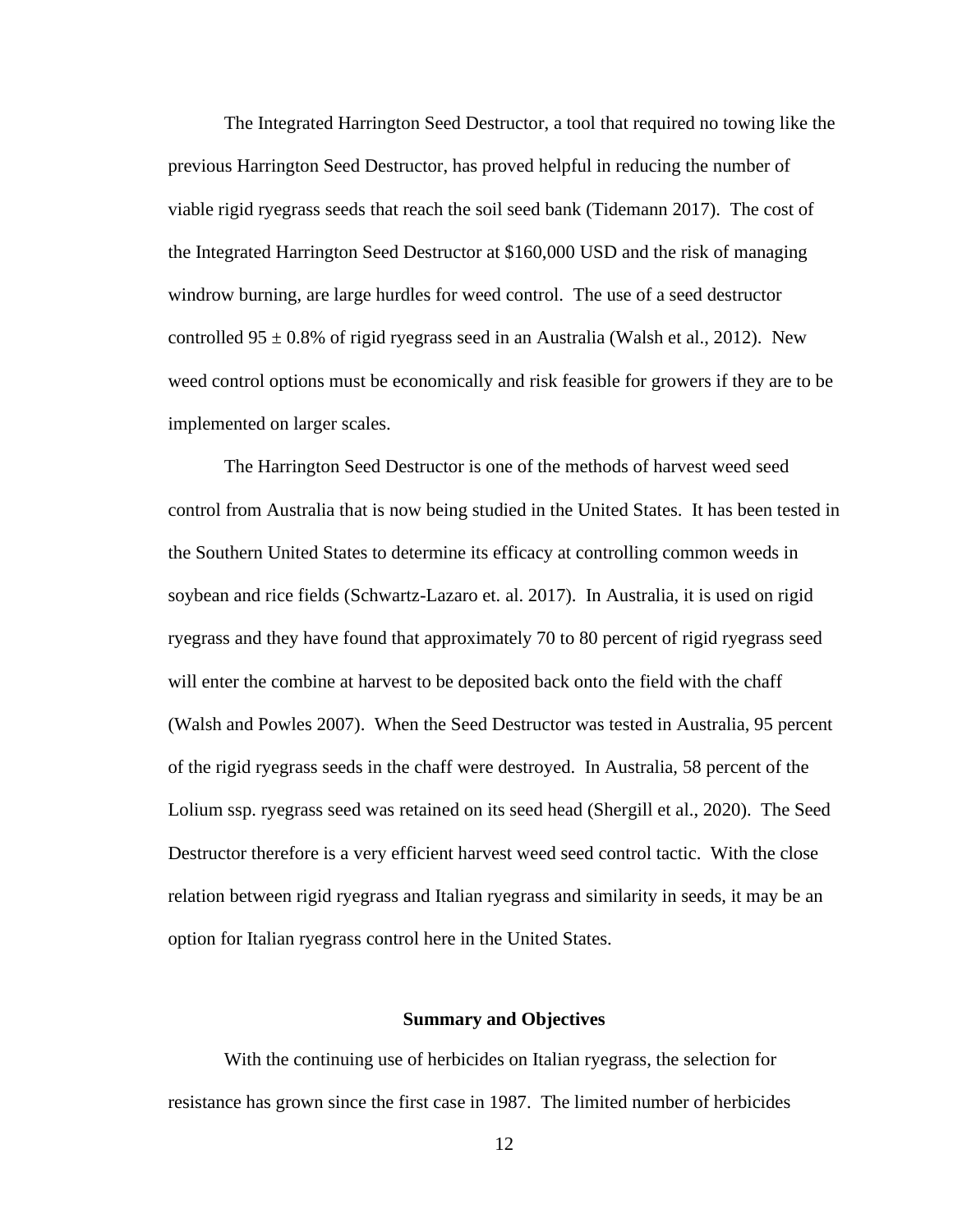available for use in a grass crop such as wheat with a grass weed makes weed management difficult. The fear of Italian ryegrass becoming resistant to most herbicides like its relative, rigid ryegrass, has brought this issue forward. Italian ryegrass can quickly establish itself and it has the ability to hybridize with multiple species within its genus of *Lolium* and the genus *Festuca*. Producing offspring with resistance or hybrids with resistance is a large threat with this species already having resistance to several modes of action. The objectives of this research are to evaluate seed retention and rain of Italian ryegrass prior to winter wheat harvest, evaluate seed shatter and dispersal of Italian ryegrass at wheat harvest, and to evaluate the presence of herbicide resistance in Italian ryegrass throughout Kentucky**.**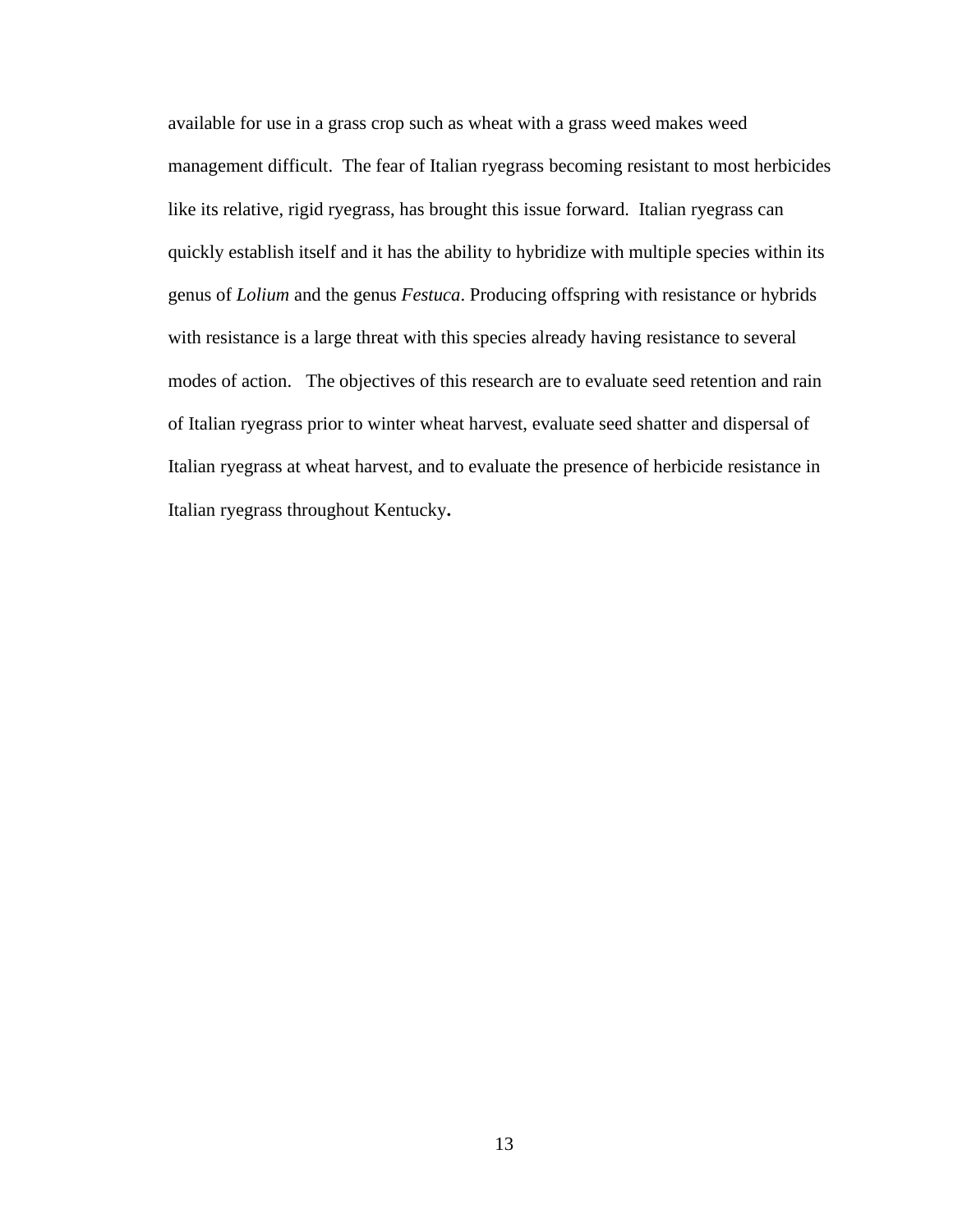#### CHAPTER 2.

#### **Introduction**

Weed management in Kentucky row crops is primarily conducted with the application of herbicides. The repeated applications of the same herbicide sites of action have selected for herbicide resistant species over time. Italian ryegrass (*Lolium perenne*  ssp. *multiflorum*) is a winter annual that is problematic weedy grass in Kentucky winter wheat (*Triticum aestivum*) fields. Since 1987 there have been 35 documented cases of herbicide resistance in the United States with Italian ryegrass (Heap 2022). Both postemergence, herbicide applications after the crop has emerged, and burndown applications, herbicide applications to prepare the seedbed for planting, are failing to control Italian ryegrass leaving farmers with very few options. Weed management with heavy reliance on herbicides in winter wheat might not be enough to control Italian ryegrass in the coming years.

Soft red winter wheat is a winter annual crop grown in Kentucky primarily within a corn-soybean-wheat or wheat-soybean rotation and is Kentucky's fourth most valuable cash crop (Lee et al., 2009). Weeds are the most important pest in wheat worldwide (Oerke, 2006). Italian ryegrass could be the most detrimental weed species in Kentucky winter wheat. Currently, Italian ryegrass has been documented worldwide as resistant to ACCase inhibitors, photosystem II inhibitors, ALS inhibitors, EPSP synthase inhibitors, glutamine synthase inhibitors, photosystem I electron diverters, and long chain fatty acid inhibitors (Heap 2022). Kentucky currently only documented cases of ACCase inhibitors and ALS inhibitors resistance (Heap 2022).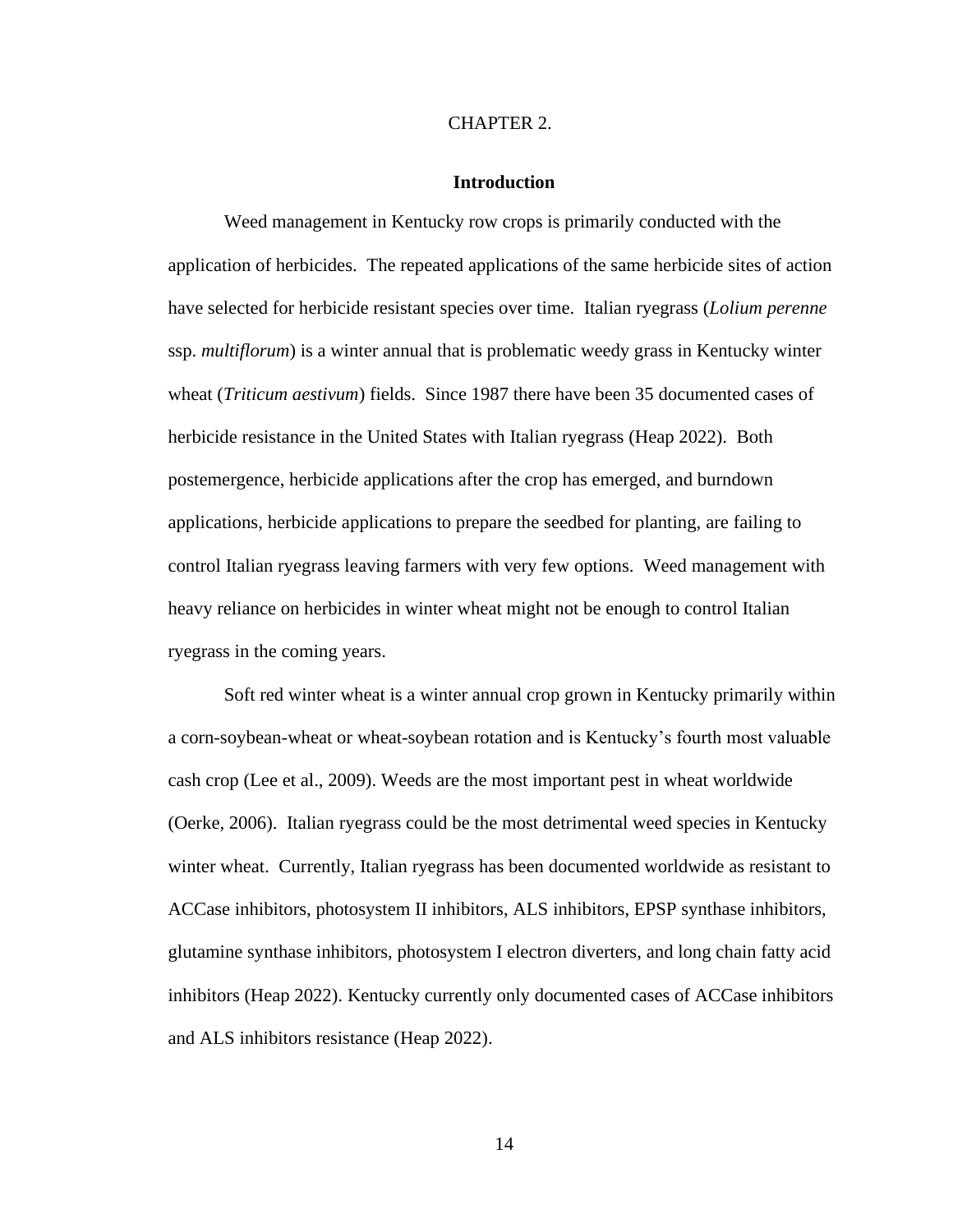There are many different species of ryegrass but only a few are problematic weed species. Italian ryegrass, sometimes known as annual ryegrass, is just one of eight species within the genus *Lolium* (Bararpour et al., 2017).Rigid ryegrass (*Lolium rigidum*) is another weedy ryegrass of the *Lolium* genius that is resistant to 12 different herbicide sites of action worldwide (Heap 2022). Italian ryegrass can spread into wheat fields because it is used as roadside vegetative cover, a cover crop, forage species, and ground cover in orchards (Bond et al., 2014, Tehranchian et al., 2018). These areas of beneficial use are often in close proximity to row crop fields such as growing in grass waterways within and adjacent to crop fields. One reason Italian ryegrass causes such problems in wheat fields is the fact that it is more competitive in root and shoot growth than wheat (Stone et al., 1998). One Italian ryegrass plant per  $0.09 \text{ m}^{-2}$  can decrease wheat yield by four percent (Martin et al., 2009). Italian ryegrass's competitiveness along with increasing instances of herbicide resistance, makes it a troublesome weed.

As herbicide resistant crops were released, like glyphosate resistant soybeans, glyphosate became the most widely used herbicide. With this increased use glyphosate resistant weeds have developed (Livingston et al., 2015). Italian ryegrass is just one example of a weed to have recently documented populations of herbicide resistance as a result of the overuse of glyphosate.

Herbicides are the most common pesticide used in wheat and postemergence herbicides are the most common weed management practice in wheat (Flessner et al., 2021). Furthermore, Kentucky primarily grows no-till wheat and instead of tillage, glyphosate is a popular burndown option for farmers. From personal experiences, pinoxaden is a popular postemergence herbicide for farmers. Italian ryegrass for many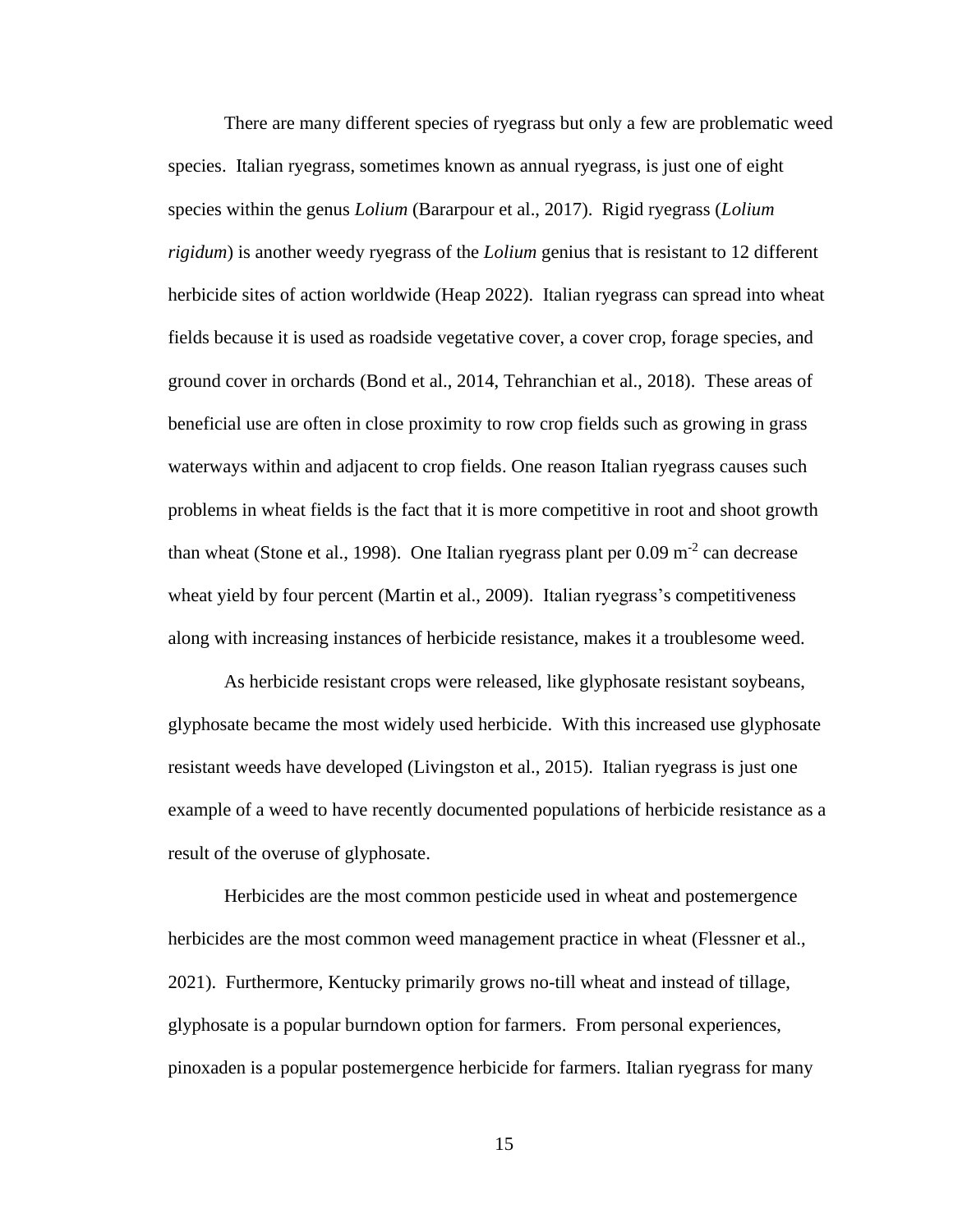reasons is a weed farmers must scout for and learn to manage in Kentucky winter wheat fields. It has increasing cases of herbicide resistance, which lessens the number of options for chemical weed management for farmers.

An objective of this study was to screen populations to confirm suspected glyphosate, pinoxaden, and pinoxaden plus fenoxaprop herbicide resistance in Italian ryegrass populations from across Kentucky. All 3 herbicides are common herbicides used to control Italian ryegrass in or before wheat in Kentucky. This objective was completed by performing an initial herbicide screen and to determine which populations had significantly less control than the susceptible population. The populations with significantly less control where then further tested in dose response studies.

#### **Materials and Methods**

#### **Population Collection**

Seed from 23 populations of Italian ryegrass were collected from Kentucky corn, soybean and wheat fields in May and June of 2020 (Table 2.1). Of the 23 populations, 20 were collected from fields where a postemergence herbicide had failed in winter wheat, 2 were collected from fields where a burndown application had failed prior to soybean planting, and 1 came from a field where a burndown failed prior to corn planting. The populations from wheat fields were collected as mature seed heads prior to wheat harvest. The populations from the corn and soybean fields were collected as entire plants and transplanted into greenhouse pots to finish growing and allowed to produce seed. The seed heads from all populations were hand threshed and put through an air column seed blower to clean any excess debris from the seed. The susceptible population, which was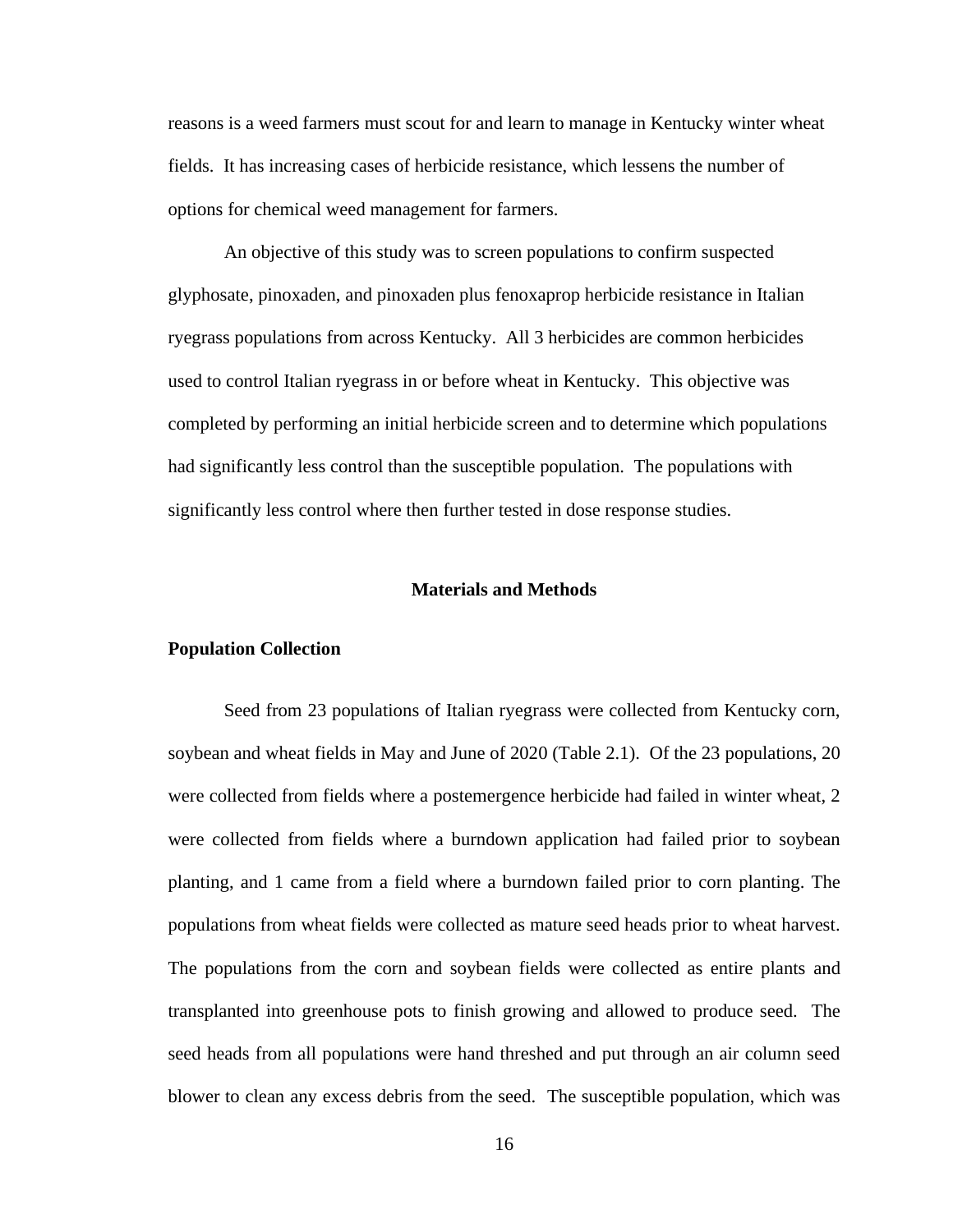confirmed in the initial herbicide screen, used in all experiments was a cover crop annual ryegrass variety known as "King".

#### **Greenhouse Procedures and Herbicide Applications**

For all experiments, 0.25 grams of seed from each Italian ryegrass population collected was broadcast into a plastic greenhouse flat measuring 25.4 centimeters by 25.4 centimeters, containing Berger BM 1 potting mix. After the seeds were broadcast in the flats, an additional fine layer of potting mix was sprinkled over the seeds. The flats were watered daily, fertilized weekly with Miracle Gro All Purpose Plant Food and maintained at 15.6° to 26.7° Celsius. ValuTek High Pressure 150-Watt sodium lamps in the greenhouse were used to simulate daylight. Once emerged, the seedlings were transplanted into 14 centimeters long cones, with one Italian ryegrass seedling per 53  $\text{cm}^3$ cone. The plants were allowed to grow and reach between one and four tillers prior to herbicide application. There was a large spread in plant size as some populations grew quicker than other populations. Prior to all applications, 4 plants at random were selected and plant heights recorded. All applications, both in the initial screen and dose response were made using a spray chamber (Devries Generation 3 Spray Booth). The glyphosate application was made at a spray volume of 140 L/ha, while the pinoxaden and pinoxaden plus fenoxaprop were applied at a spray volume of 94 L/ha. The 140 L/ha applications were made with a TeeJet XR 11002 nozzle and for the 94 L/ha applications a TeeJet 8002EVS nozzle was used.

#### **Initial Herbicide Screen**

All 23 populations were evaluated in the initial screen in addition to the known susceptible population. This initial screen was designed as a randomized complete block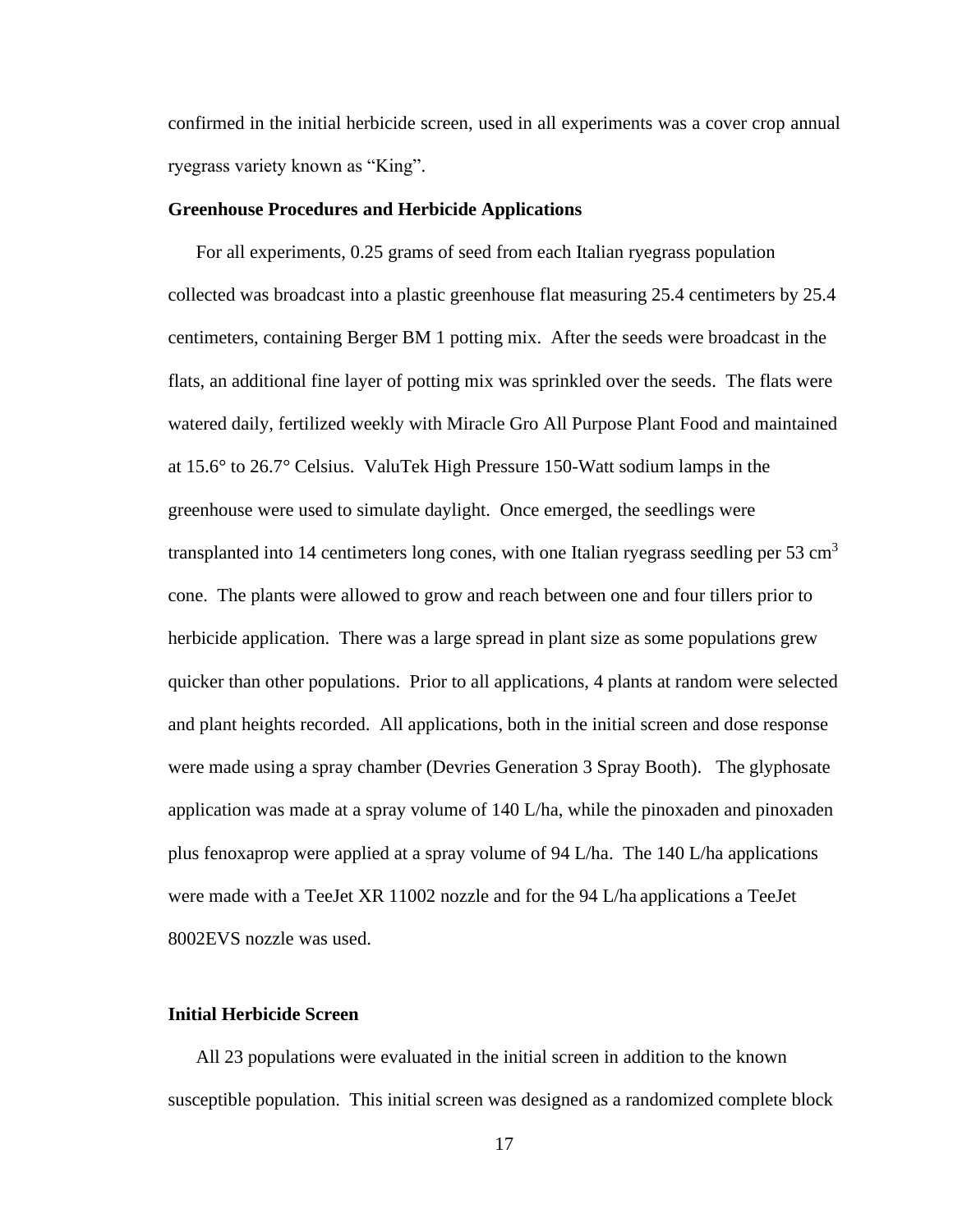with 5 replications. There were 2 separate runs were performed in the greenhouse. Each Italian ryegrass population was subjected to applications of glyphosate (Group 9), pinoxaden (Group 1), and pinoxaden plus fenoxaprop (Group 1). The screen was conducted by applying a 1- and 2-fold labeled rate of each herbicide (Table 2.1). A rate of 10 g/L Amsol AMS was added in the glyphosate mix. Visual evaluations based on a scale of every 5 percent from 0 to 100 percent were conducted 28 days after application. No control was represented by 0 percent and 100 percent represented complete weed death or full control. All plant material was harvested 28 days after application plants and fresh weights recorded. All samples were placed in a dryer (Grieve Corporation SC-400) at 55° Celsius for 2 to 3 days before dry weights were recorded.

#### **Dose Response Studies**

Populations that had significantly less control when compared to the susceptible population in the initial screen were further evaluated in a dose response experiment. Dose response trials were conducted for glyphosate, pinoxaden, and pinoxaden plus fenoxaprop. There were 3 populations plus the susceptible in the glyphosate dose response and 8 populations plus the susceptible in the pinoxaden and pinoxaden plus fenoxaprop dose responses. The glyphosate dose response experiment had 5 replicates and was run twice. Amsol AMS was added to the glyphosate mix at a rate of 20 g/L. This was larger rate of Amsol AMS than used in the initial herbicide screen because larger rates of glyphosate were used in the dose response study. The population Daviess 1 in the second run only had 3 replicates due to a shortage of seed. The pinoxaden and pinoxaden plus fenoxaprop dose response had 5 replicates and was run once. The dose response studies were designed as a randomized complete block experiment.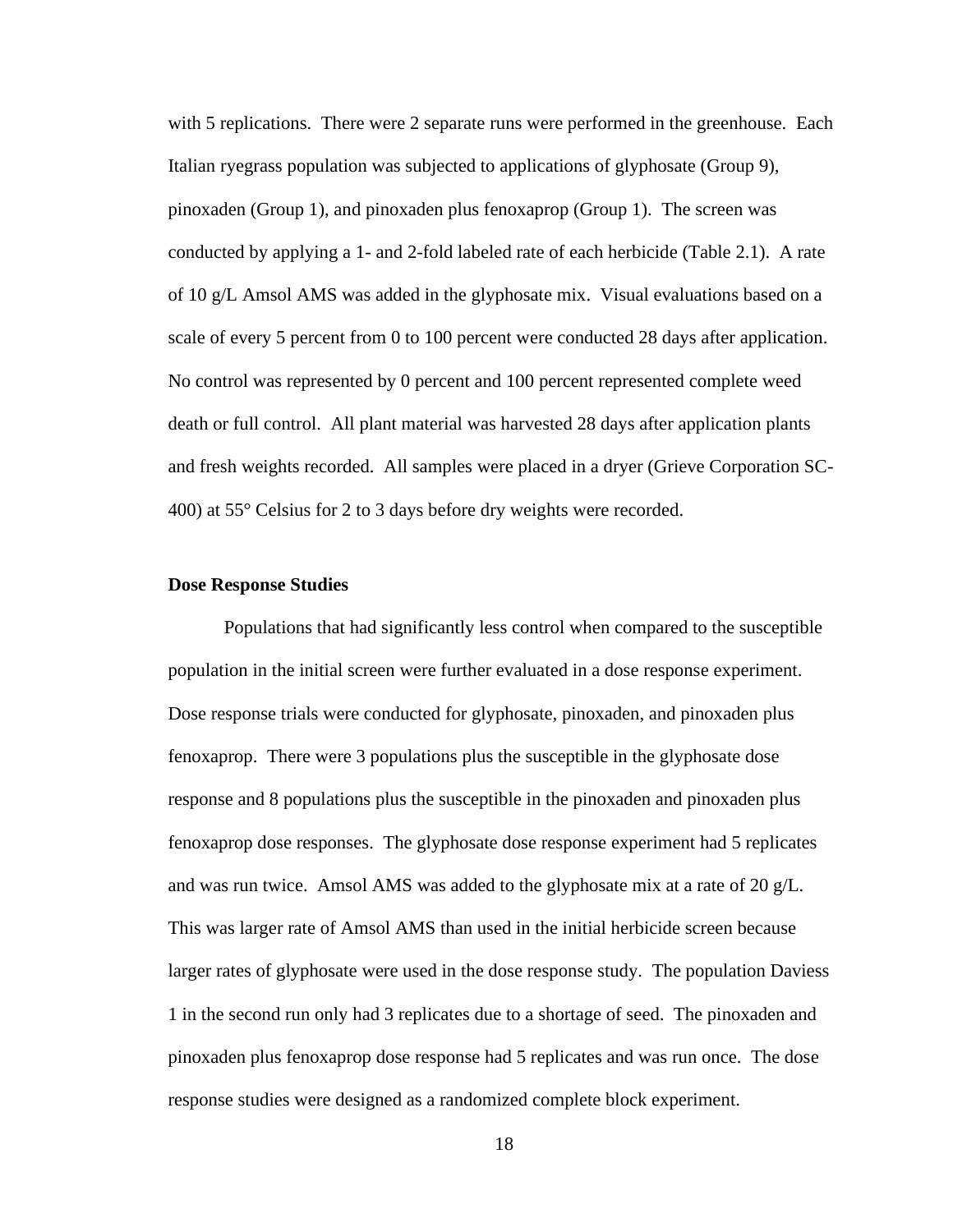For all dose responses, the Italian ryegrass populations were subjected to 10 rates of the herbicide in question ranging from 0 to 16-fold of the recommended rates (Table 2.2). Visual evaluations based on a scale every 5 percent from 0 to 100 percent were conducted at 28 days after application. No control was represented by 0 percent and 100 percent represented complete weed death or full control. All plant material was harvested 28 days after application plants and fresh weights recorded. They were then dried in a dryer (Grieve Corporation SC-400) for 2 to 3 days at 55° Celsius before dry weights were recorded.

#### **Data Analysis**

Before any analyses were conducted, all data were checked for normality and equal variances by examining the Conditional Pearson Residuals. The fixed effects in both the initial herbicide screen and the dose responses were the herbicide rates. Each site was ran separately with the herbicide rates as fixed effects and replicated as random effects. The susceptible population's percent visual control 28 days after application was compared to each population's percent visual control to determine if a population had significantly lower or greater control in the initial herbicide screen. Data was evaluated using SAS 9.4 (SAS Institute Inc) PROC GLIMMIX for analysis of variance. The means were separated using Tukey's HSD with alpha at 0.05.

Dose response curves were developed for glyphosate, pinoxaden and pinoxaden plus fenoxaprop using both dry weight and 28 DAT visual evaluations from the dose response experiment. Dose response curves were developed in R using version 4.1.2 (R Core Team 2021) using the drm function from the drc package (v 4.1.2; Ritz et al. 2015). All dose response curves were generated in R using a 3-parameter model which estimates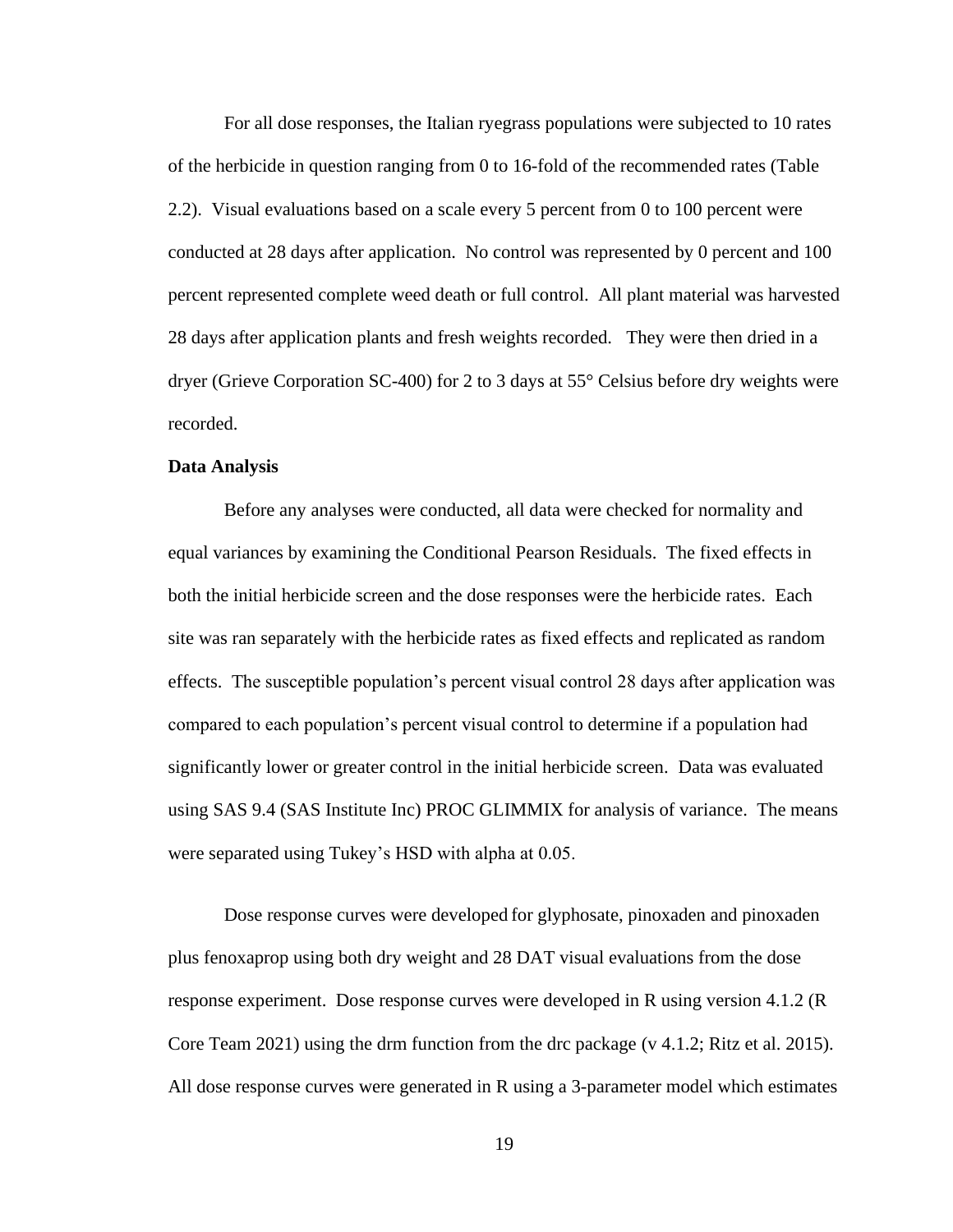the bottom (minimum response), top (maximum response), and EC50. LD50 values, the dose required for 50 percent control, were also calculated in R utilizing the drc package and LD50 means were separated with alpha at 0.05.

#### **Results and Discussion**

#### **Initial Herbicide Screen**

There were no interactions between treatments in run 1 and run 2 of the initial herbicide screen, thus runs 1 and 2 were pooled for further analysis. Multiple populations had significantly lower control as compared to the susceptible population for each chemical, at both the 1- and 2-fold application rates (Table 2.1). These results from the initial herbicide screen indicated that there may be new populations of Italian ryegrass within Kentucky that are resistant to one or more of the herbicides included in the initial screen.

There were three populations that had 70 percent or less control with glyphosate and were significantly less than control of the susceptible population at 88 or 97 percent control with 1x and 2x, respectively (Table 2.1). Two populations, Pulaski 1 and Simpson 1, were controlled significantly less with glyphosate at both rates while Daviess 1 was controlled significantly less only at the 2x rate of glyphosate (Table 2.1). Eight of the 24 populations had 47 percent or less control with pinoxaden at both the 1x and 2x rates and were significantly less than the susceptible at 85 percent control at the 1x rate and 96 percent control at the 2x rate (Table 2.1). Six populations had 18 percent or less control with pinoxaden plus fenoxaprop at the 1x rate and were significantly less than the susceptible at 75 percent control (Table 2.1). Seven populations had 44 percent or less control with pinoxaden plus fenoxaprop at the 2x rate and were significantly less than the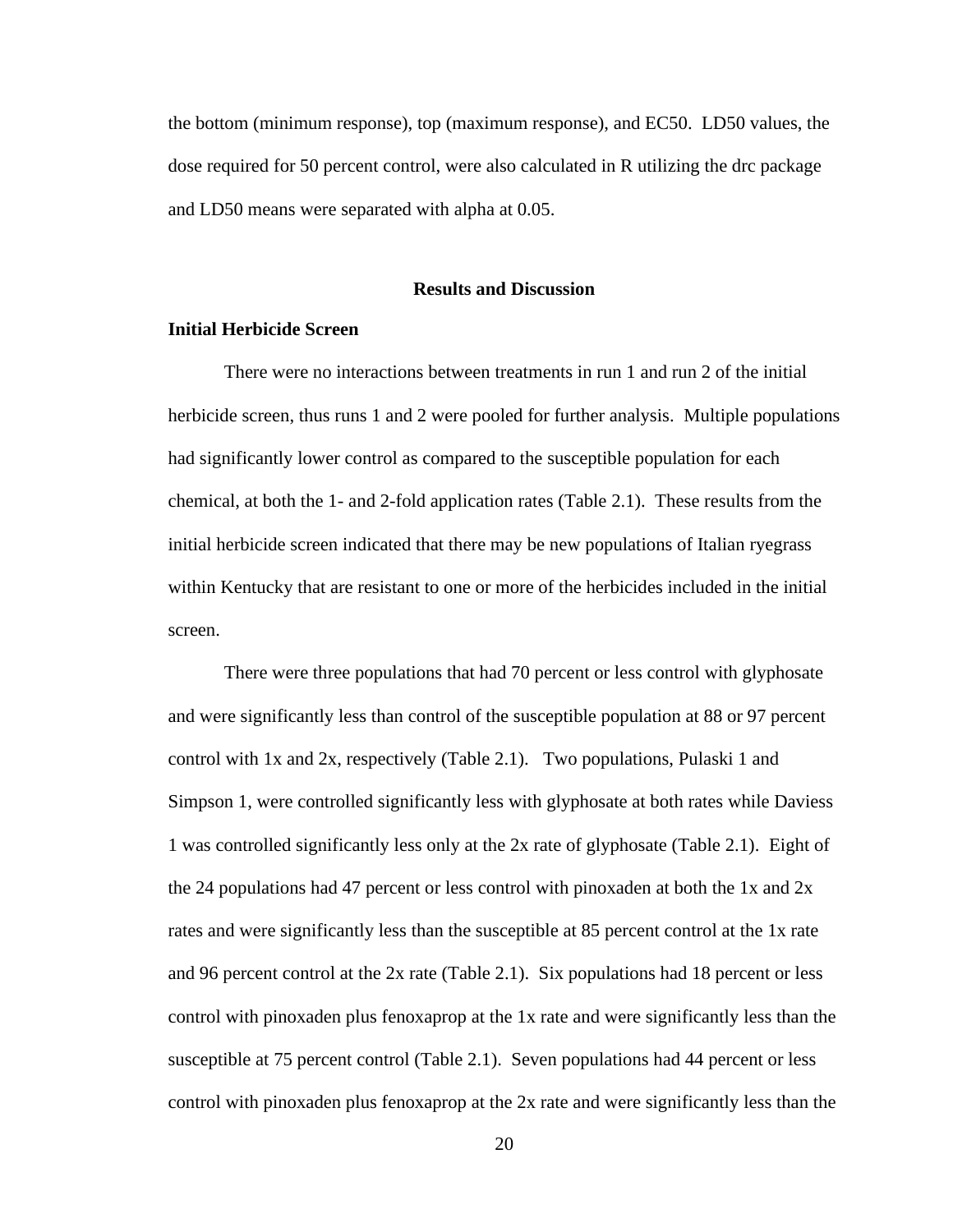susceptible at 80 percent control (Table 2.1). The six populations that had significantly less control for pinoxaden plus fenoxaprop were the same populations that had reduced control with pinoxaden.

#### **Glyphosate Dose Response**

Three populations (Daviess 1, Pulaski 1, and Simpson 1) were included in the glyphosate dose response studies. Each had reduced control with glyphosate as compared to the susceptible population in the initial herbicide screen. Pulaski 1 and Simpson 1 had significantly greater LD50 based on dry biomass compared to the susceptible (Table 2.3 and Figure 2.1). This indicates that a greater rate of glyphosate was needed to achieve 50 percent control when measured by dry weight, 28 days after glyphosate application. Pulaski 1 also had a significantly greater LD50 based on visual control rating as compared to the susceptible population (Table 2.3). Conversely, the Simpson 1 visual control LD50 was not significantly different than the susceptible population, despite the LD50 value being considerably greater numerically (Table 2.3). A combination of a large standard error for the Simpson 1 population and extrapolation of the LD50 due to a lack of effective control even at the greatest dose in the experiment (Figure 2.2) likely contributed to the contradicting outputs. Despite the inability to separate the visual control LD50 of Simpson1 from the susceptible population, the combination of a visual differentiation of curves in Figure 2.2 and a significant difference in dry weight biomass between Simpson 1 and the susceptible population's LD50 indicates Simpson 1 is likely resistant. Therefore, two populations from this experiment were considered resistant to glyphosate based on dry weights and visual control ratings taken 28 days after glyphosate application.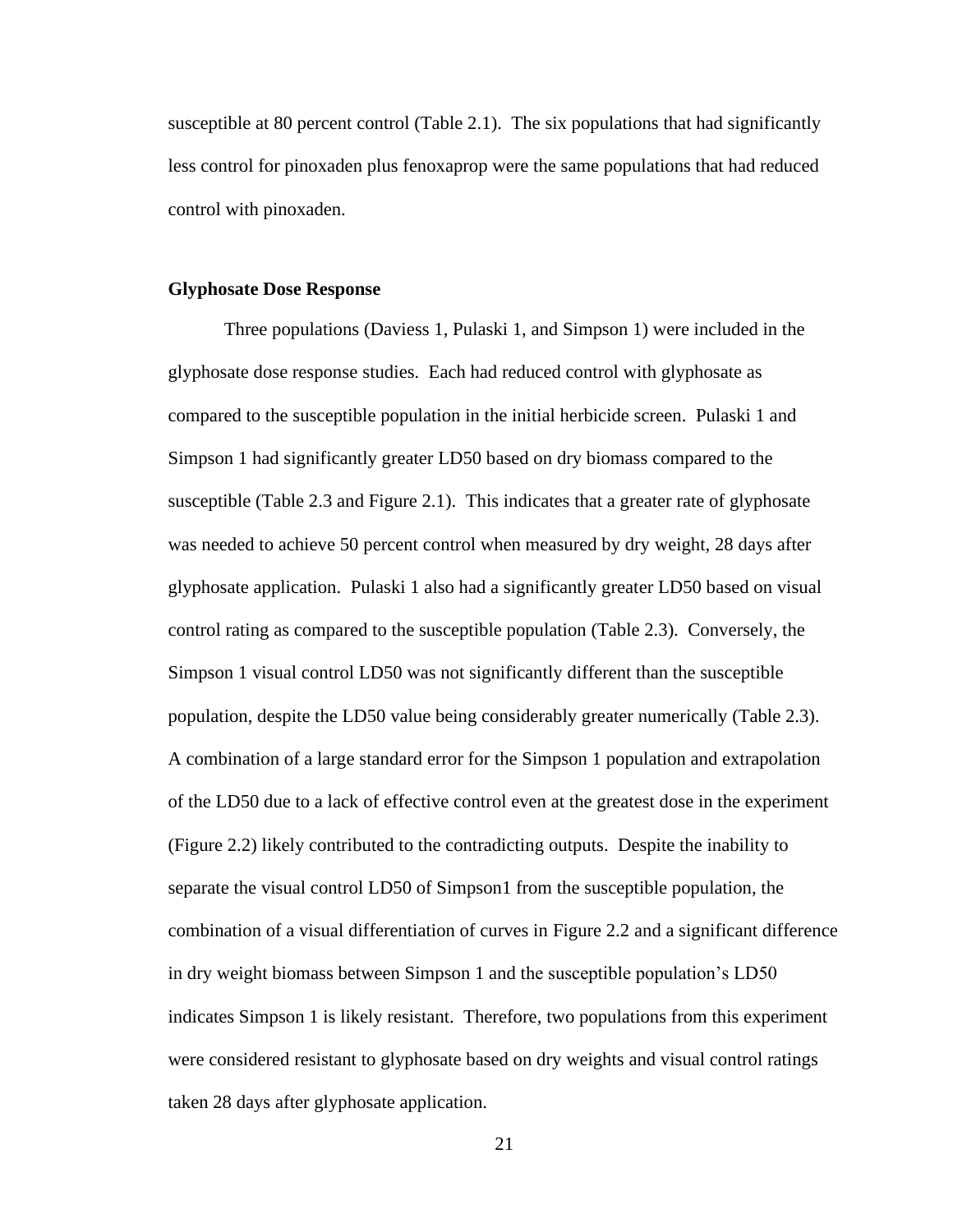#### **Pinoxaden and Pinoxaden Plus Fenoxaprop Dose Response**

The eight populations included in the pinoxaden and pinoxaden plus fenoxaprop dose response were Hickman 1, Simpson 3, Simpson 4, Simpson 5, Simpson 6, Todd 1, Todd 2, and Todd 3, as each had reduced control with pinoxaden and pinoxaden plus fenoxaprop as compared to the susceptible population in the initial herbicide screen (Table 2.1).

Four of the eight populations, Simpson 4, Todd 1, Todd 2 and Todd 3, had visually different curves at 28 days as compared to the susceptible population when looking at the pinoxaden dry weight dose response curve (Figure 2.3). By analysis, only the Todd 3 population had a significantly greater LD50, or pinoxaden rate to achieve 50 percent control as indicated by harvested plant dry weight, when compared to the susceptible (Table 2.4). Two of the same populations, Todd 1 and Todd 3, were uniquely different in the pinoxaden visual control dose response curve (Figure 2.4). Todd 1 and Todd 3 both had significantly greater LD50's for visual control rating LD50's as compared to the susceptible population (Table 2.4). This indicates that these two populations would need a greater dose of pinoxaden to achieve 50 percent control as compared to the susceptible population. Todd 3 had a significantly greater LD50 value for both the dry weight and visual control evaluations indicating resistance to pinoxaden. Simpson 6 had a large standard error for its 28 days after application visual ratings, which is likely why it has such a large LD50 but is not significantly different than the susceptible population. This is likely because this population is early in its selection for resistance, though further investigation is needed. For Todd 1 the LD50 values for visual control, was significantly greater than the susceptible population, thus further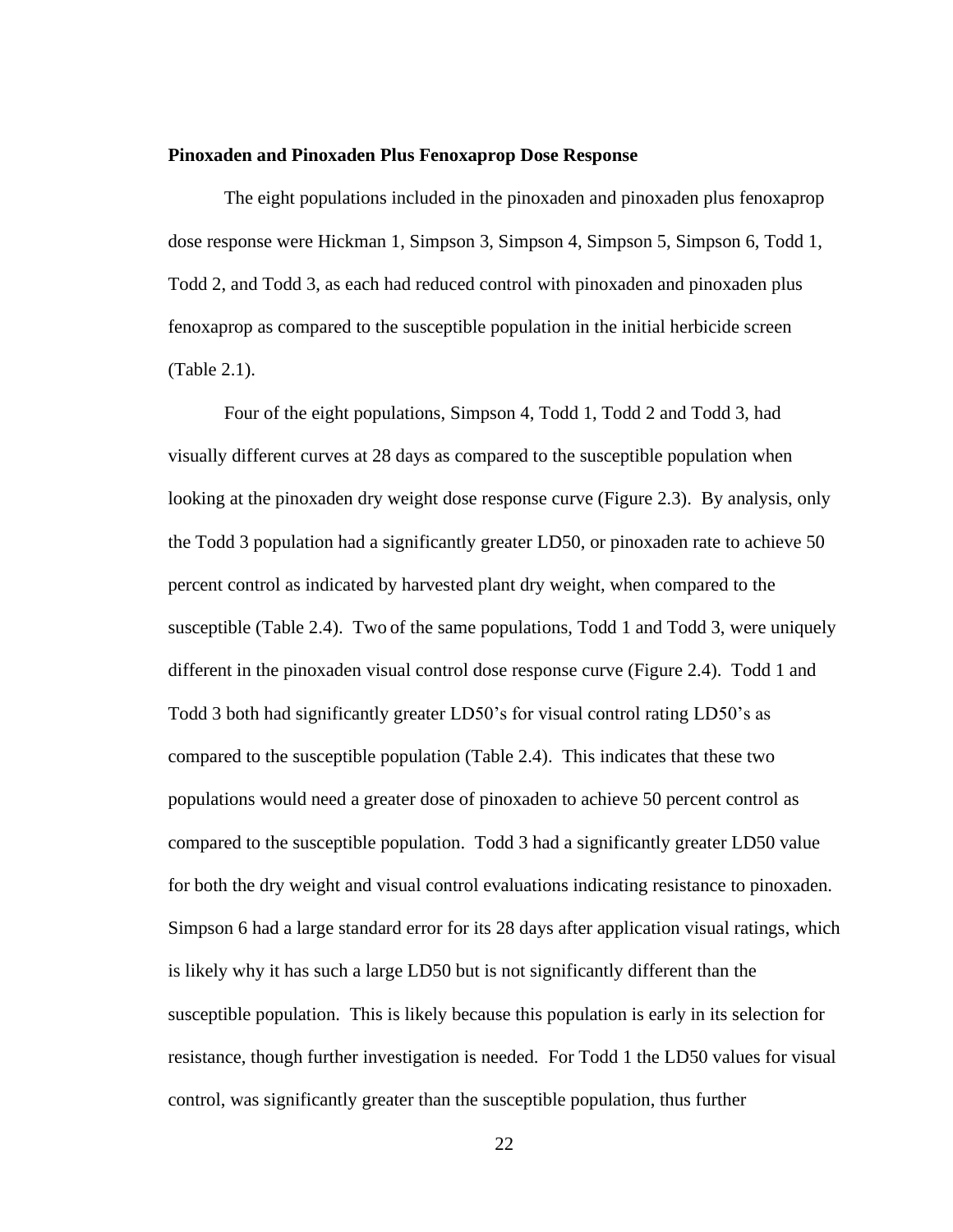investigation may be needed to confirm resistance since dry weight was not significant (Table 2.4).

Three populations, Todd 1, Todd 2, and Todd 3, had visually different response curves for pinoxaden plus fenoxaprop by harvested plant dry weights when compared to the susceptible population (Figure 2.5). The susceptible population's dry weight dose response curve was almost a horizontal line indicating a lack of dose response for the susceptible population at the pinoxaden plus fenoxaprop rates evaluated. The susceptible population is likely too susceptible to pinoxaden plus fenoxaprop and no LD50 comparisons could be made. Even the lowest herbicide rates controlled the susceptible population. Due to the lack of a dose response curve of the susceptible population, a viable pinoxaden plus fenoxaprop LD50 based on dry weights for the susceptible population could not be produced. Thus, comparisons of dry weight LD50 values between the suspected populations and susceptible populations could not be conducted.

However, the three Todd populations along with Simpson 5 were visually different when looking at the pinoxaden plus fenoxaprop visual control dose response curves (Figure 2.6). The Simpson 3 visual control dose response curve is essentially a horizontal line and does not fit a dose response curve. As a result it did not produce a viable LD50 value for visual control (Table 2.4). Simpson 5, Todd 1, Todd 2, and Todd 3 all had significantly greater visual control LD50 values when compared to the susceptible (Table 2.4). These four populations require a greater rate of pinoxaden plus fenoxaprop to achieve 50 percent visual control as compared to the susceptible population. These LD50 values based on visual control evaluations, indicated possible cross resistance events to the two group 1 herbicides. Although further investigation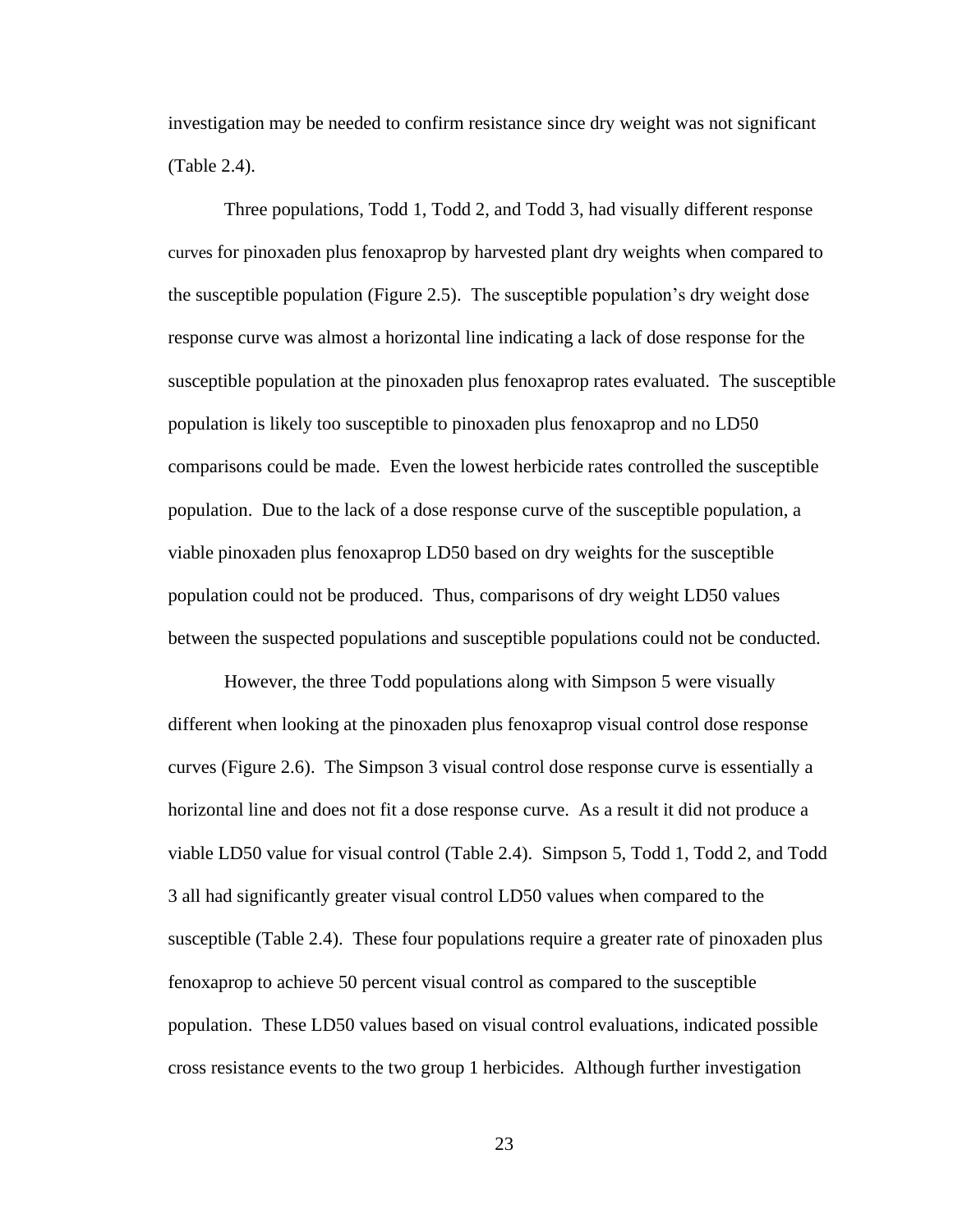evaluating each herbicide separately would be needed to confirm cross resistance. Additionally, further investigation into the Simpson 3 populations is warranted due to all rates of pinoxaden plus fenoxaprop included in this dose response experiment failed to achieve control of the ryegrass plants.

#### **Summary**

The initial herbicide screen confirms the suspicions that there is increasing herbicide resistance cases in Italian ryegrass populations in Kentucky. Populations that had significantly less control went through further testing utilizing glyphosate, pinoxaden and pinoxaden plus fenoxaprop dose responses. Results of the dose response experiments confirmed that multiple new isolated populations of Italian ryegrass in Kentucky are resistant to either glyphosate or pinoxaden, and potentially some cross resistance events occurring in pinoxaden plus fenoxaprop tank mixes. These confirmations of glyphosate, pinoxaden and pinoxaden plus fenoxaprop resistance in Italian ryegrass are some of the first confirmation of these events in Kentucky. Resistance to group 1 herbicides, ACCase inhibitors like diclofop-methyl, had been reported in the past in Kentucky, but these results demonstrate Kentucky's Italian ryegrass populations has resistance to other group 1 herbicides, pinoxaden and fenoxaprop (Heap 2022).

Since the Pulaski 1 population was collected from a corn field, the resistance confirmation explains why the farmers' burndown with a glyphosate application failed to control Italian ryegrass in this field. All three Todd populations are fields managed by the same farmer which would have likely been managed historically in a similar way. That consistent management has led to the development of resistance to pinoxaden and pinoxaden plus fenoxaprop.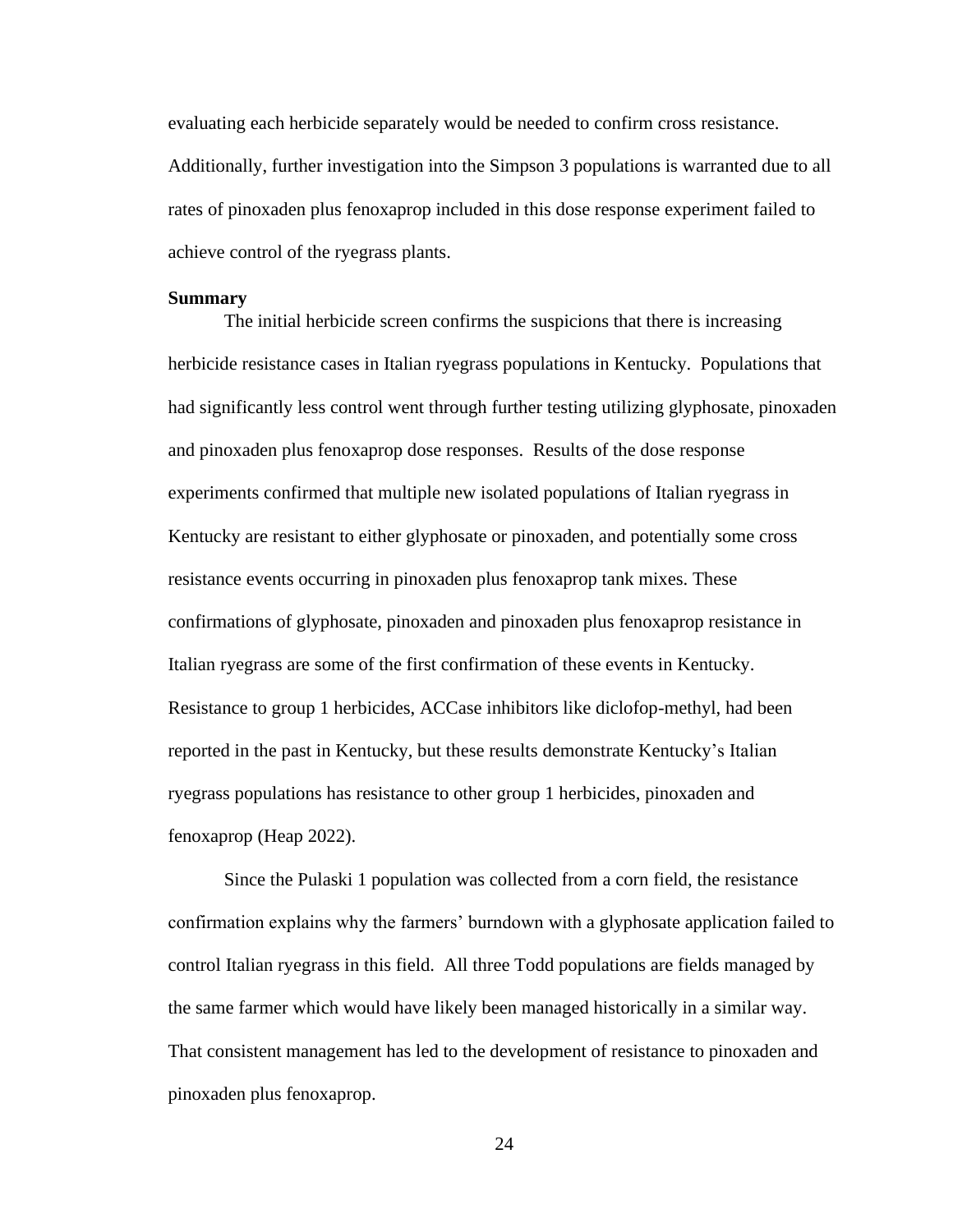Some populations (Simpson 3, Simpson 4, Simpson 6, Todd 2 and Todd 3) in the dose responses had a very large LD50 but were not significantly different from the susceptible population. With these populations considerable variability was observed in their dry weights and visual control as seen in the dose response curves. This could be due to the fact only one run was completed for the pinoxaden and pinoxaden plus fenoxaprop dose responses. It also could be that the population was from a field that contains both susceptible and resistant Italian ryegrass plants. It may still be a segregating population of Italian ryegrass selecting for resistance.

The new findings along with previous herbicide resistance reports indicate that Kentucky wheat growers have very few viable postemergence herbicide options left. The lack of Italian ryegrass control by herbicides is also beginning to show up in corn and soybean fields becoming more troublesome for farmers. Other weed management options, besides chemical weed management, should be considered for farmers to continue to have productive wheat acres in Kentucky.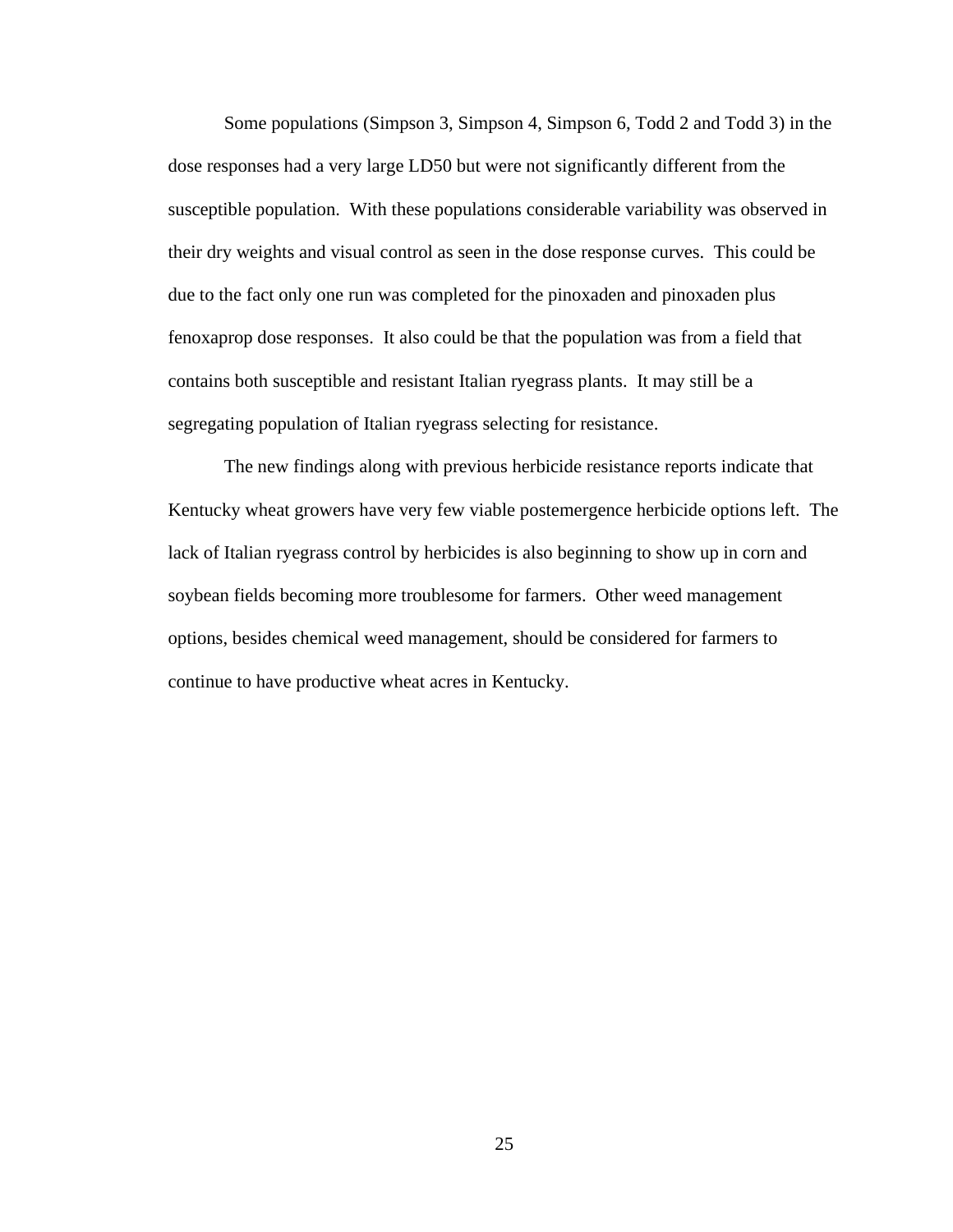**Table 2.1.** Italian ryegrass percent control 28 days after application when subjected to 1 and 2-fold rates of glyphosate, pinoxaden, and pinoxaden plus fenoxaprop.

| Population       |        | Glyphosate | Pinoxaden<br>Pinoxaden + Fenoxaprop |        | <b>Field Location</b> |            |                                    |
|------------------|--------|------------|-------------------------------------|--------|-----------------------|------------|------------------------------------|
|                  |        | (gae/ha)   | $(g \text{ ai/ha})$                 |        | $(g \text{ ai/ha})$   |            | (GPS Coordinates)                  |
|                  | (863)  | (1737)     | (61)                                | (121)  | $(60+30)$             | $(120+59)$ |                                    |
| SUS              | 88     | 97         | 85                                  | 96     | 75                    | $80\,$     |                                    |
| <b>Ballard 1</b> | 85     | 91         | 72                                  | 88     | 78                    | 94         |                                    |
| Daviess 1        | 68     | $70*$      | 57                                  | 70     | 46                    | 66         |                                    |
| Daviess 2        | 89     | 91         | 93                                  | 92     | 83                    | 93         |                                    |
| Daviess 3        | 76     | 83         | 83                                  | 88     | 63                    | 90         |                                    |
| Hickman 1        | 83     | 98         | $23*$                               | 47*    | 56                    | 73         | Corn Field                         |
| Logan 1          | $71\,$ | 89         | 60                                  | $71\,$ | $60\,$                | 93         | $(36.79, -86.83)$                  |
| Logan 2          | 77     | 100        | 84                                  | 90     | $70\,$                | 88         | $(36.74, -86.99)$                  |
| Logan 3          | 72     | 85         | 81                                  | 90     | 67                    | 86         | $(36.74, -86.98)$                  |
| Pulaski 1        | $13*$  | $16*$      | 59                                  | 75     | 69                    | $70\,$     | $(37.14, -84.63)$<br>Corn Field    |
| Simpson 1        | 8*     | $7*$       | 59                                  | 72     | 56                    | 66         | $(36.73, -86.57)$<br>Soybean Field |
| Simpson 2        | 72     | 97         | 73                                  | 80     | 58                    | 76         | $(36.70, -86.61)$                  |
| Simpson 3        | $70\,$ | $90\,$     | $16*$                               | $14*$  | $11^{\ast}$           | $21*$      | $(36.67, -86.55)$                  |
| Simpson 4        | 75     | 83         | $22*$                               | $28*$  | $21*$                 | $32*$      | $(36.70, -86.46)$                  |
| Simpson 5        | 80     | 94         | $24*$                               | $34*$  | 42                    | 44*        | $(36.70, -86.46)$                  |
| Simpson 6        | 88     | 98         | $21*$                               | $26*$  | $18*$                 | $27*$      | $(36.41, -86.39)$                  |
| Simpson 7        | 80     | 88         | 75                                  | 89     | 79                    | 97         | $(36.45, -86, 41)$                 |
| Todd 1           | $71\,$ | $81\,$     | $4*$                                | $12*$  | $8*$                  | $6*$       | $(36.41, -87.13)$                  |
| Todd 2           | 70     | 86         | $6*$                                | $12*$  | $8*$                  | $10*$      | $(36.41, -87.13)$                  |
| Todd 3           | 82     | 93         | $9*$                                | $12*$  | $5*$                  | $11*$      | $(36.41, -87.13)$                  |
| Warren 1         | 86     | 84         | 77                                  | 91     | 90                    | 92         | $(36.89, -86.55)$                  |
| Warren 2         | 73     | 84         | 68                                  | 95     | 54                    | 91         | $(36.89, -86.55)$                  |
| Warren 3         | 76     | 87         | $70\,$                              | 87     | 73                    | 77         | $(37.03, -86.15)$                  |
| Wayne 1          | 99     | 96         | $70\,$                              | 91     | 76                    | 85         | $(36.94, -84.73)$                  |

\*Means with an asterisk are significantly different when compared to the susceptible population. Tukey HSD a=0.05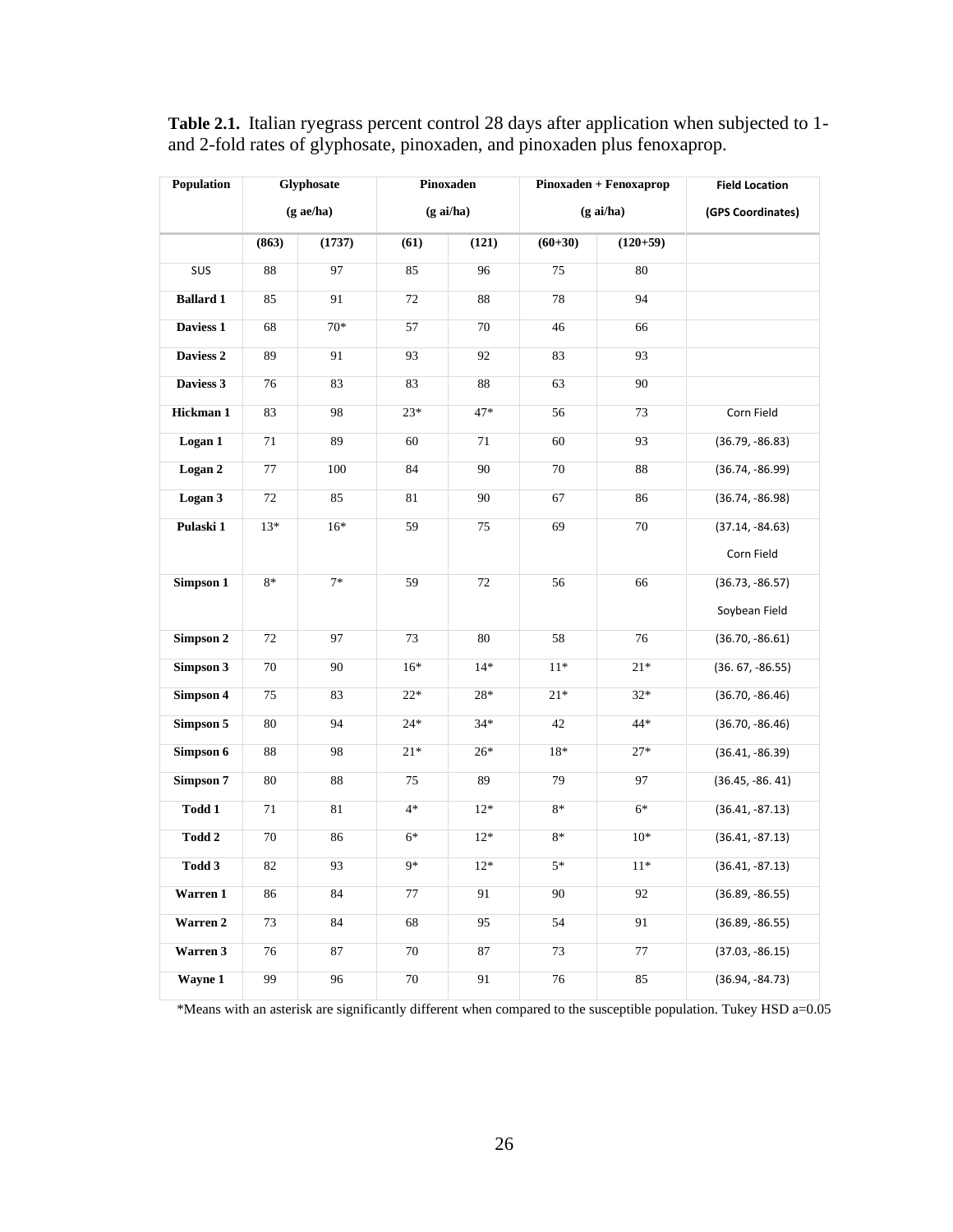|                             | Glyphosate       | <b>Pinoxaden</b>    | Pinoxaden +      |
|-----------------------------|------------------|---------------------|------------------|
|                             | (gae/ha)         | $(g \text{ ai/ha})$ | Fenoxaprop       |
|                             |                  |                     | $(g\ ai/ha)$     |
| 0x Rate                     | $\boldsymbol{0}$ | $\boldsymbol{0}$    | $\boldsymbol{0}$ |
| $1/16$ <sup>th</sup> x Rate | 58               | $\overline{4}$      | $4 + 2$          |
| $1/8$ <sup>th</sup> x Rate  | 105              | 8                   | $7 + 4$          |
| $1/4$ <sup>th</sup> x Rate  | 211              | 15                  | $15 + 7$         |
| $1/2x$ Rate                 | 420              | 30                  | $30 + 15$        |
| 1x Rate                     | 841              | 61                  | $60 + 30$        |
| 2x Rate                     | 1681             | 121                 | $120 + 59$       |
| 4x Rate                     | 3363             | 241                 | $240 + 119$      |
| 8x Rate                     | 6725             | 482                 | $480 + 237$      |
| 16x Rate                    | 13,450           | 964                 | $960 + 479$      |

**Table 2.2.**  $1/16^{\text{th}}x$  to 16x rates of each herbicide tested in a dose response study.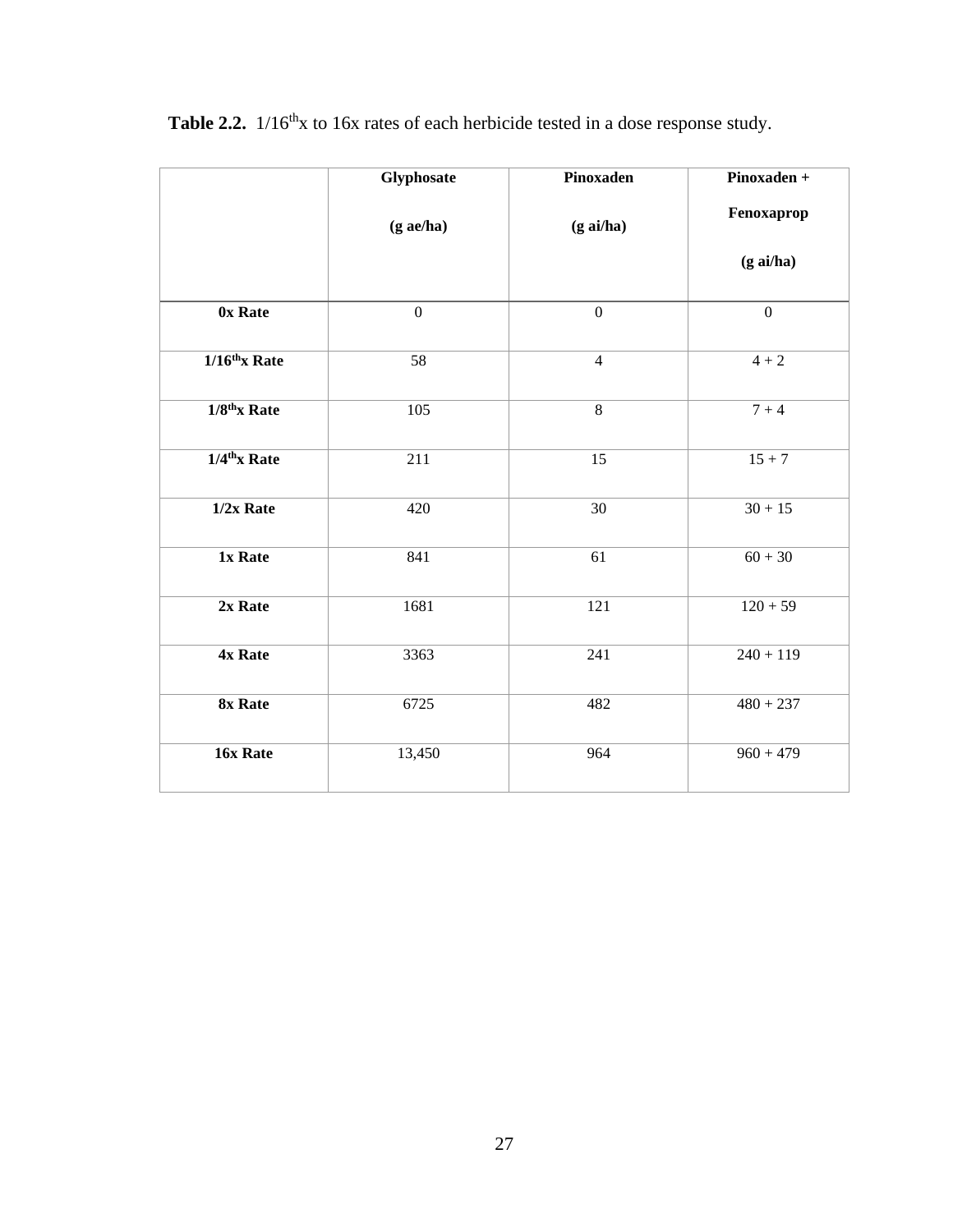



Glyphosate g ae/ha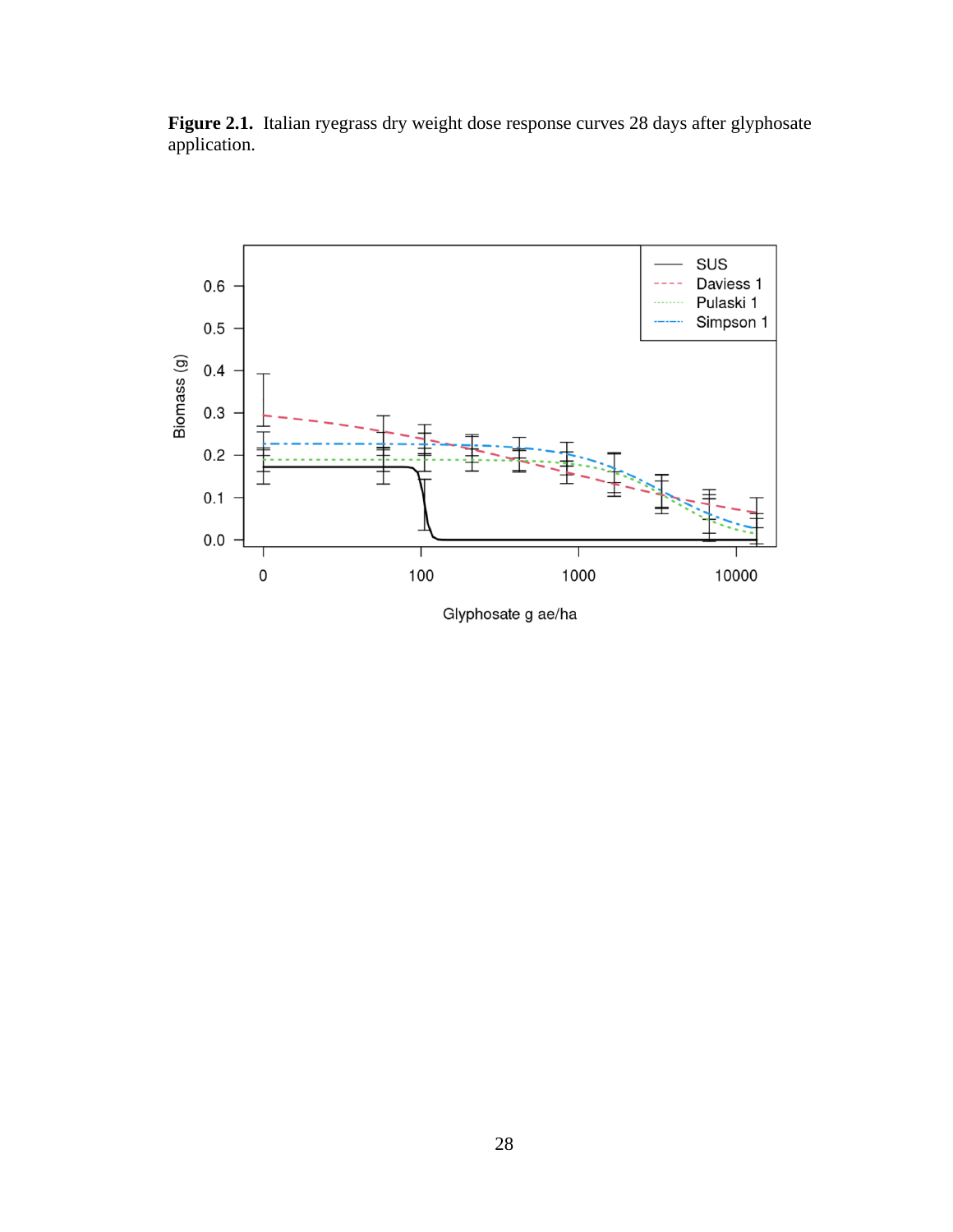**Figure 2.2.** Italian ryegrass visual control dose response curves 28 days after glyphosate application.



Glyphosate g ae/ha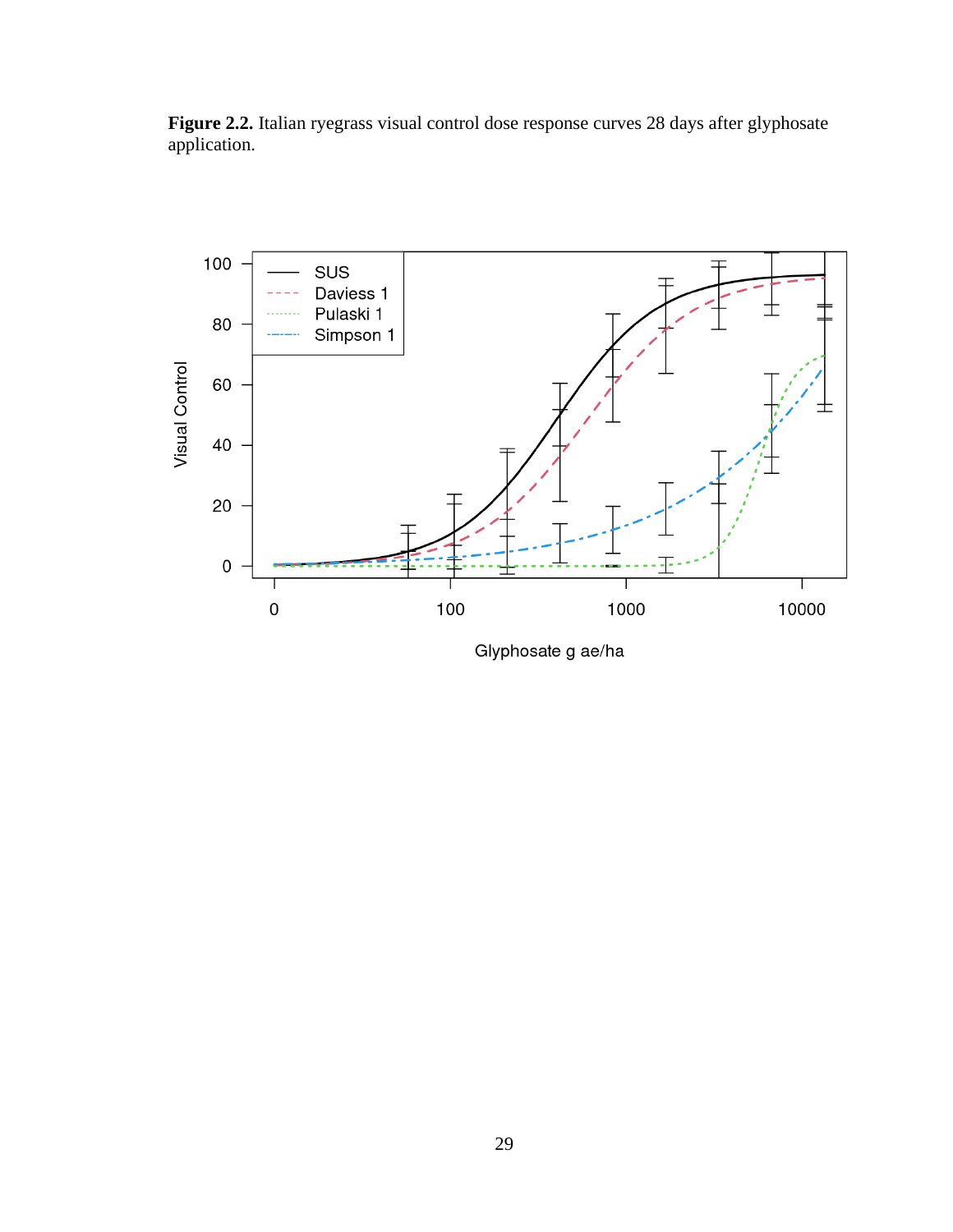| Population | g ae/ha Glyphosate |                       |  |  |
|------------|--------------------|-----------------------|--|--|
|            | Dry Weight (g)     | <b>Visual Control</b> |  |  |
| <b>SUS</b> | 105                | 401                   |  |  |
| Daviess 1  | 731                | 596                   |  |  |
| Pulaski 1  | 3848*              | 5769*                 |  |  |
| Simpson 1  | 3450*              | 91,443                |  |  |

**Table 2.3.** Glyphosate LD50 (rate to achieve 50 percent control) of Italian ryegrass evaluated by dry weight and visual evaluation 28 days after application.

\*Means with an asterisk are significantly different when compared to the susceptible population. Tukey HSD a=0.05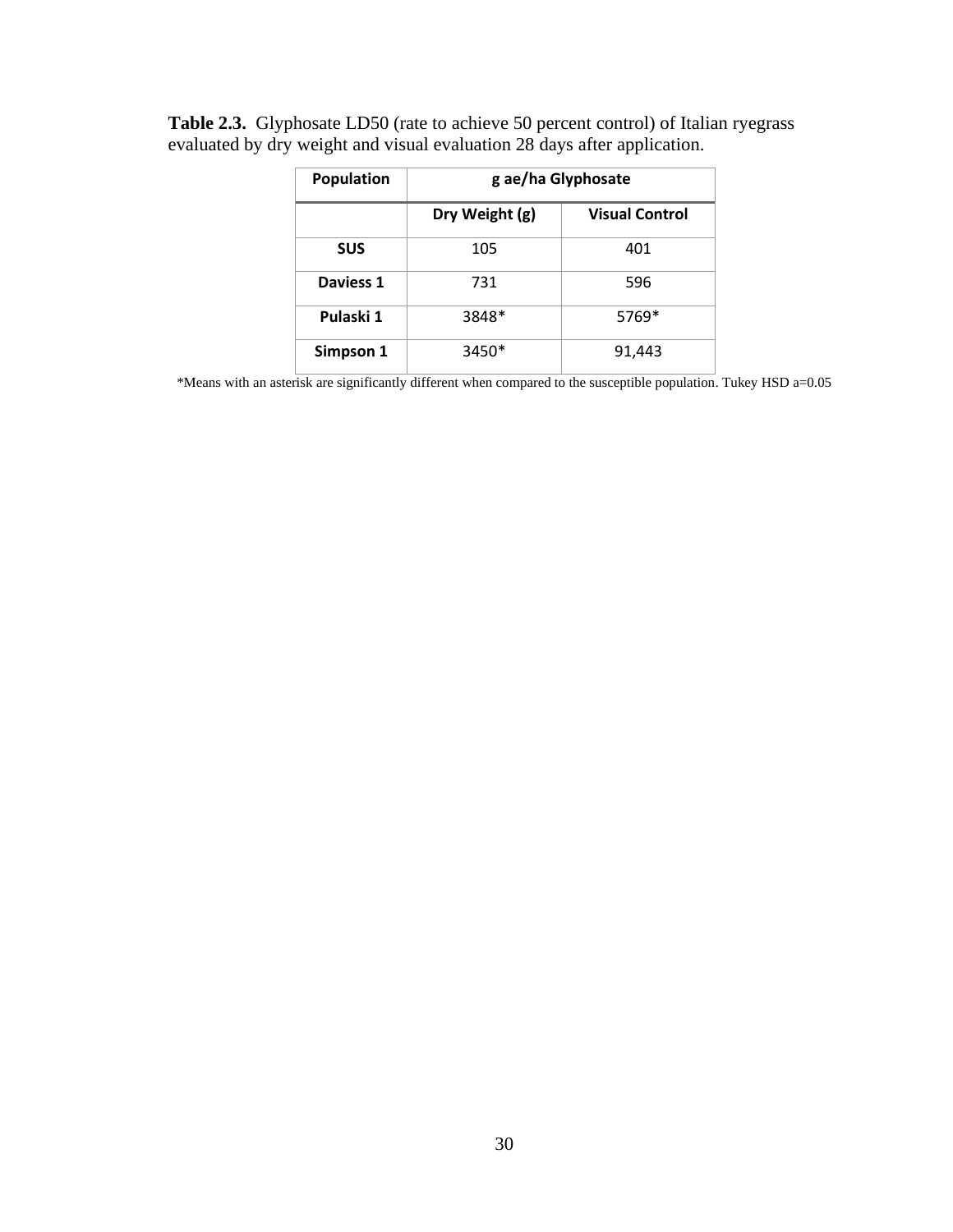

**Figure 2.3.** Italian ryegrass dry weight dose response curves 28 days after pinoxaden application.

Pinoxaden g ai/ha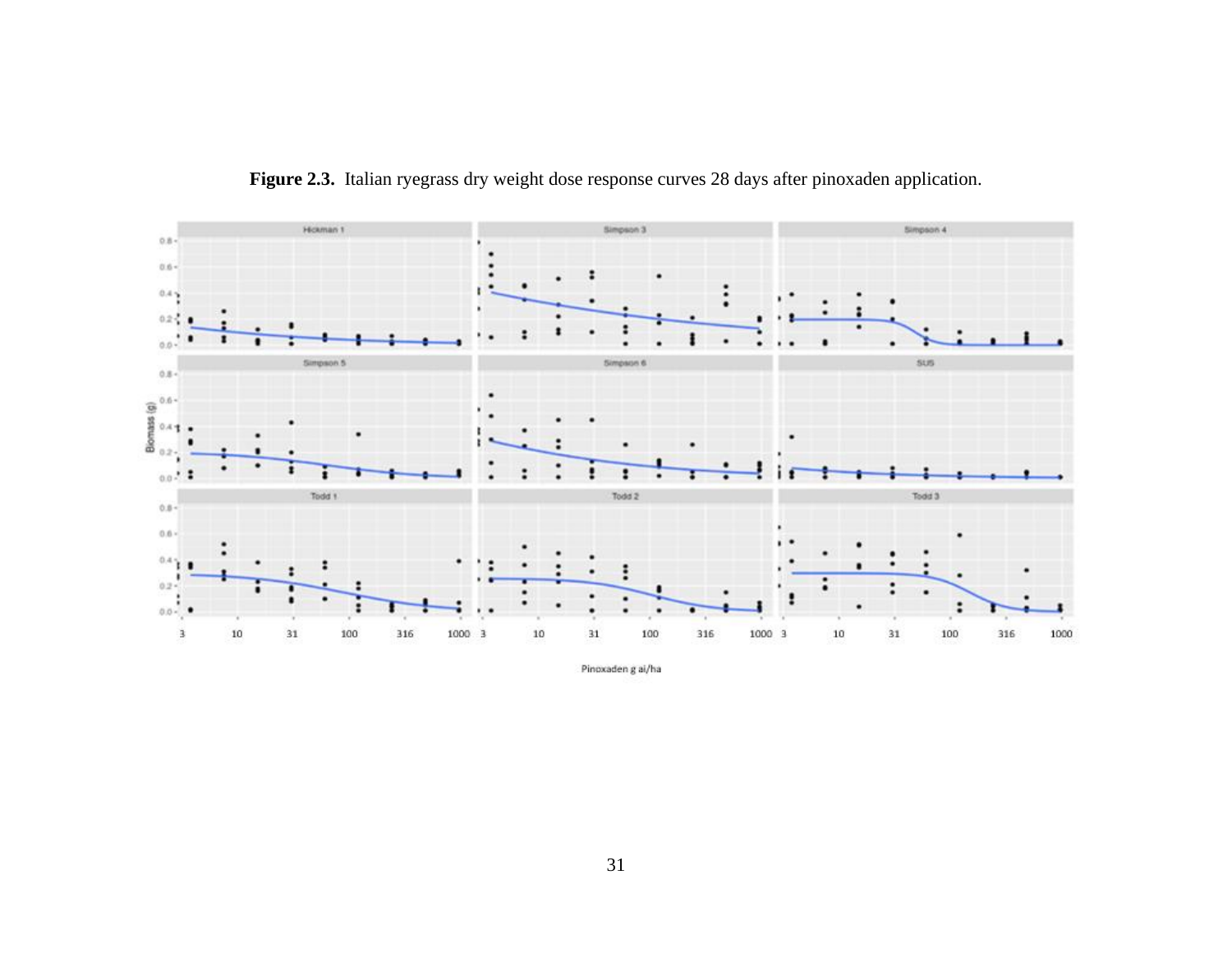

**Figure 2.4.** Italian ryegrass visual control dose response curves 28 days after pinoxaden application.

Pinoxaden g ai/ha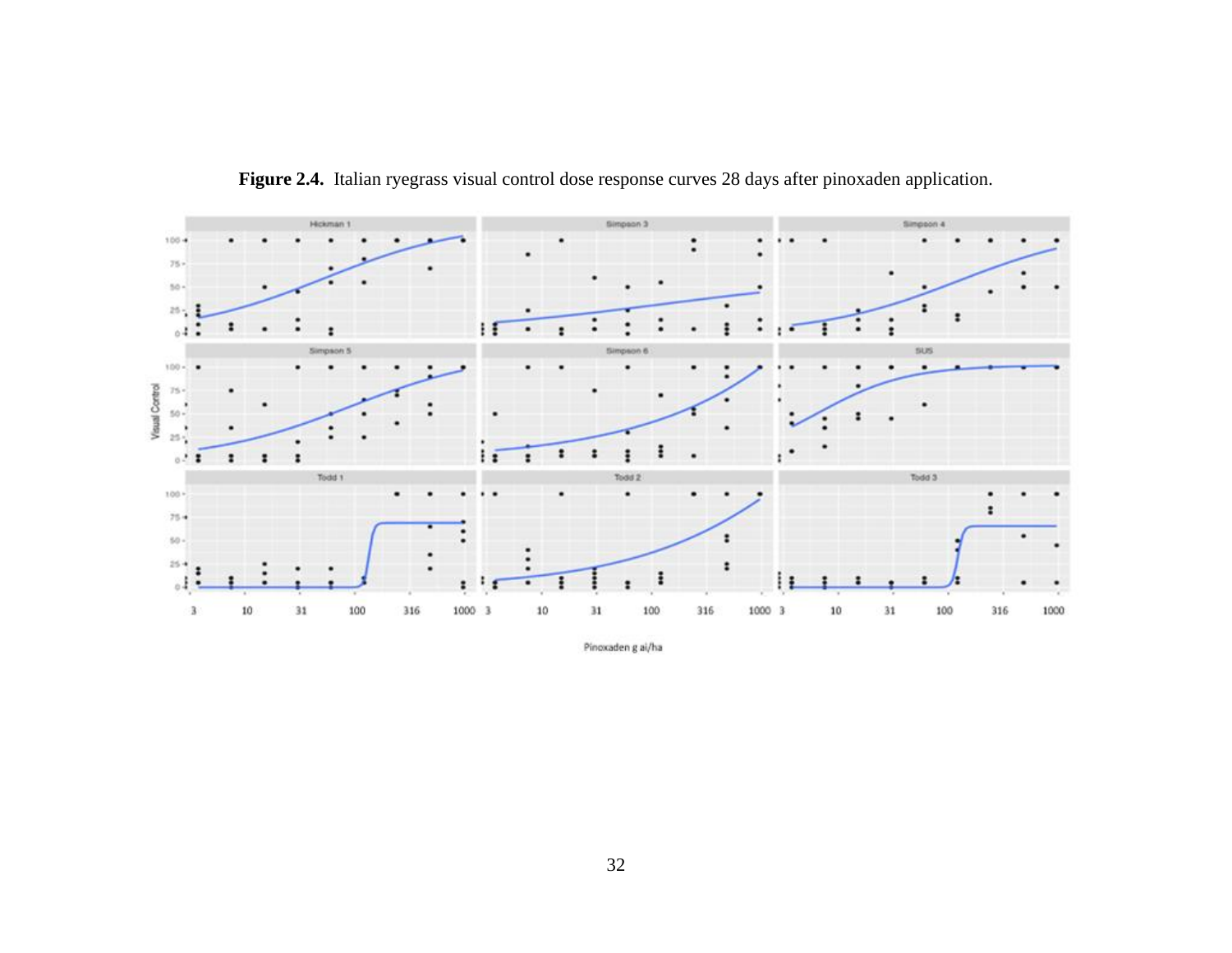

**Figure 2.5.** Italian ryegrass dry weight dose response curves 28 days after pinoxaden plus fenoxaprop application.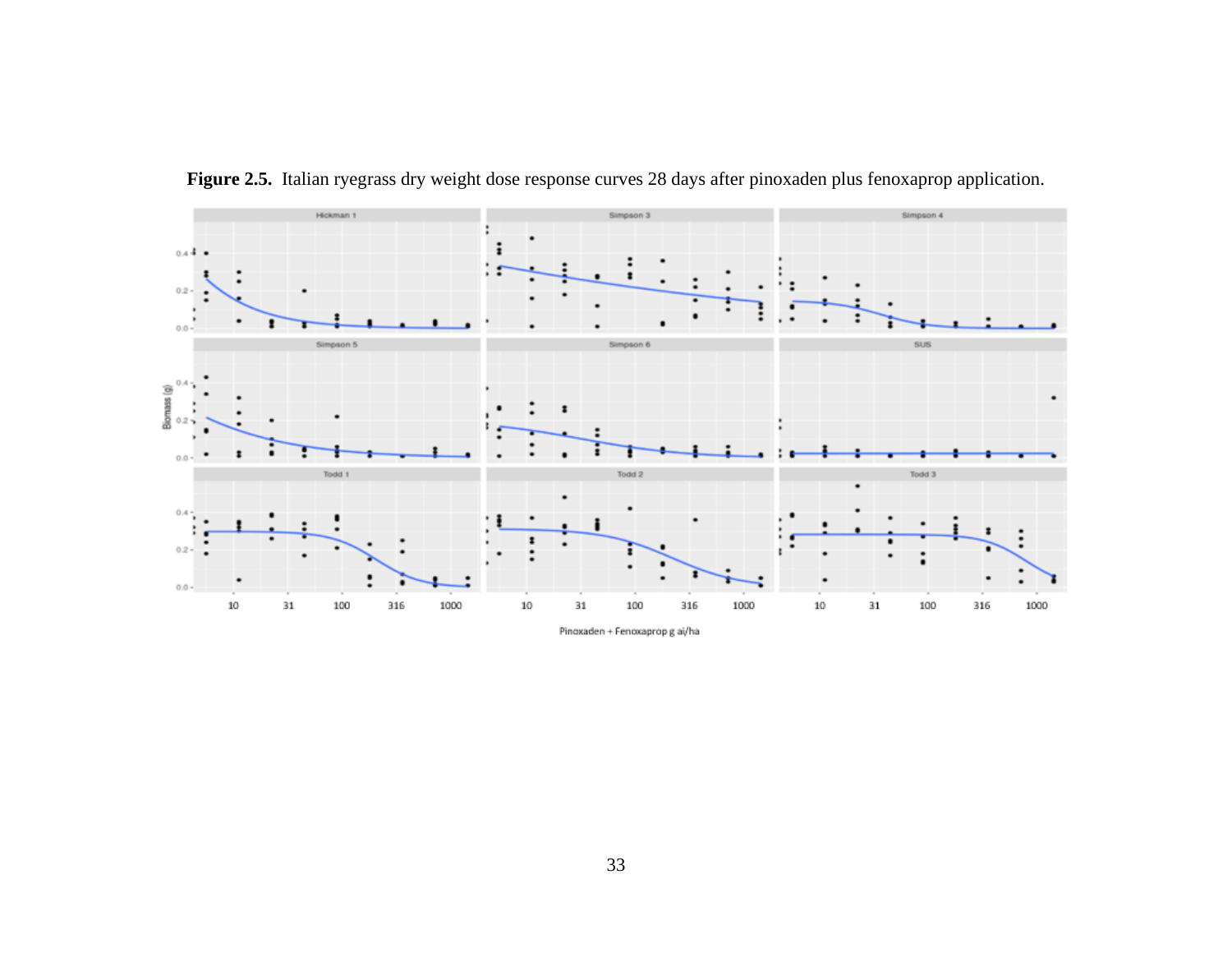

**Figure 2.6.** Italian ryegrass visual control dose response curves 28 days after pinoxaden plus fenoxaprop application.

Pinoxaden + Fenoxaprop g ai/ha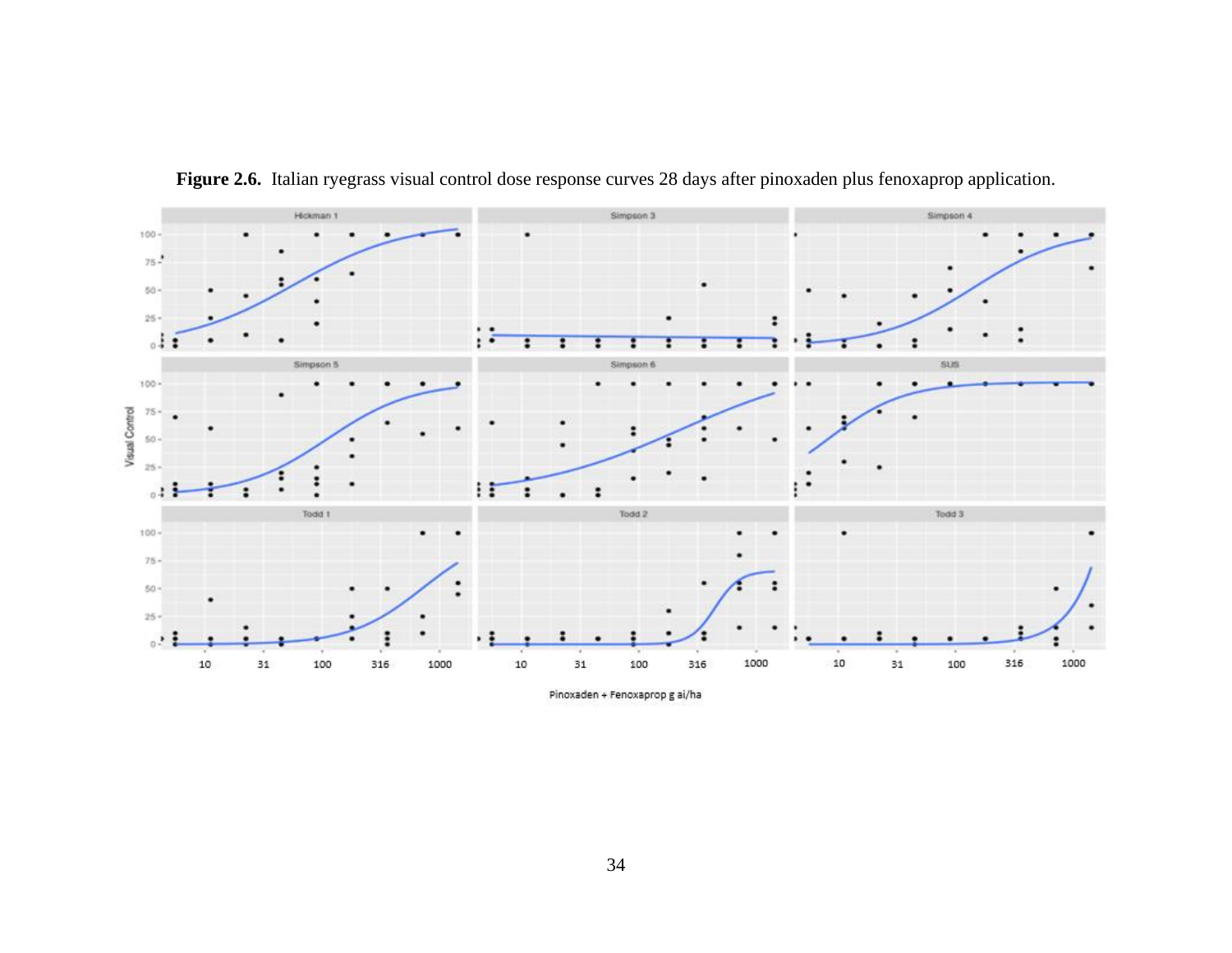**Table 2.4.** Pinoxaden and pinoxaden plus fenoxaprop LD50 (rate to achieve 50 percent control) of Italian ryegrass evaluated by dry weight and visual evaluation 28 days after application.

| <b>Population</b> | g ai/ha<br>Pinoxaden               |        | g ai/ha<br>Pinoxaden+Fenoxaprop |
|-------------------|------------------------------------|--------|---------------------------------|
|                   | % Visual Control<br>Dry Weight (g) |        | % Visual Control                |
| <b>SUS</b>        | 23                                 | 6.5    | 8                               |
| Hickman 1         | 5                                  | 53     | 58                              |
| Simpson 3         | 130                                | 81     |                                 |
| Simpson 4         | 49                                 | 122    | 138                             |
| Simpson 5         | 54                                 | 93     | $111*$                          |
| Simpson 6         | 17                                 | 6688   | 226                             |
| Todd 1            | 112                                | 130*   | 1201*                           |
| Todd 2            | 113                                | 132    | 443*                            |
| Todd 3            | $137*$                             | $122*$ | 2201*                           |

\*Means with an asterisk are significantly different when compared to the susceptible population. Tukey HSD a=0.05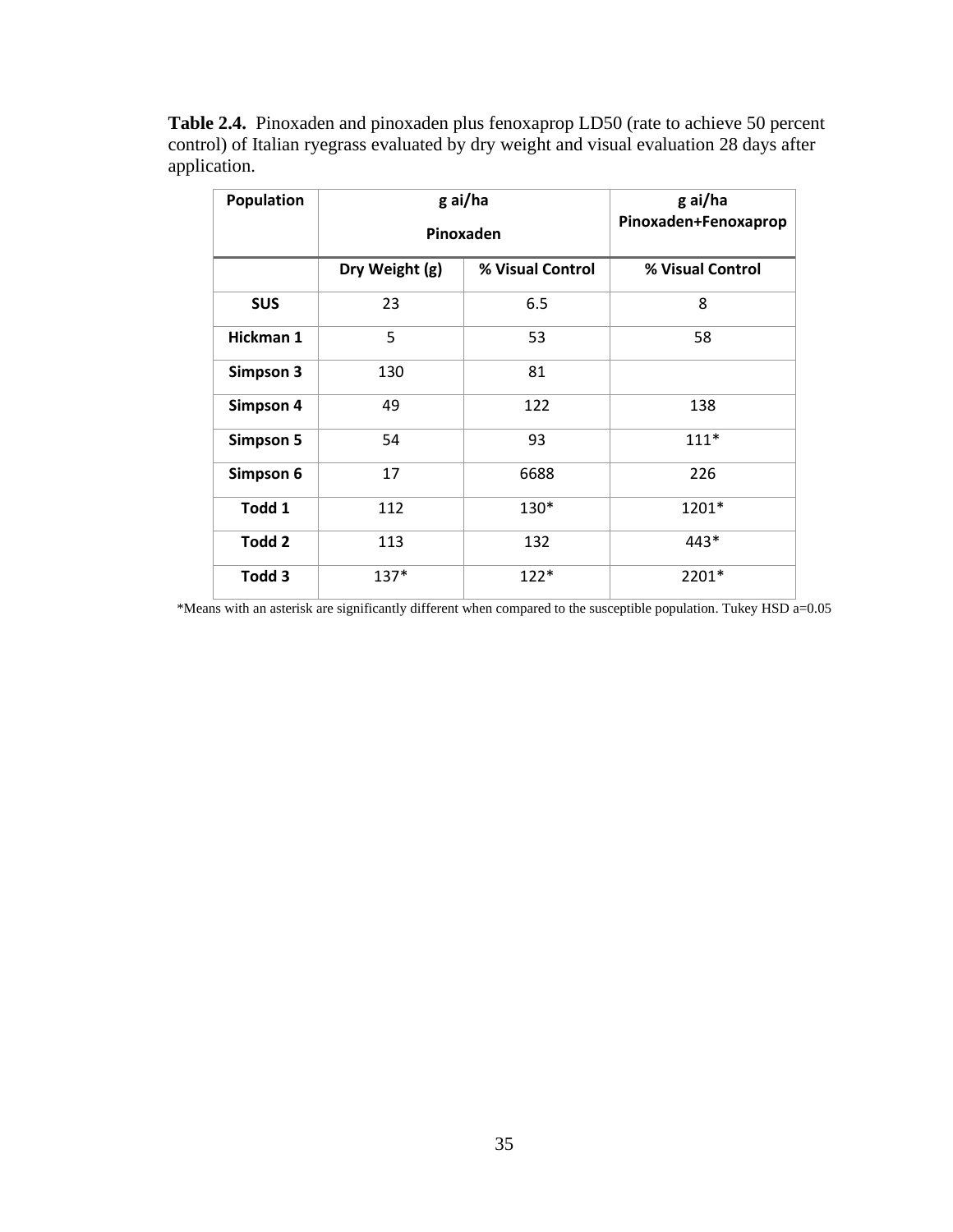#### CHAPTER 3.

#### **Introduction**

Herbicide resistance cases continue to increase, and farmers are looking for alternative methods of weed control. Harvest weed seed control, originated in Australia, is one non-chemical weed control option that is being evaluated for introduction in North America (Walsh et al., 2013). One specific method of harvest weed seed control is the use of high impact cage mills acting as a crushing device to destroy weed seed in the chaff exiting the combine (Walsh et al., 2012). Italian ryegrass (*Lolium perenne* ssp*. multiflorum*) is a problematic weed in the southern United States that is closely related to rigid ryegrass (*Lolium rigidum*), which is the primary species targeted with harvest weed seed control in Australia. Since 1987 there have been 35 reported cases of herbicide resistance in the United States with Italian ryegrass (Heap 2022). Kentucky has documented cases of ACCase inhibitors and ALS inhibitors resistance in Italian ryegrass (Heap 2022). Soft red winter wheat (*Triticum aestivum*) fields in Kentucky have infestations of Italian ryegrass with possible cases of herbicide resistance increasing. Harvest weed seed control is one possible new strategy for farmers who are struggling to control Italian ryegrass in Kentucky.

Harvest weed seed control is not new to agriculture, but it is a newer concept in the United States (Shergill et al., 2020). The goal of harvest weed seed control is only effective if the targeted weed retains its seed up to harvest and the goal is to prevent weed seed at harvest from adding to the seed bank (Walsh et al., 2013). Harvest weed seed control options include the use of chaff carts at harvest, narrow windrow burning, bale direct, or a mechanical seed destructor (Walsh et al., 2013). Chaff carts remove the weed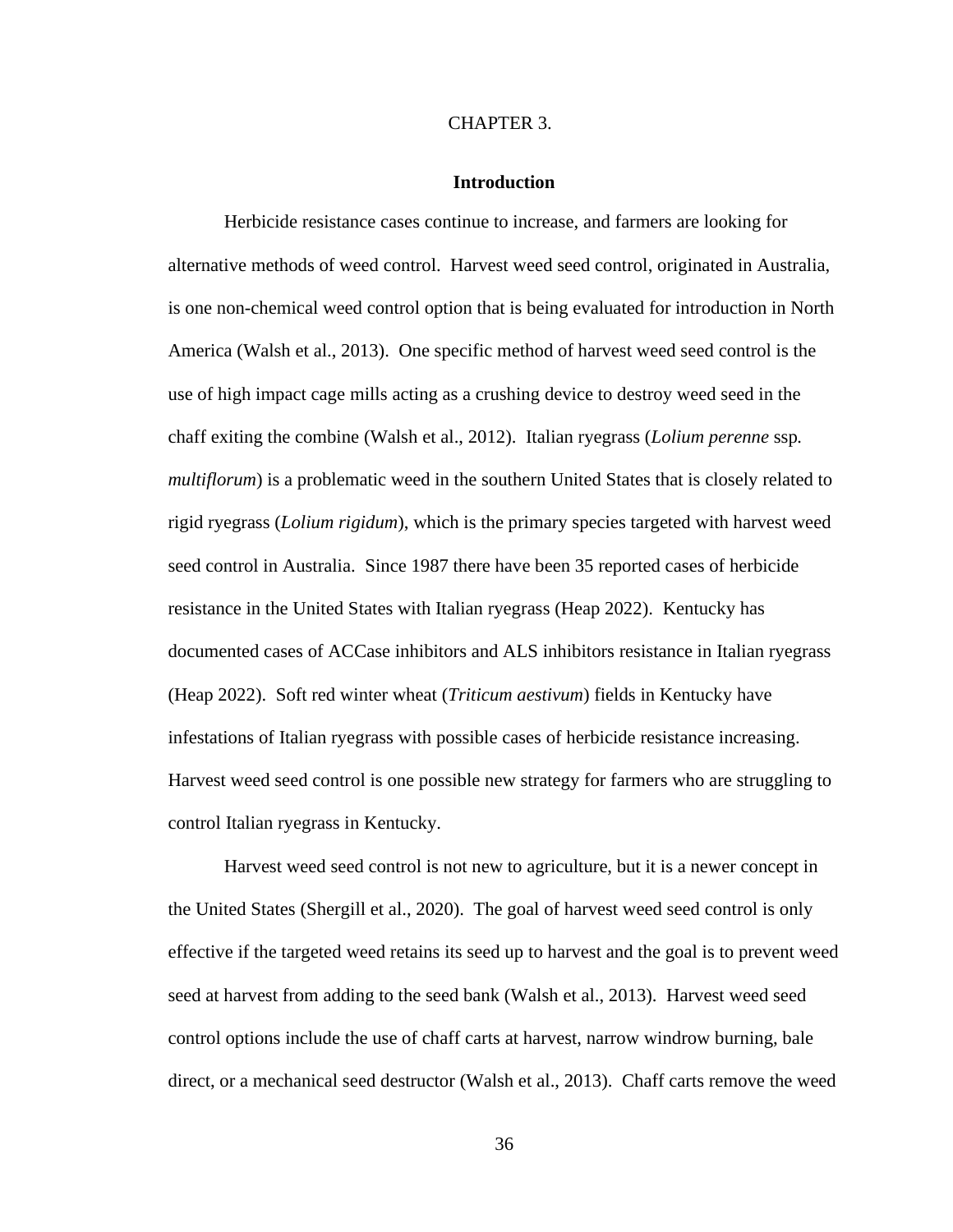seed from the field, preventing it from being added to the field's weed seed bank by attaching a cart to the combine and collecting all the chaff exiting the combine. The chaff is either deposited in piles in the field and burned to destroy any weed seed within or the piles are grazed to help remove weed seed (Walsh and Powles, 2007). Narrow windrow burning is conducted using a chute mounted to the combine to deposit the chaff exiting the combine in narrow rows that are then burned when conditions are ideal (Walsh and Powles, 2007). Bale direct harvest weed seed control is the method baling the chaff that exits the combine (Walsh and Powles, 2007). Lastly, a seed destructor is a mechanical system attached to a combine that uses cage mills to destroy any weed seed in the chaff as it exits the combine (Walsh et al., 2012). The use of some method of harvest weed seed control, even if the efficacy of the strategy is as low as 20 percent, can reduce the amount of seed entering the seed bank and maintain the seed bank at its current level (Shergill et al., 2020).

Harvest weed seed control can only be effective against Italian ryegrass in Kentucky's soft red winter wheat if the Italian ryegrass retains its seed up to the time of wheat harvest. It was found that 95 percent of rigid ryegrass seed will enter the combine at harvest, which is potentially why harvest weed seed control has worked so effectively in Australia (Walsh and Powles, 2007). However, in the Pacific Northwest, specifically Washington and Oregon, it was found that less than 50 percent of Italian ryegrass seeds will be retained on the seed head up to the time of harvest (San Martín et al., 2021). This may indicate that the location where the Italian ryegrass grows could affect seed retention at wheat harvest.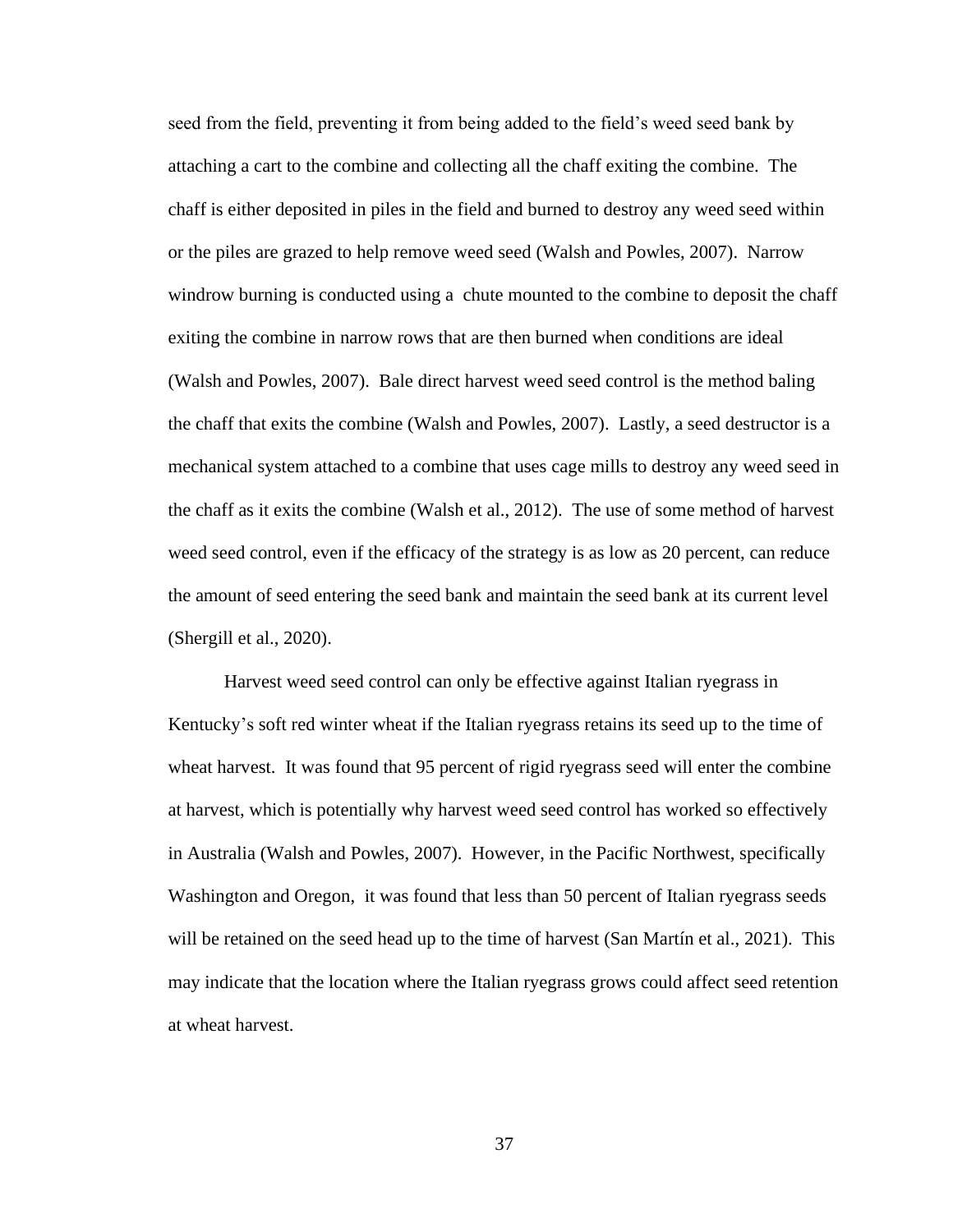The goals of this study was to evaluate the potential use of harvest weed seed control as an additional tool for Italian ryegrass control in soft red winter wheat in Kentucky. The first goal was to evaluate Italian ryegrass seed retention prior to wheat harvest. The second goal was to evaluate the dispersal of Italian ryegrass seed during wheat harvest.

#### **Materials and Methods**

#### **Field Selections**

Wheat fields with heavy Italian ryegrass infestations ( $> 40$  seedheads per m<sup>2</sup>) were evaluated and selected for use two to three weeks prior to wheat harvest for the preharvest seed retention study. For both 2020 and 2021, three commercial wheat fields and one field at the UKREC (University of Kentucky Research and Education Center) were selected for their heavy Italian ryegrass infestations to be included in the preharvest study (Table 3.1). The preharvest study fields in 2020 were located in Caldwell, Warren and Simpson County, Kentucky. Preharvest study fields in 2021 were located in Caldwell, Logan, Warren and Simpson County. The UKREC field, located in Caldwell County, was used in both the preharvest and harvest studies in both 2020 and 2021. Overall, eight fields in 5 counties over 2 years were used in the preharvest study, and two fields at the UKREC over 2 years were included in the harvest study (Table 3.1).

#### **Preharvest Seed Retention and Seed Rain**

Preharvest samples were collected from a few days prior to the harvest up to the same day as harvest of the selected field. Samples were collected from one  $m<sup>2</sup>$  area for each 0.2 ha of Italian ryegrass infestations. Each sampled area was selected randomly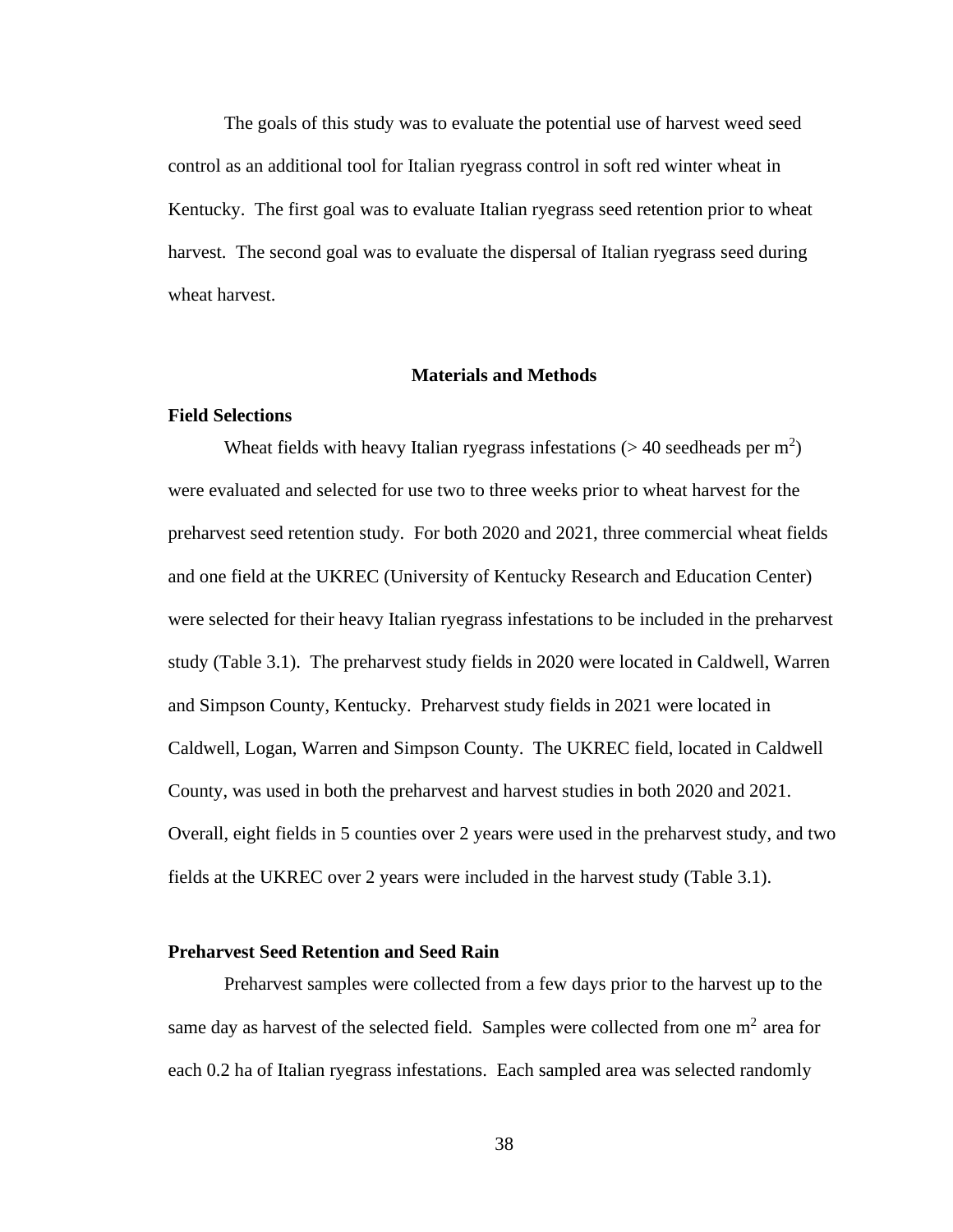within the Italian ryegrass infested sections of each field. All of the Italian ryegrass seed heads within each sampled area were clipped, counted, and collected as the seed retained on the seed head sample. As soon as the seedheads were clipped, they were placed into a bag to prevent any seeds from falling to the ground. These are the seeds that would possibly enter the combine at harvest. Once all seed heads from within each sampled area had been collected, a battery powered vacuum was used to collect any debris on the soil surface within the  $m^2$  area. Any seeds collected from the ground are the seeds that are lost prior to wheat harvest and would not enter the combine at harvest. The debris collected in the vacuum was deposited into a separate paper bag as the seed rain or seed not retained on seed head sample. All the samples were transported to the UKREC lab for further cleaning and processing as described below.

#### **Harvest Seed Dispersal**

Italian ryegrass's seed dispersal at harvest was studied at the time of Kentucky's soft red winter wheat harvest at the UKREC site in both 2020 and 2021. A John Deere 9650 combine with a 7.62 m head was used for the seed dispersal study. In 2020 the wheat was harvested on June  $26<sup>th</sup>$  at 16 percent moisture and in 2021 the wheat was harvested on June  $25<sup>th</sup>$  at 14.5 percent moisture. There was an average of 125 seed heads  $m<sup>-2</sup>$  in 2020 while in 2021 there was only an average of 80 seed heads per  $m<sup>2</sup>$ . The harvest settings on the combine were not adjusted from the settings used for commercial wheat harvest at the UKREC. In 2020 the combine had a fan speed of 1280 rpm, a cylinder speed of 830 rpm, and a concave setting of 1. In 2021, the fan speed was 1050 rpm, the cylinder speed was 850 rpm, and the concave setting again was 1.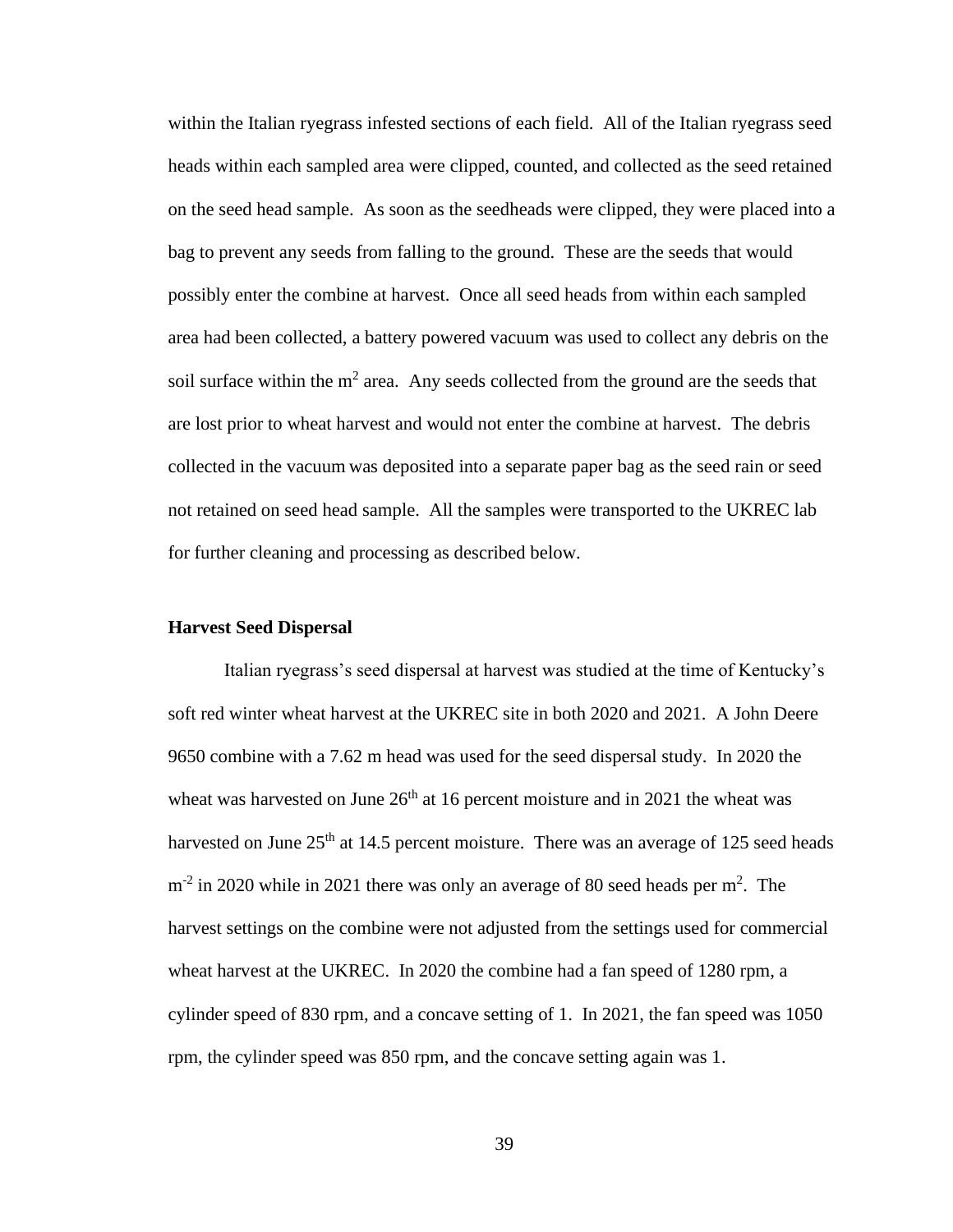The fields selected were divided into four 0.4-ha blocks. Samples were collected to observe Italian ryegrass seed shattering at the combine head, seed within the chaff exiting the combine, and seed being deposited in the grain tank with the wheat grain. Within each 0.4 ha block, four head shatter samples, four chaff samples, and one grain tank sample were collected. The head shatter and chaff collection samples were taken randomly within the block.

Head shatter samples were collected using 24 trays, each measuring 25 cm wide by 17 cm long with a depth of 2.5 cm. The 24 trays were placed within the unharvested wheat row perpendicular to the combines harvest path. The combine was allowed to start harvesting and come to full harvesting speed prior to approaching the head shatter trays. The combine head was allowed to pass over the trays and stopped once the head had cleared the tray, prior to running over the trays with the combine drive tires. The combine was then reversed allowing for exposure of the trays for collection. Contents within each of the 24 trays were carefully collected and placed in a paper bag as the head shatter collection.

Chaff collection samples were collected using four trays, each measuring 66 cm long by 46 cm wide with a depth of 2.5 cm. The combine was allowed to start harvesting and come to full harvesting speed prior to approaching where the chaff collection would take place. The chaff spreader was on and operating during the collection of chaff samples. Once the header was past, the trays were laid down to collect any chaff exiting the combine. The combine continued harvesting until no more chaff was being deposited into the trays. The combine then stopped allowing the chaff samples to be collected. All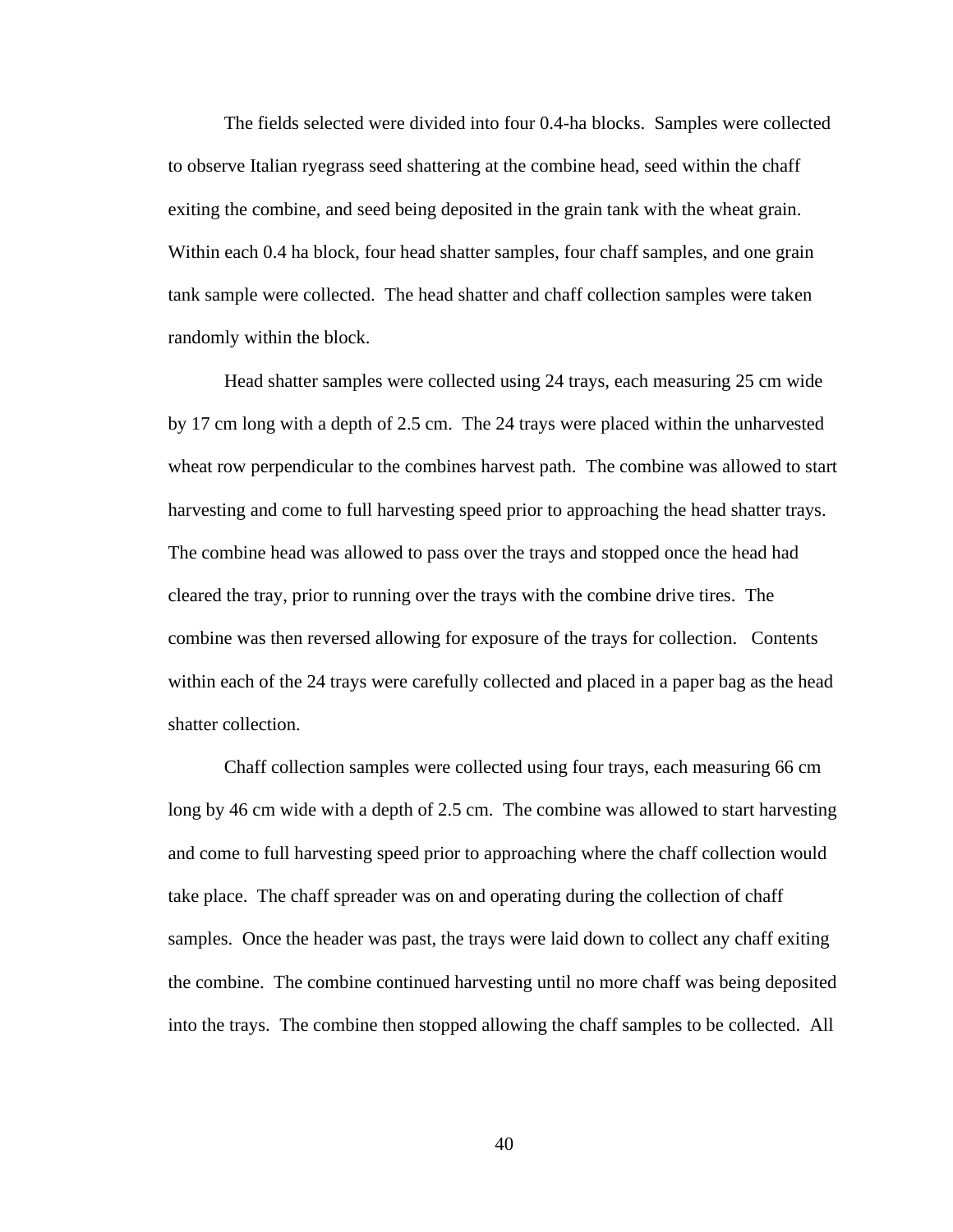contents of all four trays were combined within a paper bag as the chaff collection sample.

Samples from the grain tanks were taken with a chambered grain probe. The sample was collected after an entire block was harvested. The chambered grain probe was lowered into the grain tank of the combine until four chambers were submerged in the wheat and a sample was pulled. This was done twice for each block to achieve a grain tank sample. After the grain tank sample was collected, the grain tank was emptied.

#### **Sample Processing and Cleaning**

All samples, whether preharvest or at harvest samples, were cleaned using similar methods. The seed head retention samples were hand threshed, then cleaned using an air column blower (Oregon Seed Blower) to remove any fine debris and chaff from the ryegrass seed. The soil surface samples, head shatter samples, and chaff collection samples were sieved to remove large sized debris. The samples were then further cleaned of fine debris using the air column seed blower. The grain tank samples were processed in the air column seed blower to separate the wheat from the Italian ryegrass seed. Samples were in the air column for 2 minutes to separate chaff and non-viable seed from seed with a viable embryo as non-viable seed is lighter than seeds with a viable embryo. Following the cleaning of all samples, 10 samples from each category and site were randomly selected. A subsample of 0.5 grams was taken from each of the 10 selected samples and all the Italian ryegrass seed in the subsample counted. All samples were then weighed and the counts from the subsamples used to create an estimate of the number of seed per sample.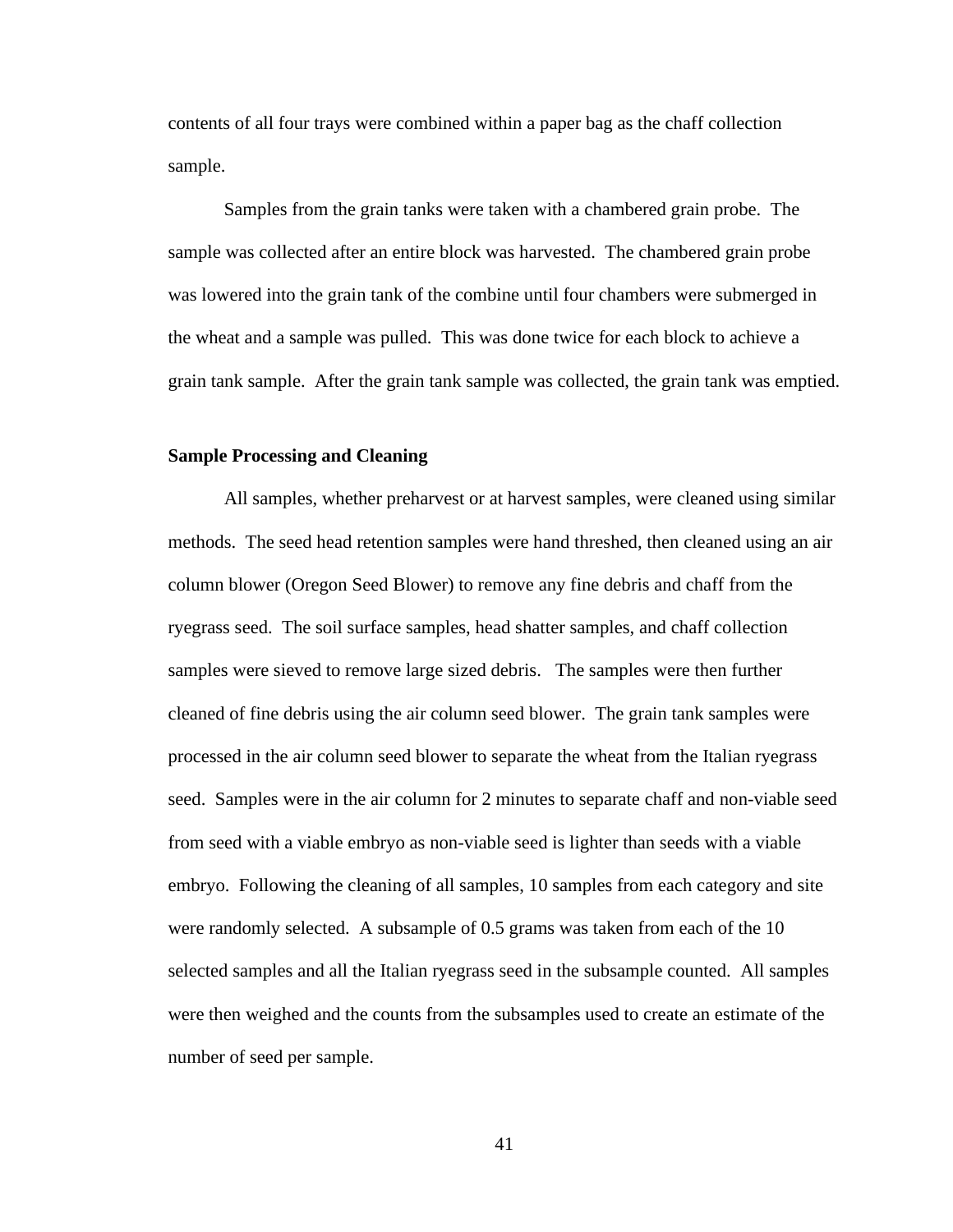The grain tank samples were converted to the number of Italian ryegrass seeds per  $m<sup>2</sup>$  so that all samples could be compared. The number of Italian ryegrass seeds per 0.5 g subsample from each grain tank was averaged to estimate the number of Italian ryegrass seeds within each grain tank sample. The number of Italian ryegrass seeds per gram of wheat grain was determined using the known weight of each of the grain samples. The total weight of the wheat grain in the grain tank was calculated using the wheat yield of the field and the test weight (Table 3.2). The number of Italian ryegrass seeds per gram of wheat in the sample was multiped by the wheat grain weight (g) in the grain tank to determine the number of Italian ryegrass seeds per acre using the known area of each harvested block. The number of Italian ryegrass seeds was then converted from the number of Italian ryegrass seeds per acre to the number of Italian ryegrass seeds per  $m^2$ .

#### **Data Analysis**

The Italian ryegrass preharvest seed retention and harvest seed distribution data were checked for normality and equal variances prior to analysis using the Conditional Pearson Residuals. Once all assumptions were met, the analysis for both the preharvest and harvest seed distribution were evaluated using SAS 9.4 (SAS Institute Inc.) PROC GLIMMIX for analysis of variance. The fixed effects in the preharvest study were where the Italian ryegrass seed was prior to wheat harvest and in the harvest study where the Italian ryegrass seed ends up at wheat harvest. The random affects were the replicates in both studies. The preharvest seed retention data were pooled across sites and year as there were no interactions between sample types and year. The harvest seed distribution had an interaction between sample types and year, so the 2020 data and 2021 analysis were conducted separately. The means for the preharvest seed retention and harvest seed distribution were separated using Tukey's HSD with alpha at 0.05.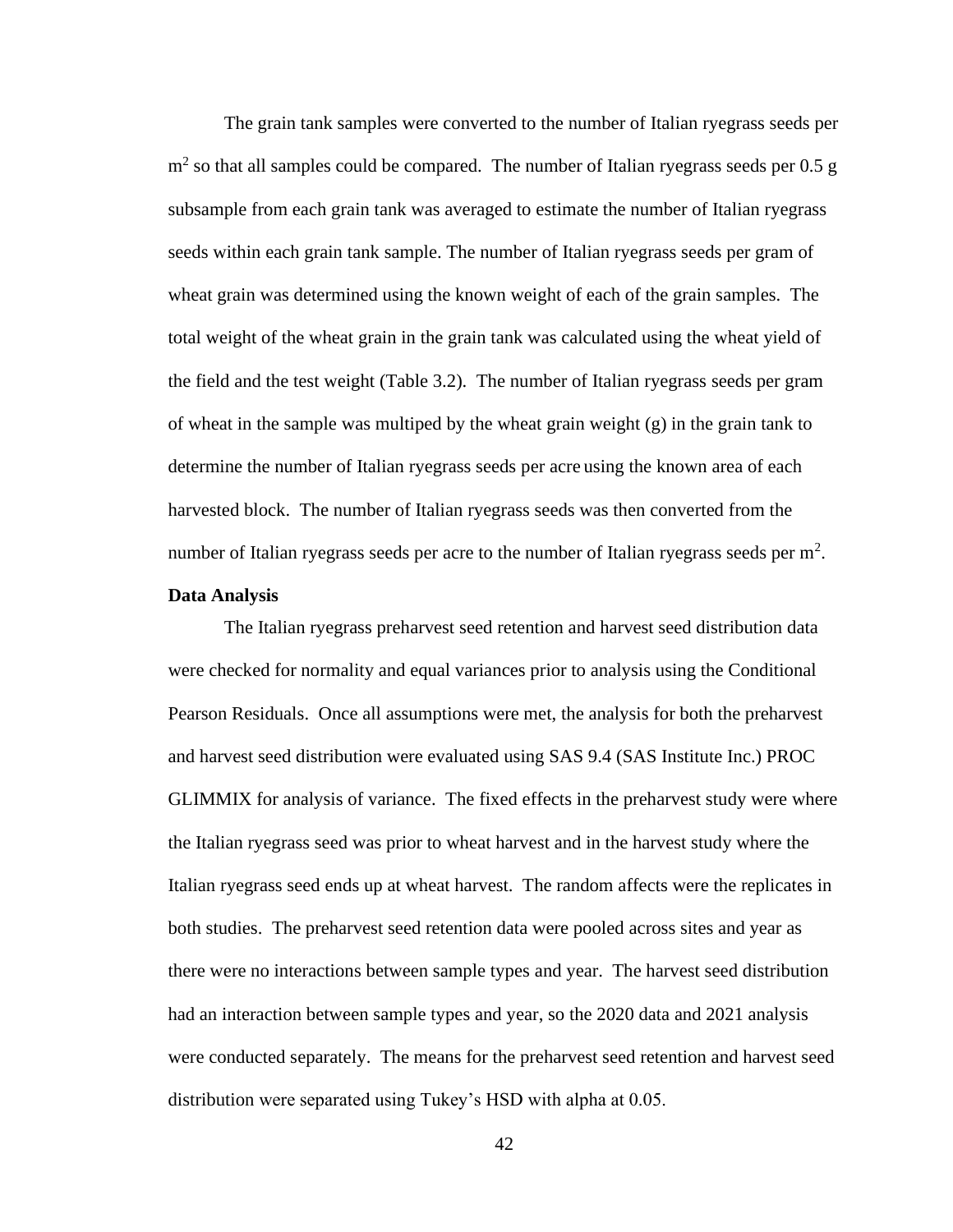#### **Results and Discussion**

#### **Preharvest Seed Retention and Seed Rain**

Significantly more seed was retained on the seed head as compared to the amount of seed found on the soil surface  $(P<0.0001)$  (Figure 3.1). The preharvest samples showed that 11,506 Italian ryegrass seeds  $m<sup>-2</sup>$  remained on the seed heads prior to wheat harvest as compared to 1,481 Italian ryegrass seeds  $m<sup>-2</sup>$  found in the soil surface. This study conducted across eight site years indicates that Italian ryegrass will retain 89 percent of its seeds up to the time of soft red winter wheat harvest. This is similar to what was found for rigid ryegrass in Australia (Walsh and Powles, 2007). However, in a cooler climate like the Pacific Northwest, Italian ryegrass shed more than 50 percent of its seed prior to harvest (San Martín et al., 2021). This likely indicates that Italian ryegrass seed retention is dependent on location and environment. Harvest weed seed control could be a viable option, for Italian ryegrass control in Kentucky as 89 percent of the seed was retained on the seed head at wheat harvest.

#### **Harvest Seed Dispersal**

Italian ryegrass seed distribution during the 2020 wheat harvest was 7100 seeds per m<sup>2</sup> within the chaff, 4992 seeds per m<sup>2</sup> within the grain tank, and 4461 seeds per m<sup>2</sup> shattered at the combine header (Figure 3.2). The Italian ryegrass seed distribution in 2021 was 771 seeds per  $m^2$  passed through the combine and exited with the chaff, 761 seeds per m<sup>2</sup> in the grain tank, and 64 seeds per m<sup>2</sup> lost at the combine header. In 2020 Italian ryegrass seed distribution among the three collection areas at harvest was not significantly different ( $p=0.1965$ ). Conversely, in 2021 differences in Italian ryegrass seed distribution between three collection points was found  $(p=0.0398)$ . The amount of Italian ryegrass seed that shattered at the combine header was significantly lower as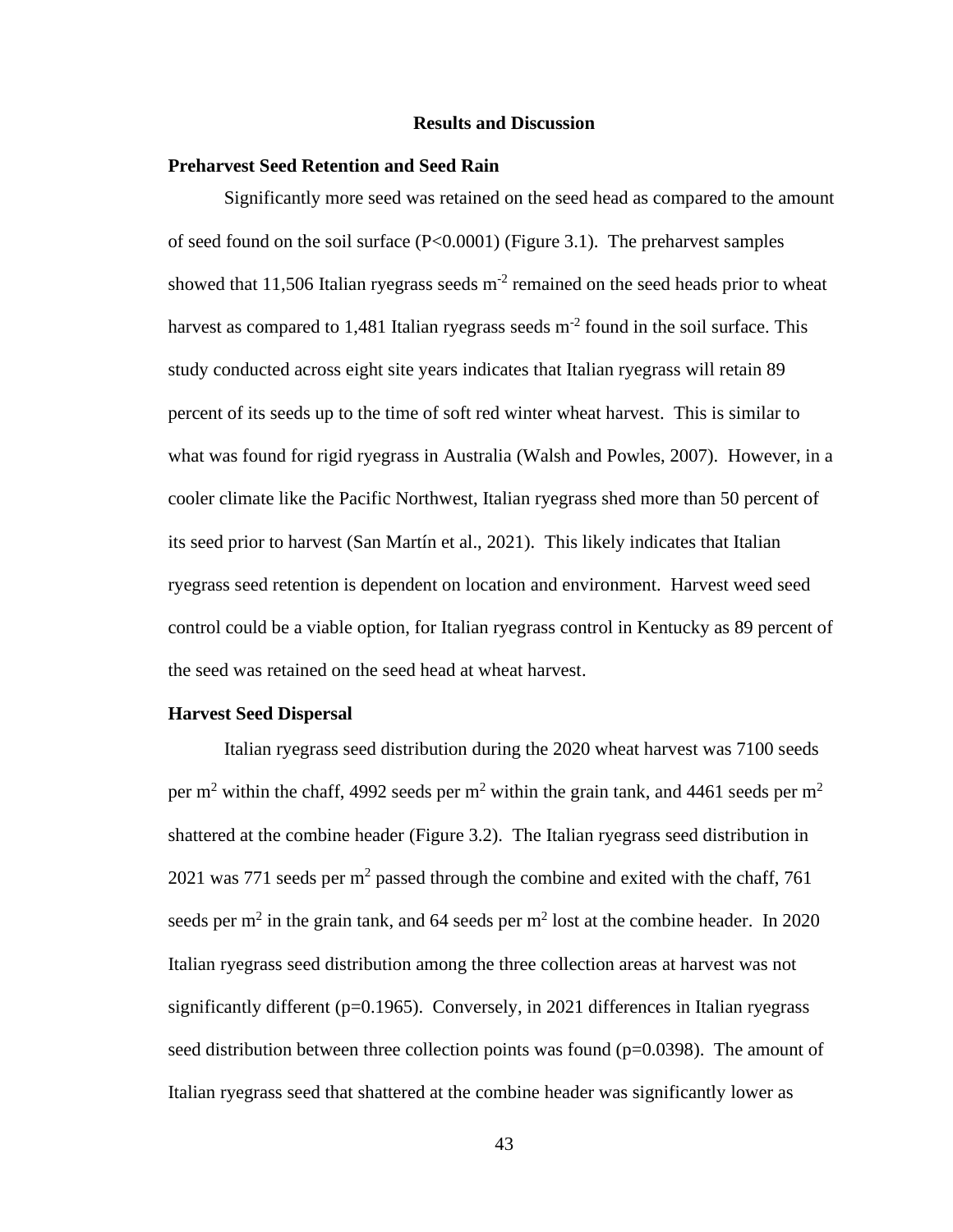compared to amount of seed found in the chaff collection and the grain tank in 2021 (Figure 3.2).

Because the potential efficacy of harvest weed seed control was being evaluated, the Italian ryegrass seed entering into the combine versus seed shattering at the head or being deposited bank into the soil seed bank was the primary focus. Therefore, the Italian ryegrass seed in the grain tank samples and the chaff collection were combined as both proportions had successfully entered the combine at harvest. When comparing the amount of seed shattered at the head to the seed entering the combine, differences between the two proportions were found in both 2020 and 2021 (P<0.0001) (Figure 3.3). In 2020, 4461 Italian ryegrass seeds per  $m<sup>2</sup>$  shattered at the header and was significantly less than the 12,092 Italian ryegrass seeds per  $m<sup>2</sup>$  that entered the combine. In 2021, 64 Italian ryegrass seeds per  $m^2$  shattered at the header and was significantly less as compared to the 1532 Italian ryegrass seeds per  $m<sup>2</sup>$  that entered the combine. When comparing the number of ryegrass seeds entering the combine versus seed shattering at the head or being deposited back into the soil seed bank results support the concept that harvest weed seed control may be a viable option for Italian ryegrass in Kentucky wheat.

The two site years for the harvest study had different Italian ryegrass infestations levels, which resulted in differences found between years. This is also likely why the amount of seed shatter at the combine header differed between years. The 64 Italian ryegrass seeds per  $m^2$  lost at the combine header in 2021, is likely an acceptable loss by farmers, whereas the 4461 Italian ryegrass seeds per  $m<sup>2</sup>$  observed in 2020 would not be considered acceptable by farmers.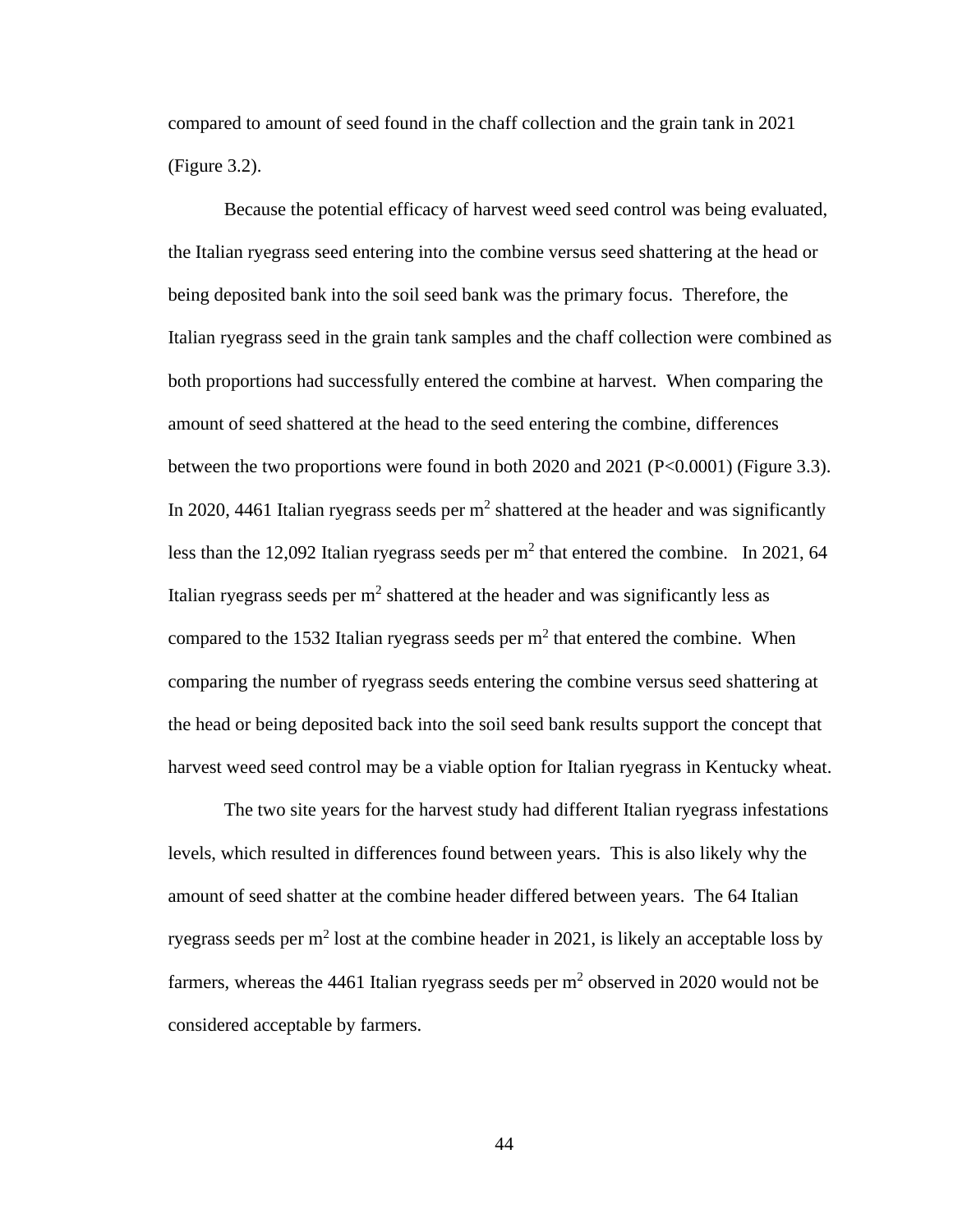#### **Summary**

The preharvest data along with the combine distribution data during harvest suggest the possible use of harvest weed seed control methods in Kentucky wheat fields could increase control of Italian ryegrass infestations. The majority of Italian ryegrass seed was retained on the seed head up to the time of harvest. During harvest, most of the seed that was retained on the plant entered the combine where it could be destroyed or removed using a harvest weed seed control method. In this study the combine's settings were not changed from the settings used for commercial wheat harvest at the UKREC, although there could be minor adjustments in combine setup that might divert some of the seed shatter proportion to the proportion entering the combine. The combine settings could also be adjusted to relocate some of the Italian ryegrass seed from the grain tank by exiting the combine in the chaff where it could exit through a seed destructor. Further evaluation of the efficiency of harvest weed control methods in Kentucky wheat fields should be conducted to determine which harvest weed seed control methods might be an effective tool for weed management. The observations from this study confirm that most of the Italian ryegrass seed will be on the seed heads at harvest and most of that seed will enter the farmer's combine.

The use of harvest weed seed control will not be the only method of control a producer will need to effectively manage Italian ryegrass in winter wheat. Although the results show that Kentucky Italian ryegrass is a good candidate for harvest weed seed control practices, it must be combined with additional weed management tools. The use of effective herbicides and crop rotation in addition to harvest weed seed control is a more ideal strategy to keep infestations lower at the time of harvest. These other weed control strategies will help reduce the number of plants maturing to produce seed in the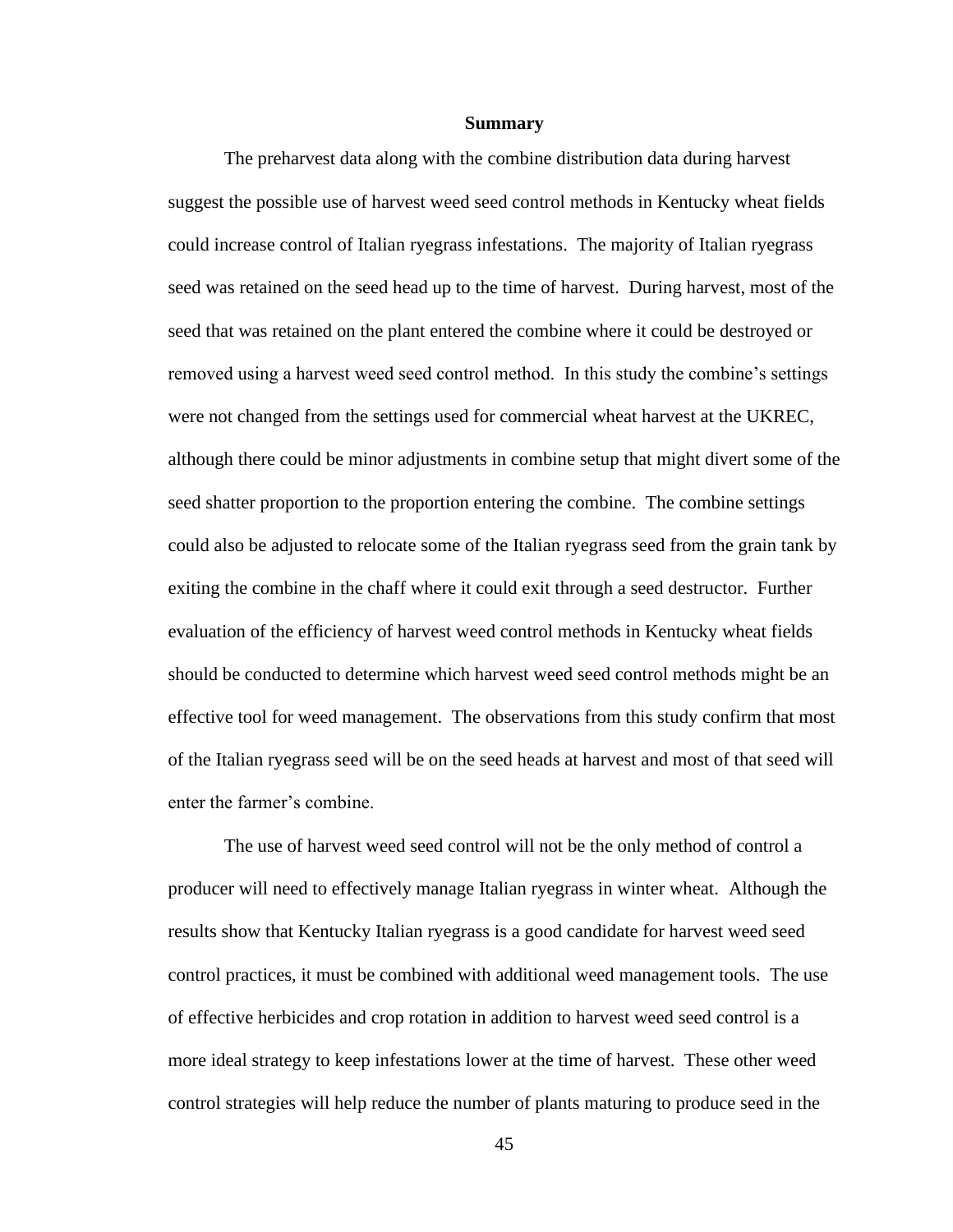field and reduce the pressure on the harvest weed seed control to manage the targeted weed species.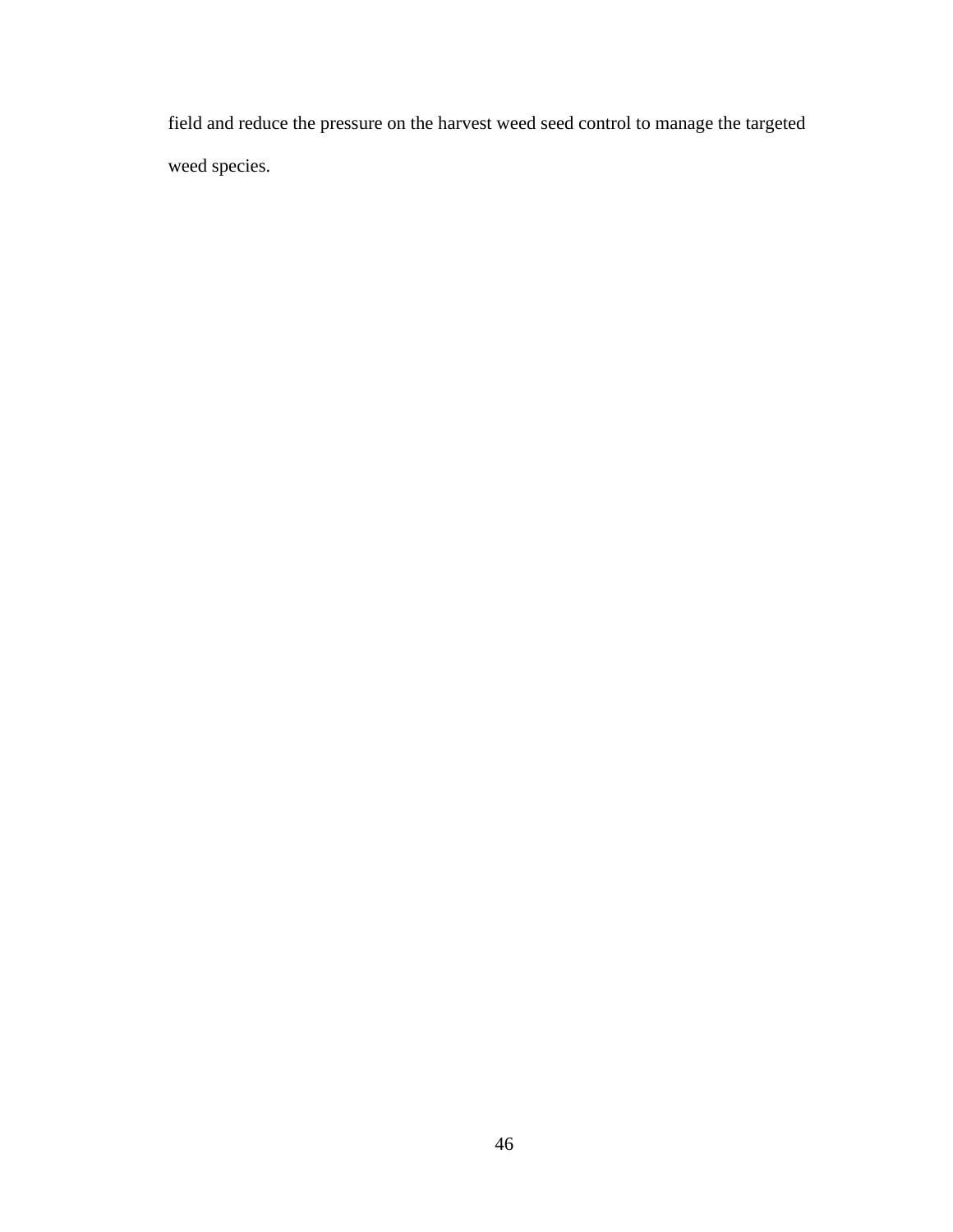| Location<br>(GPS<br><b>Coordinates</b> )                                    | Size of<br><b>Field</b><br>(ha) | <b>Number</b><br><b>of</b><br><b>Samples</b> | Year of<br><b>Study</b> | <b>Date Collected</b>    | <b>Italian</b><br><b>Ryegrass</b><br>(Seedheads/m <sup>2</sup> ) |
|-----------------------------------------------------------------------------|---------------------------------|----------------------------------------------|-------------------------|--------------------------|------------------------------------------------------------------|
| <b>Young Road</b><br>$(36.45, -86.41)$                                      | 4.9                             | 24                                           | 2020                    | $6/15/20$ and<br>6/20/20 | 78                                                               |
| <b>UKREC</b><br>$(37.10, -87.83)$                                           | 1.6                             | 16                                           | 2020                    | $6/24/20$ to<br>6/25/20  | 125                                                              |
| <b>Warren</b><br>County<br>$(36.89, -86.55)$                                | 12.1                            | 20                                           | 2020                    | 6/18/20                  | 91                                                               |
| <b>Russellville-</b><br><b>Gallatin Road</b><br>$(36.41, -86.39)$           | 12.1                            | 16                                           | 2020                    | 6/19/20                  | 104                                                              |
| <b>Armstead</b><br><b>Road</b><br>$(36.68, -86.76)$                         | 2.8                             | 14                                           | 2021                    | 6/15/21                  | 67                                                               |
| <b>Sulphur</b><br><b>Springs</b><br><b>Church Road</b><br>$(36.70, -86.64)$ | 4.0                             | 20                                           | 2021                    | $6/15/21$ and<br>6/17/21 | 40                                                               |
| <b>Dillard Road</b><br>$(36.54, -86.28)$                                    | 4.5                             | 22                                           | 2021                    | 6/16/21                  | 128                                                              |
| <b>UKREC</b><br>$(37.10, -87.86)$                                           | 1.6                             | 16                                           | 2021                    | 6/21/21                  | 80                                                               |

**Table 3.1.** Ryegrass seed retention collection parameters for 2020 and 2021 sites.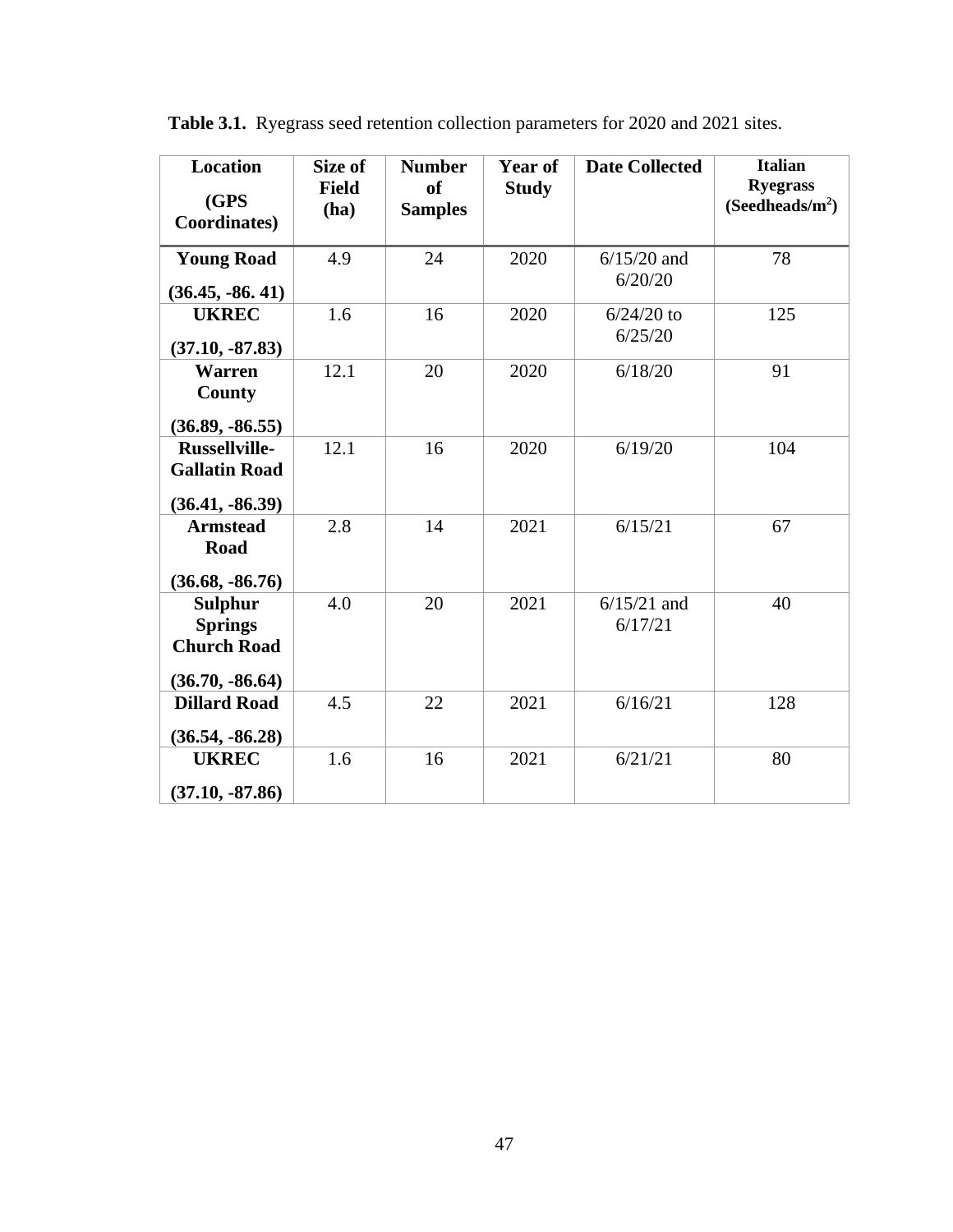|                            | 2020 | 2021 |
|----------------------------|------|------|
| <b>Test Weight (lb/bu)</b> | 49   | 57   |
| Yield (bu)                 | 65   | 62   |

**Table 3.2.** The test weights and yields of the wheat in the harvest studies in 2020 and 2021 at the UKREC.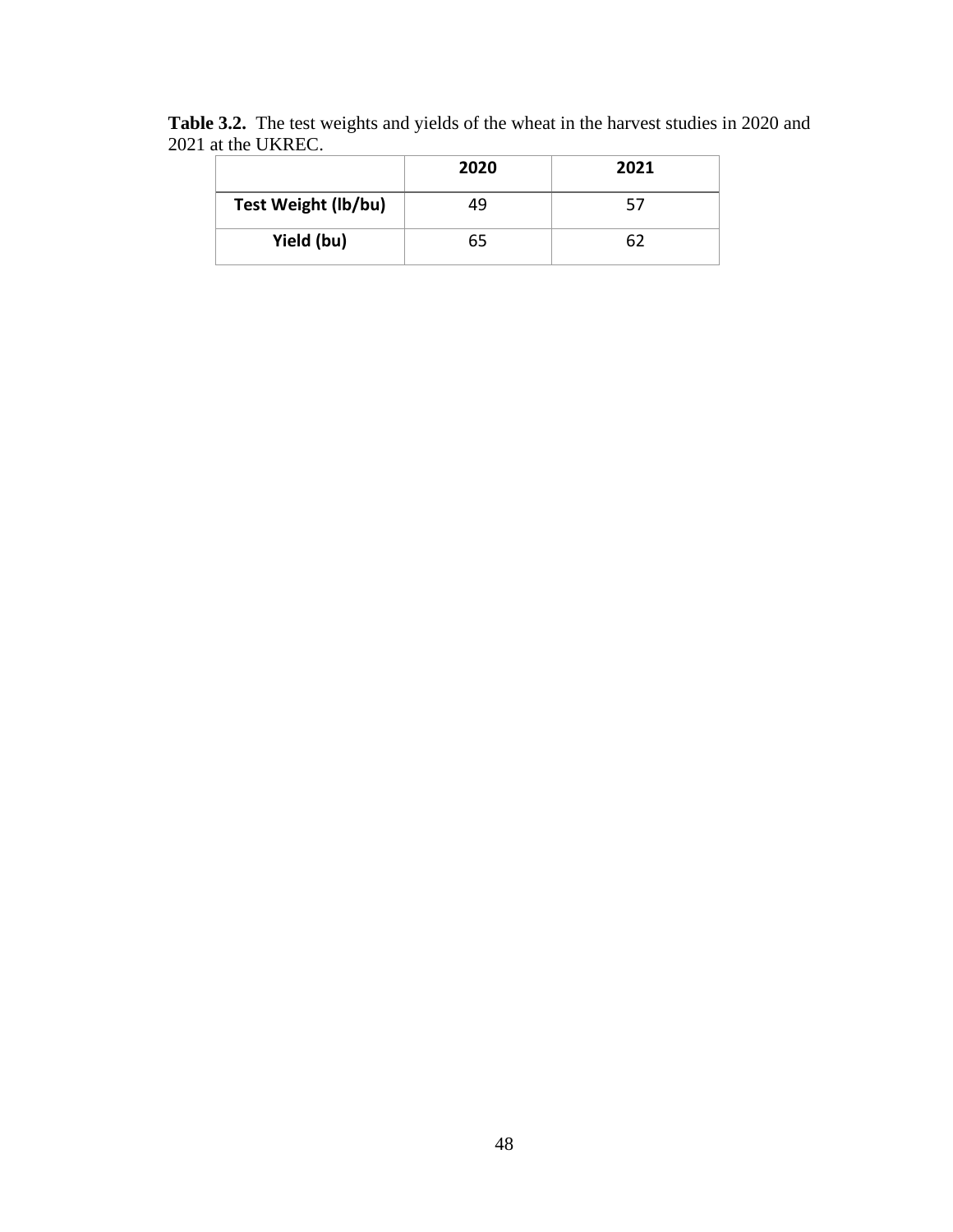

**Figure 3.1.** Italian ryegrass seed distribution prior to Kentucky's soft red winter wheat harvest.

\*Means with a different letter are significantly different. Tukey HSD a=0.05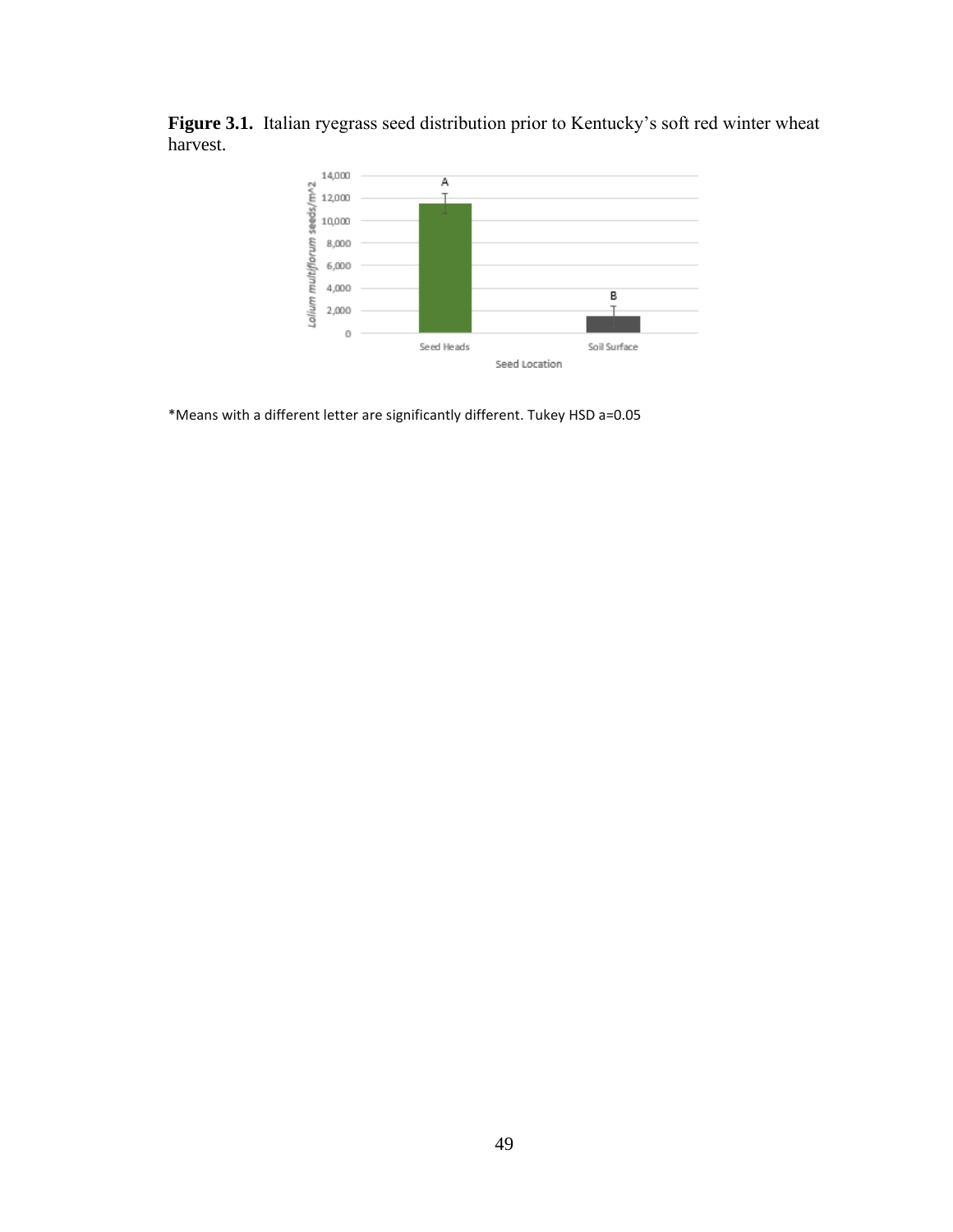



\*Means with a different letter are significantly different. Tukey HSD a=0.05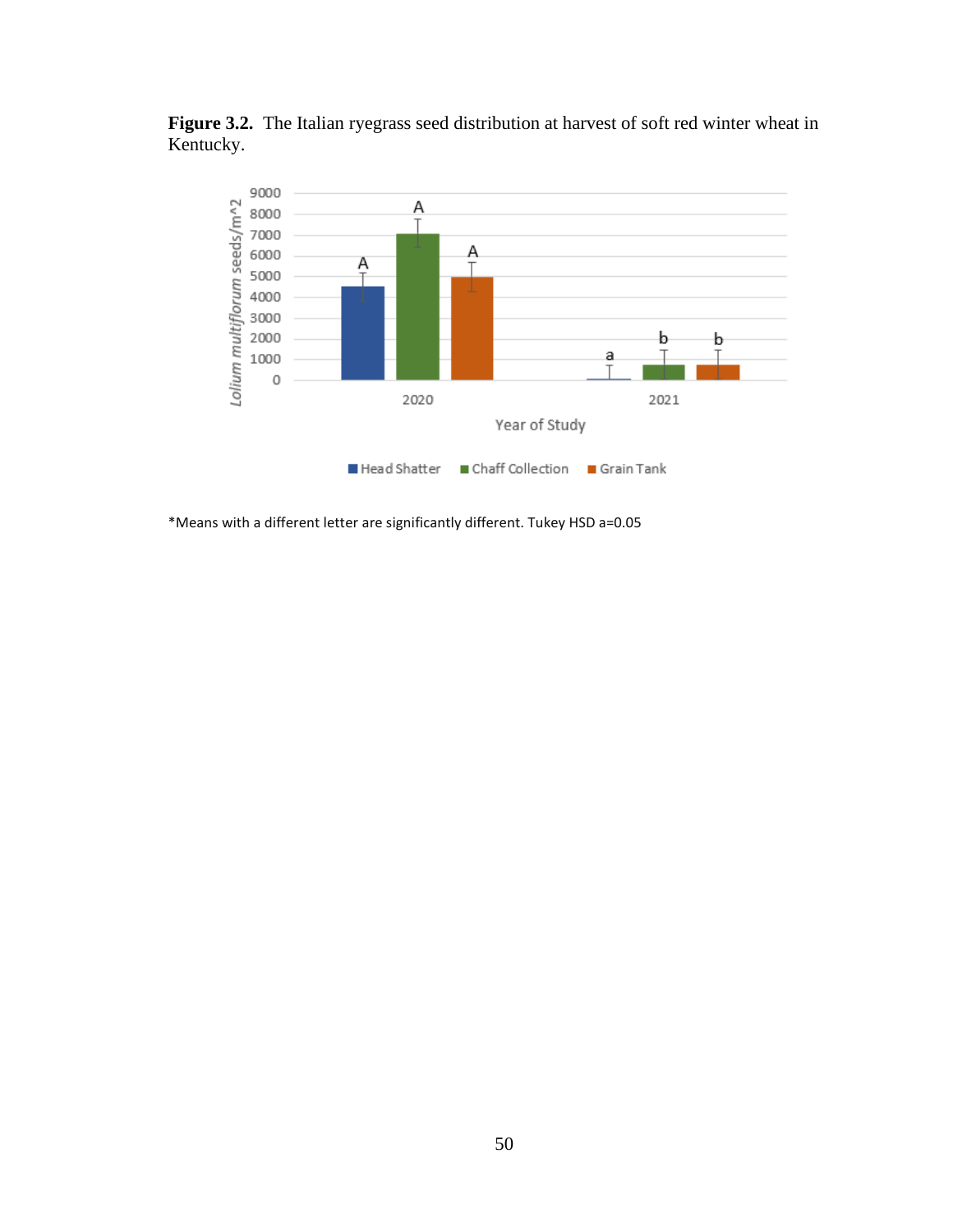**Figure 3.3.** Distribution of the Italian ryegrass seed at harvest comparing head shatter versus ryegrass seed entering the combine.



\*Means with a different letter are significantly different. Tukey HSD a=0.05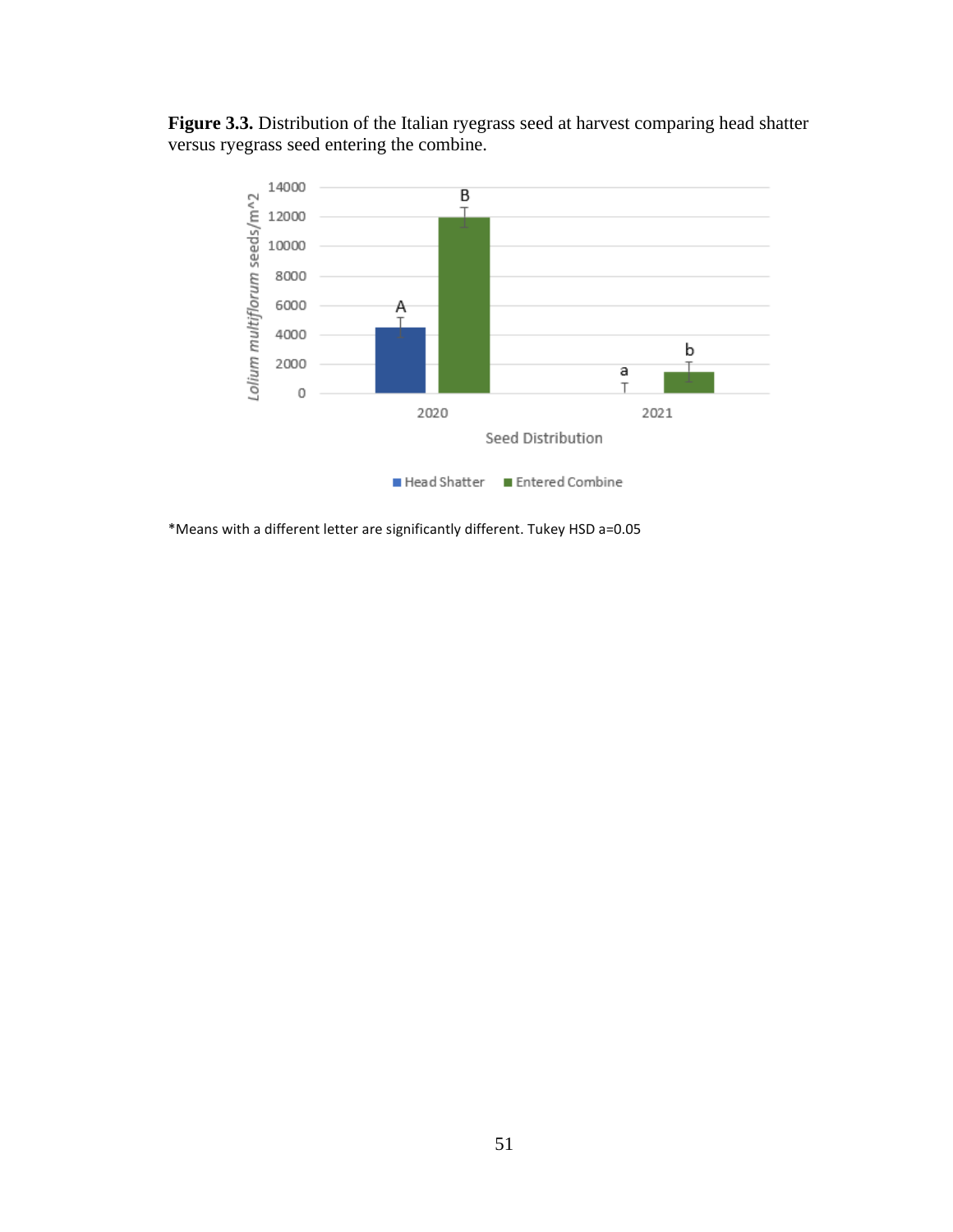#### **References**

- Avila-Garcia, W. V., and Mallory-Smith, C. (2011). Glyphosate-Resistant Italian Ryegrass (*Lolium perenne*) Populations also Exhibit Resistance to Glufosinate. Weed Science, 59, 305–309.
- Bararpour, T., Norsworthy, J., Burgos, N., Korres, N., Gbur, E. (2017). Identification and Biological Characteristics of Ryegrass (*Lolium* spp.) Accessions in Arkansas. Weed Science. 65. 350–360.
- Barnes, M. A., Peeper, T. F., Epplin, F. M., and Krenzer, E. G. (2001). Effects of Herbicides on Italian Ryegrass (*Lolium multiflorum*), Forage Production, and Economic Returns from Dual-Purpose Winter Wheat (*Triticum aestivum*). Weed Technology, 15, 264–270.
- Baucom, R. S. (2016). The Remarkable Repeated Evolution of Herbicide Resistance. American Journal of Botany, 103, 181–183.
- Bond, J. A., Eubank, T. W., Bond, R. C., Golden, B. R., and Edwards M. H. (2014). Glyphosate-Resistant Italian Ryegrass (*Lolium Perenne Ssp. Multiflorum*) Control with Fall-Applied Residual Herbicides. Weed Technology, 28, 361–370.
- Ellis, A. T., Steckel, L. E., Main, C. L., Melo, M. S. C. D., West, D. R., and Mueller, T. C. (2010). A Survey for Diclofop-Methyl Resistance in Italian Ryegrass from Tennessee and How To Manage Resistance in Wheat. Weed Technology, 24, 303–309.
- Flessner, M. L., Burke, I. C., Dille, J. A., Everman, W. J., VanGessel, M. J., Tidemann, B., Manuchehri, M. R., Soltani, N., and Sikkema, P. H. (2021). Potential Wheat Yield Loss Due to Weeds in the United States and Canada. Weed Technology, 1- 8.
- Heap, I. The International Survey of Herbicide Resistant Weeds. Online. Internet. Available [www.weedscience.org.](http://www.weedscience.org/) Accessed 31 Jan. 2020.
- Hoskins, A. J., Young, B. G., Krausz, R. F., and Russin, J. S. (2005). Control of Italian Ryegrass (*Lolium multiflorum*) in Winter Wheat. Weed Technology, 19, 261–265.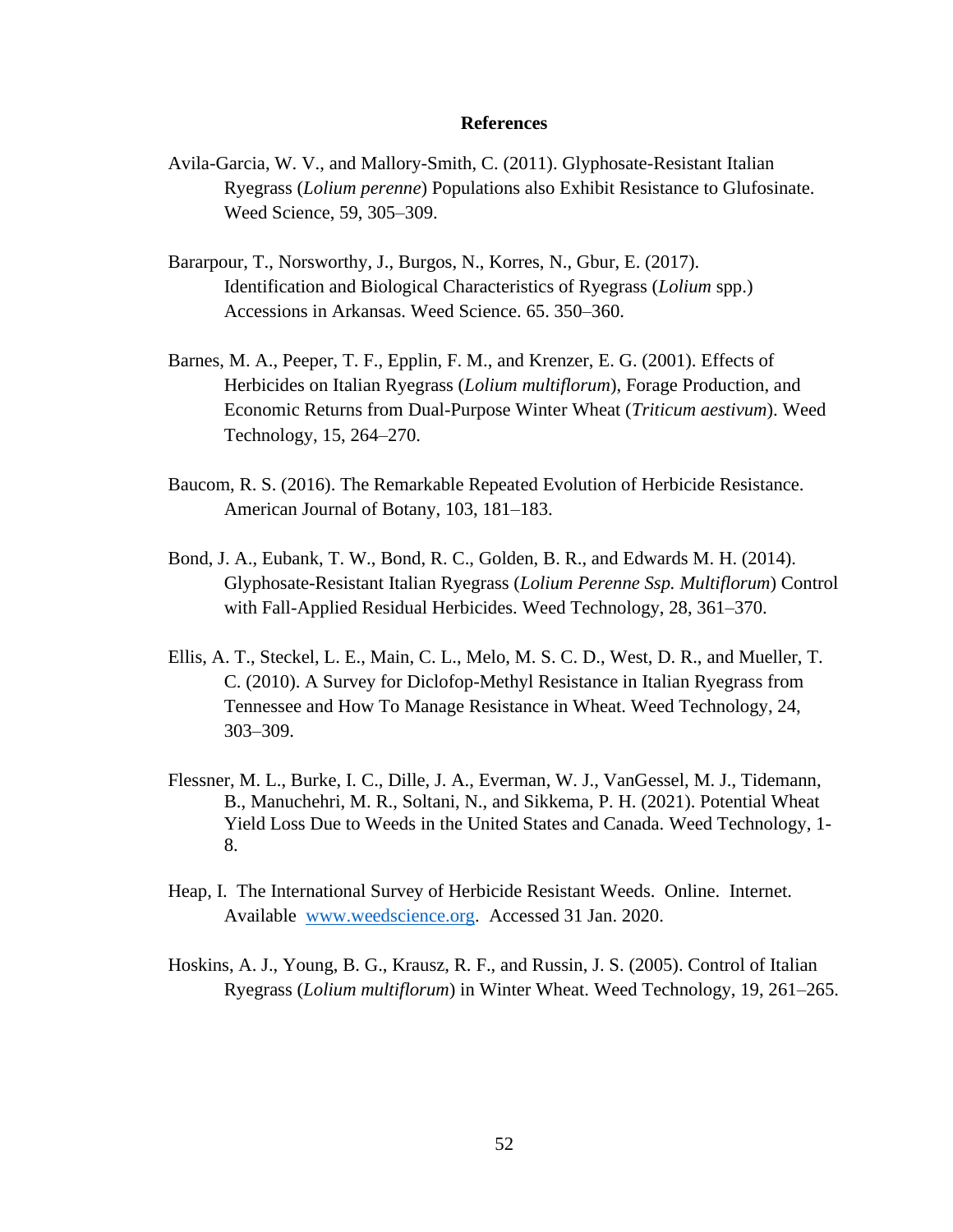- Lacefield, G., Collins, M., Henning, J., Phillips, T., Rasnake, M., Spitaleri, R., and Grigson, D., Turner, K., (2003). Annual Ryegrass. [http://www2.ca.uky.edu/agcomm/pubs/agr/agr179/agr179.pdf.](http://www2.ca.uky.edu/agcomm/pubs/agr/agr179/agr179.pdf) Accessed January 23, 2021.
- Lee, C., Herbek, J., and Trimble R. L. "Introduction.". *A Comprehensive Guide to Wheat Management in Kentucky.*, edited by C. Lee and J Herbek, Univeristy of Kentcuky Cooperative Extension Service, 2009, pp 4-5. Accessed Feb. 25 2022
- Legleiter, T., and Green, J. D. (2021). Weed Control Recommendations for Kentucky Grain Crops. Lexington, KY: University of Kentucky College of Agriculture, Food and Environment Cooperative Extension Service, Publication, pp. 117-126.
- Livingston, M., Fernandez-Cornejo, J., Unger, J., Osteen, C., Schimmelpfennig, D., Park, T., and Lambert, D. M. (2015). The Economics of Glyphosate Resistance Management in Corn and Soybean Production. *Economic Research Report No. ERR-184, US Department of Agriculture*.
- Manalil, S., Busi, R., Renton, M., and Powles, S. B. (2011). Rapid Evolution of Herbicide Resistance by Low Herbicide Dosages. Weed Science, 59, 210–217.
- Martin, J. R., and J. D. Green. "Weed Management." *A Comprehensive Guide to Wheat Management in Kentucky*, edited by Chad Lee and James Herbek, University of Kentucky Cooperative Extension Service, 2009, pp. 30–41. Accessed Feb. 25 2020.
- Mohler, C. R., Teasdale, J. R., and DiTommaso, A. "Italian Ryegrass." *Manage Weeds on Your Farm: A Guide to Ecological Strategies.* Sustainable Agriculture Research and Education (SARE). (2021). pp. 166-169.
- Oerke, E.C. (2006). Crop Losses to Pests. The Journal of Agricultural Science*, 144*(1), 31-43.
- Renton, M., and Flower, K. C. (2015). Occasional Moldboard Ploughing Slows Evolution of Resistance and Reduces Long-Term Weed Populations in No-till Systems. Agricultural Systems, 139, 66–75.
- Ritz, C., Baty, F., Streibig, J. C., Gerhard, D. (2015) Dose-Response Analysis Using R PLOS ONE, 10(12), e0146021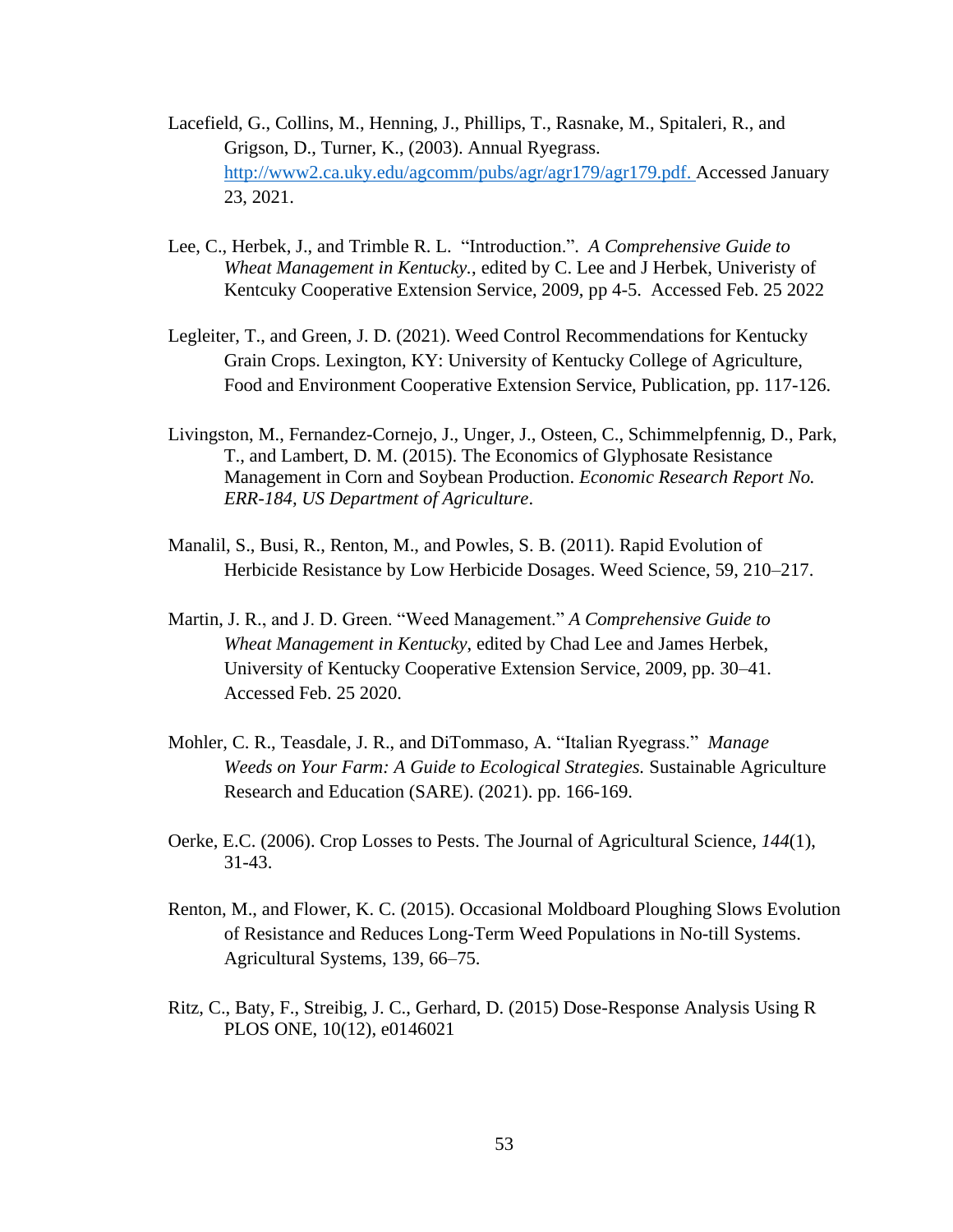- San Martín, C., Thorne, M. E., Gourlie, J. A., Lyon, D. J., and Barroso, J. (2021). Seed Retention of Grass Weeds at Wheat Harvest in the Pacific Northwest. Weed Science, 69, 238-246.
- Schwartz-Lazaro, L. M., Norsworthy, J. K., Walsh, M. J.,and Bagavathiannan, M. V. (2017). Efficacy of the Integrated Harrington Seed Destructor on Weeds of Soybean and Rice Production Systems in the Southern United States. Crop Science, 57, 2812-2818.
- Shaner, D. L. (2014). Lessons Learned from the History of Herbicide Resistance. Weed Science, 62, 427–431.
- Shaw, D. (2016). The "Wicked" Nature of the Herbicide Resistance Problem. Weed Science, 64, 552-558.
- Shergill, L. S., Schwartz‐Lazaro, L. M., Leon, R., Ackroyd, V. J., Flessner, M. L., Bagavathiannan, M., Everman, W., Norsworthy, J. K., VanGessel, M. J., and Mirsky, S. B. (2020). Current Outlook and Future Research Needs for Harvest Weed Seed Control in North American Cropping Systems. Pest Management Science, 76(12), 3887-3895.
- Stone, M. J., Cralle, H. T., Chandler, J. M., Miller, T. D., Bovey, R. W., and Carson, K. H. (1998). Above-and Belowground Interference of Wheat (*Triticum aestivum*) by Italian ryegrass (*Lolium multiflorum*). Weed Science, 46, 438-441.
- Tehranchian, P., Nandula, V., Jugulam, M., Putta, K., and Jasieniuk, M. (2017). Multiple Resistance to Glyphosate, Paraquat and ACCase-inhibiting Herbicides in Italian Ryegrass Populations from California: Confirmation and Mechanisms of Resistance. Pest Management Science, 74, 868–877.
- Terrell, E E. 1968. A taxonomic revision of the genus Lolium. USARS Tech Bull, 1392,  $1-65.$
- Tidemann, B. D., Hall, L. M., Harker, K. N., and Beckie, H. J. (2017). Factors Affecting Weed Seed Devitalization with the Harrington Seed Destructor. Weed Science, 65(5), 650–658.
- Trusler, C. S., Peeper, T. F., and Stone, A. E. (2007). Italian Ryegrass (*Lolium Multiflorum*) Management Options in Winter Wheat in Oklahoma. Weed Technology, 21, 151–158.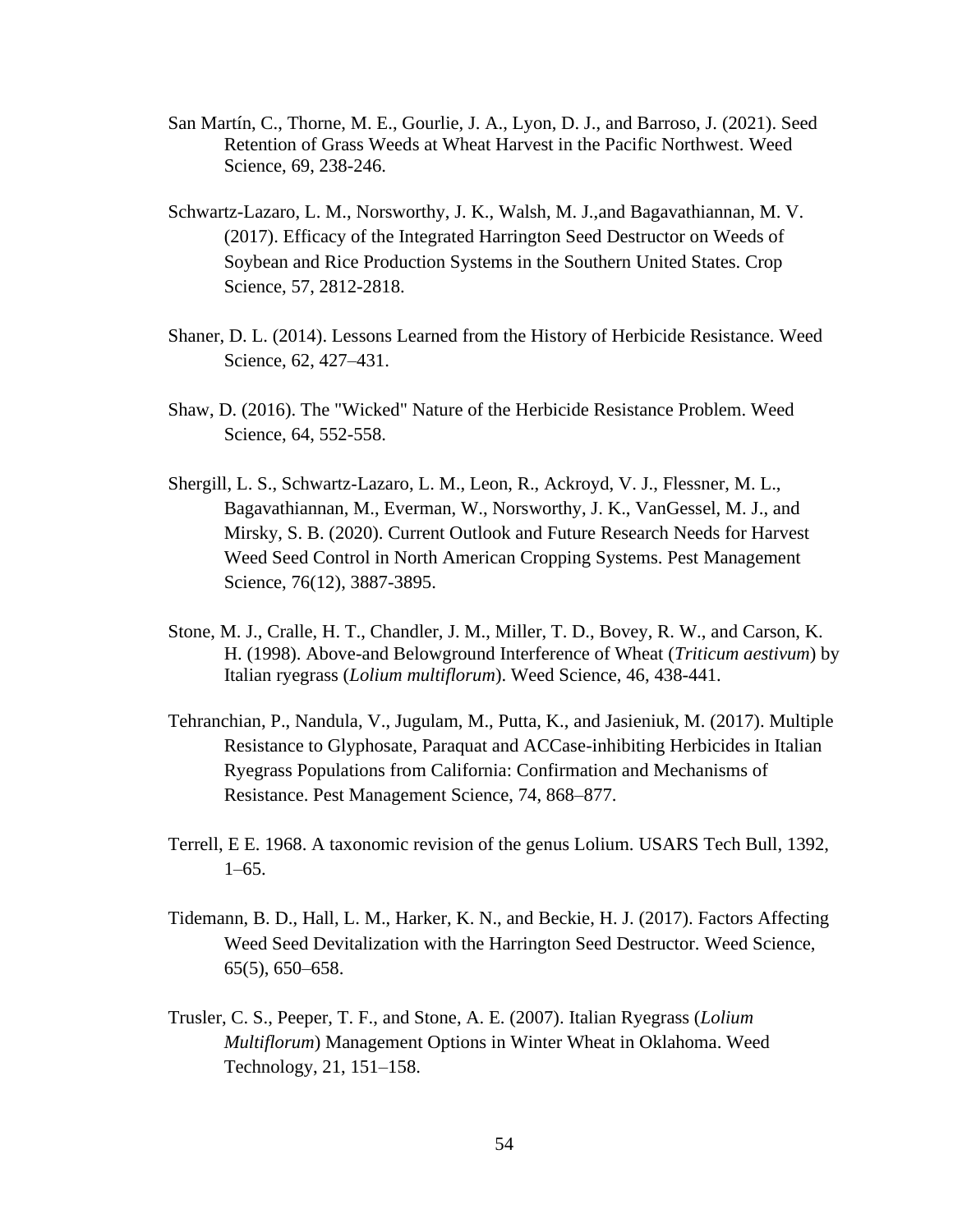- Walsh, M. J., and Powles, S. B. (2007). Management Strategies for Herbicideresistant Weed Populations in Australian Dryland Crop Production Systems. Weed Technology, 21, 332-338.
- Walsh, M. J., Harrington, R. B., and Powles, S. B. (2012). Harrington Seed Destructor: a New Nonchemical Weed Control Tool for Global Grain Crops. Crop Science, 52, 1343-1347.
- Walsh, M., Newman, P., and Powles, S. (2013). Targeting Weed Seeds In-Crop: A New Weed Control Paradigm for Global Agriculture. Weed Technology, 27, 431- 436.
- Walsh, M. J., and Powles, S. B. (2014). High Seed Retention at Maturity of Annual Weeds Infesting Crop Fields Highlights the Potential for Harvest Weed Seed Control. Weed Technology, 28, 486-493.
- Walsh, M. J., Broster, J. C., Schwartz-Lazaro, L. M., Norsworthy, J. K., Davis, A. S., Tidemann, B. D., Beckie, H. J., Lyon, D. J., Soni, N., Neve, P., and Bagavathiannan, M. V. (2018). Opportunities and Challenges for Harvest Weed Seed Control in Global Cropping Systems. Pest Management Science, 74, 2235- 2245.